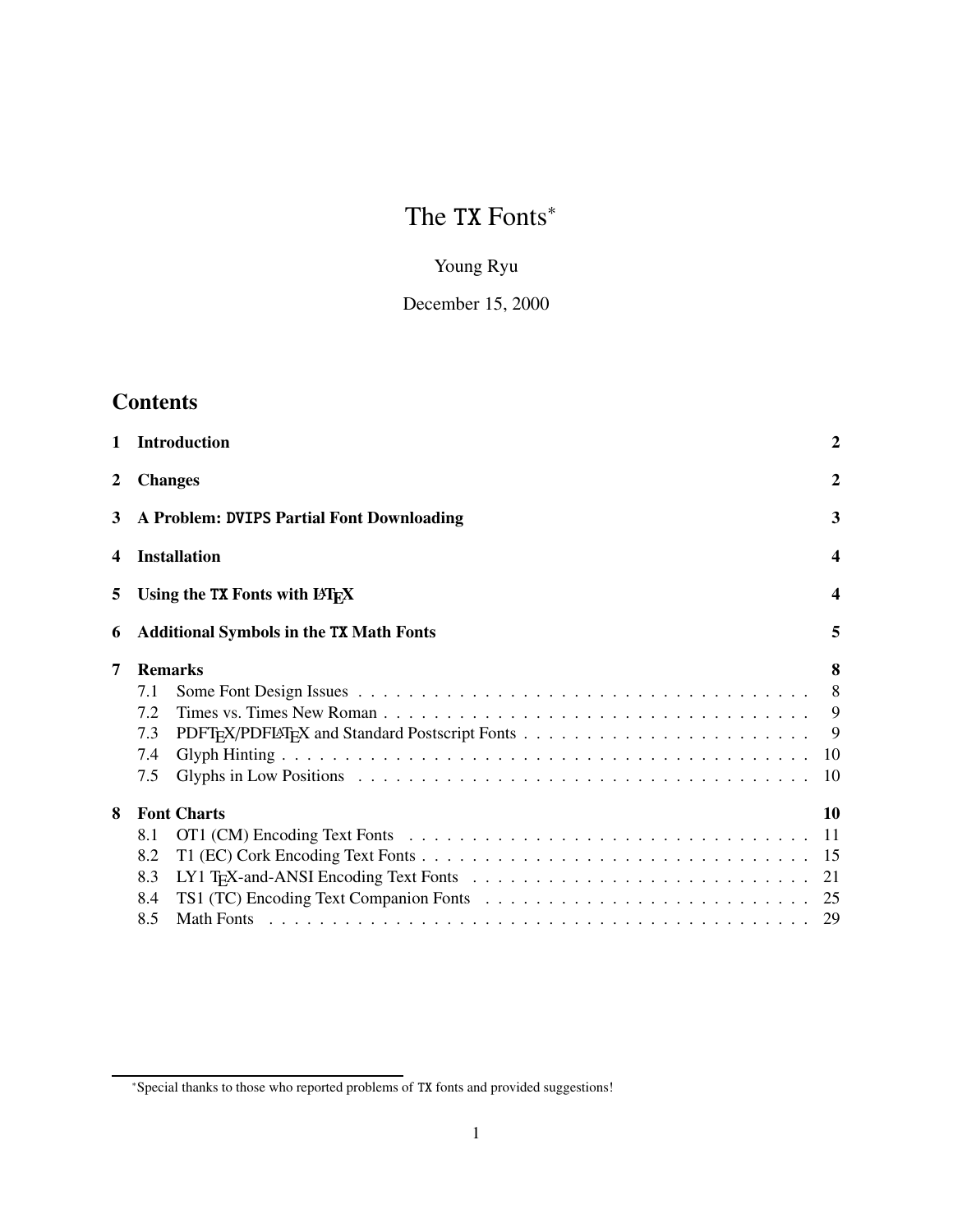# **1 Introduction**

The TX fonts consist of

- 1. virtual text roman fonts using Adobe Times (or URW NimbusRomNo9L) with some modified and additional text symbols in OT1, T1, TS1, and LY1 encodings
- 2. virtual text sans serif fonts using Adobe Helvetica (or URW NimbusSanL) with additional text symbols in OT1, T1, TS1, and LY1 encodings
- 3. monospaced typewriter fonts in OT1, T1, TS1, and LY1 encodings
- 4. math alphabets using Adobe Times (or URW NimbusRomNo9L) with modified metrics
- 5. math fonts of all symbols corresponding to those of Computer Modern math fonts (CMSY, CMMI, CMEX, and Greek letters of CMR)
- 6. math fonts of all symbols corresponding to those of AMS fonts (MSAM and MSBM)
- 7. additional math fonts of various symbols

All fonts are in the Type 1 format (in afm and pfb files). Necessary tfm and vf files together with LATEX  $2\varepsilon$ package files and font map files for dvips are provided.

**The** TX **fonts and related files are distributed without any guaranty or warranty. I do not assume responsibility for any actual or possible damages or losses, directly or indirectly caused by the distributed files.** The TX fonts are distributed under the GNU public license (GPL).

# **2 Changes**

- **1.0** (October 25, 2000) 1st public release
- **2.0** (November 2, 2000)
	- An encoding error in txi and txbi ('\\$' "24) is fixed.
	- Mistakes in symbol declarations for 'Å' and 'å' in txfonts.sty are fixed.
	- $\lambda$  ("15 of txmi and txbmi),  $\lambda$  ("6E of txsyc and txbsyc), and  $\lambda$  ("6F of txsyc and txbsyc) are undated to be more slanted updated to be more slanted.
	- More symbols added in txexa and txbexa ("29–"2E) and in txsyc and txbsyc ("80–"94).
	- Some fine tuning of a few glyphs.
	- Math italic font metrics are improved.
	- Text font metrics are improved.
	- T1 and TS1 encodings are supported. (Not all TS1 encoding glyphs are implemented.)

**2.1** (November 18, 2000)

- Complete implementation of TS1 encoding fonts.
- Various improvements of font metrics and font encodings. For instance, the bogus entry of char '27 in T1 encoding virtual font files are removed. (This bogus entry caused "warning char 23 replaced by ".notdef" with PDFTEX/PDFLATEX.)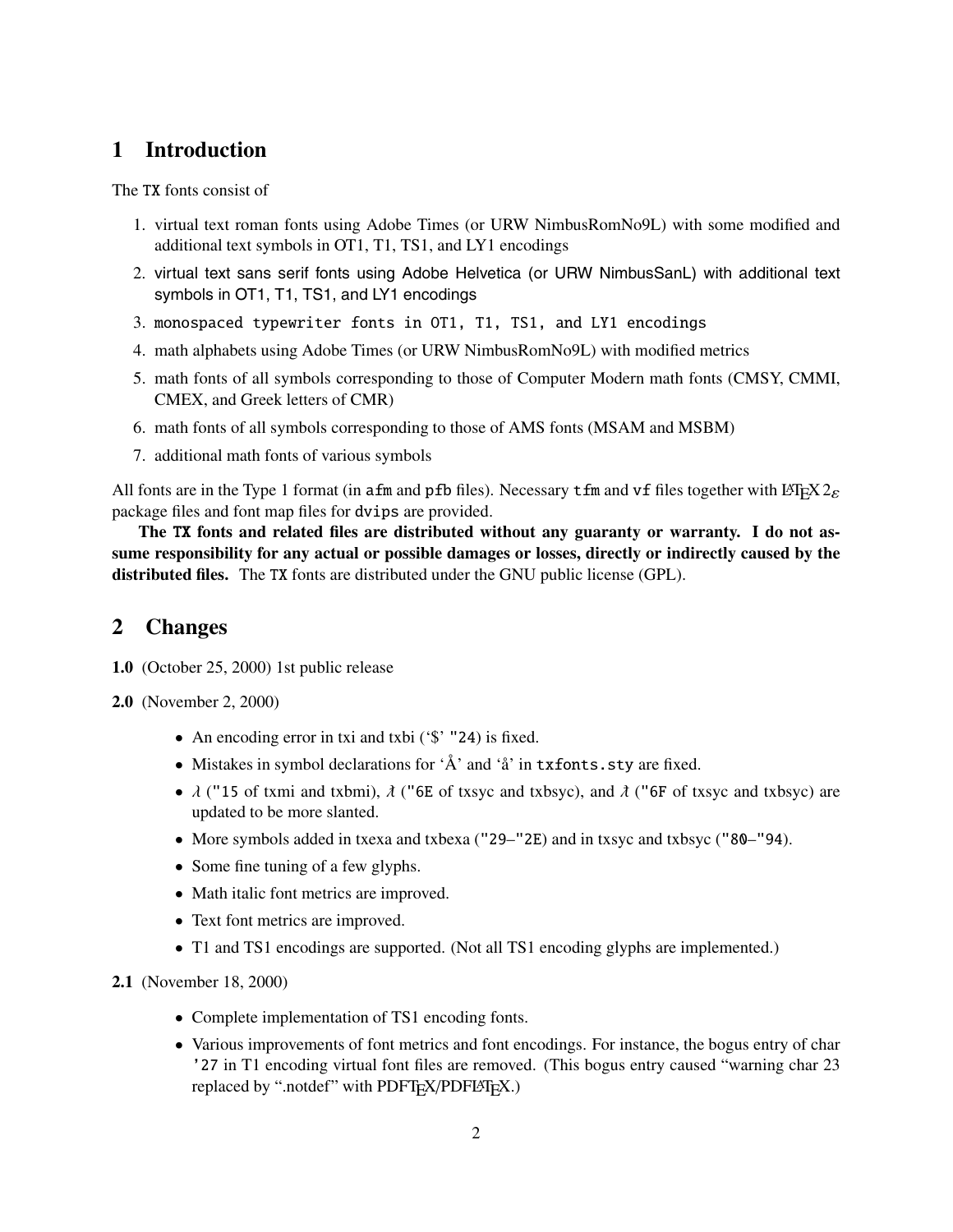- Helvetica-based TX sans serif fonts in OT1, T1, and TS1 encodings.
- Monospaced TX typewriter fonts, which are thicker than Courier (and thus may look better with Times), in OT1, T1, and TS1 encodings.
- **2.2** (November 22, 2000)
	- LY1 encoding support
	- Monospaced typewriter fonts redone (Uppercase letters are tall enough to match with Times.)
	- Various glyph and metric improvement
- **2.3** (December 6, 2000)
	- Math extension fonts (radical symbols) updated
	- Alternative blackboard bold letters  $(A \dots Z$  and  $k$ ) introduced. (Enter  $\varphi(x) = \varphi(x) \varphi(x) + \varphi(x) \varphi(x)$ and \$\varBbk\$ to get them.)
	- More large operators symbols
	- Now  $\lceil \cdot \rceil$  and  $\rceil$  and  $\lceil \cdot \rceil$  are delimiters.
	- Alternative math alphabets  $q$  and  $y$  added
- **2.4** (December 12, 2000)
	- An encoding mistake in text companion typewriter fonts fixed
	- Bugs in LAT<sub>EX</sub> input files fixed
- **3.0** (December 14, 2000)
	- Minor problem fixes.
	- Manual fine-tuning of Type 1 font files
- **3.1** (December 15, 2000)
	- Alternative math alphabets  $v$  and  $w$  added
	- Hopefully, this is the final release ...

# **3 A Problem:** DVIPS **Partial Font Downloading**

It was reported that when TX fonts are partially downloaded with dvips, some HP Laserprinters (with Postscript) cannot print documents. To resolve this problem, turn the partial font downloading off. See the dvips document for various ways to turn off partial font downloading.

*Even though one does not observe such a problem, I would like to strongly recommend to turn o*ff dvips *partial font downloading.*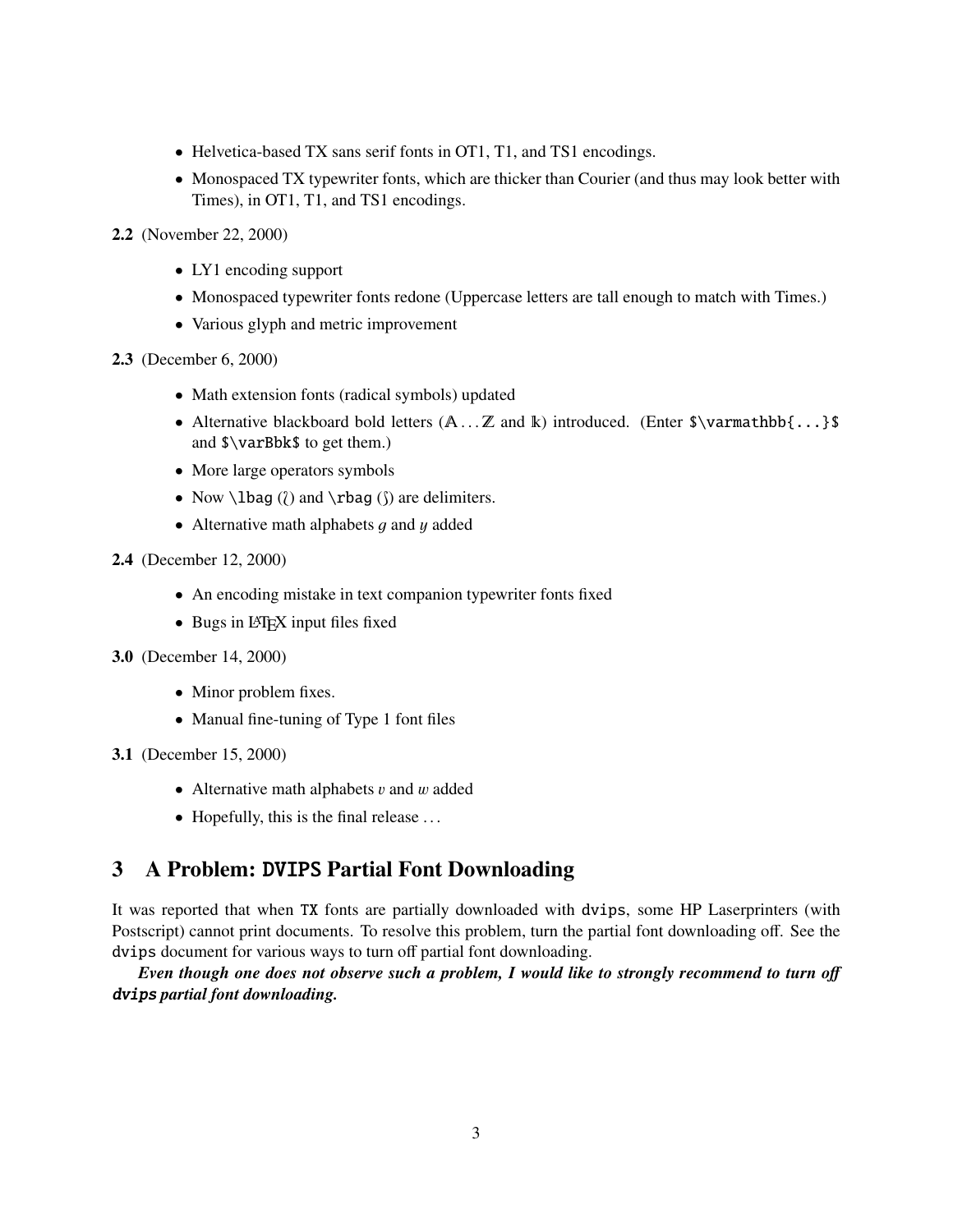# **4 Installation**

...

Put all files in afm, tfm, vf, and pfb files in proper locations of your T<sub>E</sub>X system. For MikT<sub>E</sub>X, they may go to

```
\localtexmf\fonts\afm\txr\
\localtexmf\fonts\tfm\txr\
\localtexmf\fonts\vf\txr\
\localtexmf\fonts\type1\txr\
```
All files of the input directory must be placed where LATEX finds its package files. For MikTEX, they may go to

```
\localtexmf\tex\latex\txr\
```
Put the txr.map, txr1.map, txr2.map, and tx8r.enc<sup>1</sup> files of the dvips directory in a proper place that dvips refers to. For MikT<sub>E</sub>X, they may go to

```
\localtexmf\dvips\config\
```
Also add the reference to txr.map in the dvips configuration file (config.ps)

```
% Configuration of postscript type 1 fonts:
p psfonts.map
p +txr.map
...
```
and in the PDFT<sub>F</sub>X configuration file ( $pdfex.cfg$ )

```
...
% pdftex.map is set up by texmf/dvips/config/updmap
map pdftex.map
map +txr.map
...
```
(The txr.map file has only named references to the Adobe Times fonts; the txr1.map file makes dvips load Adobe Times font files; and the txr2.map file makes dvips load URW NimbusRomNo9L font files.)

For dvipdfm users, txr3.map (by Dan Luecking) is included. Read comments in the beginning of the file.

# **5** Using the TX Fonts with LAT<sub>E</sub>X

It is as simple as

<sup>&</sup>lt;sup>1</sup>The tx8r.enc file is identical to 8r.enc. I included tx8r.enc because (1) some T<sub>E</sub>X installation might not have 8r.enc and (2) including 8r.enc would result in multiple copies of 8r.enc for TEX systems that already have it. xdvi users may do global search-and-replacement of tx8r.enc by 8r.enc in the map files.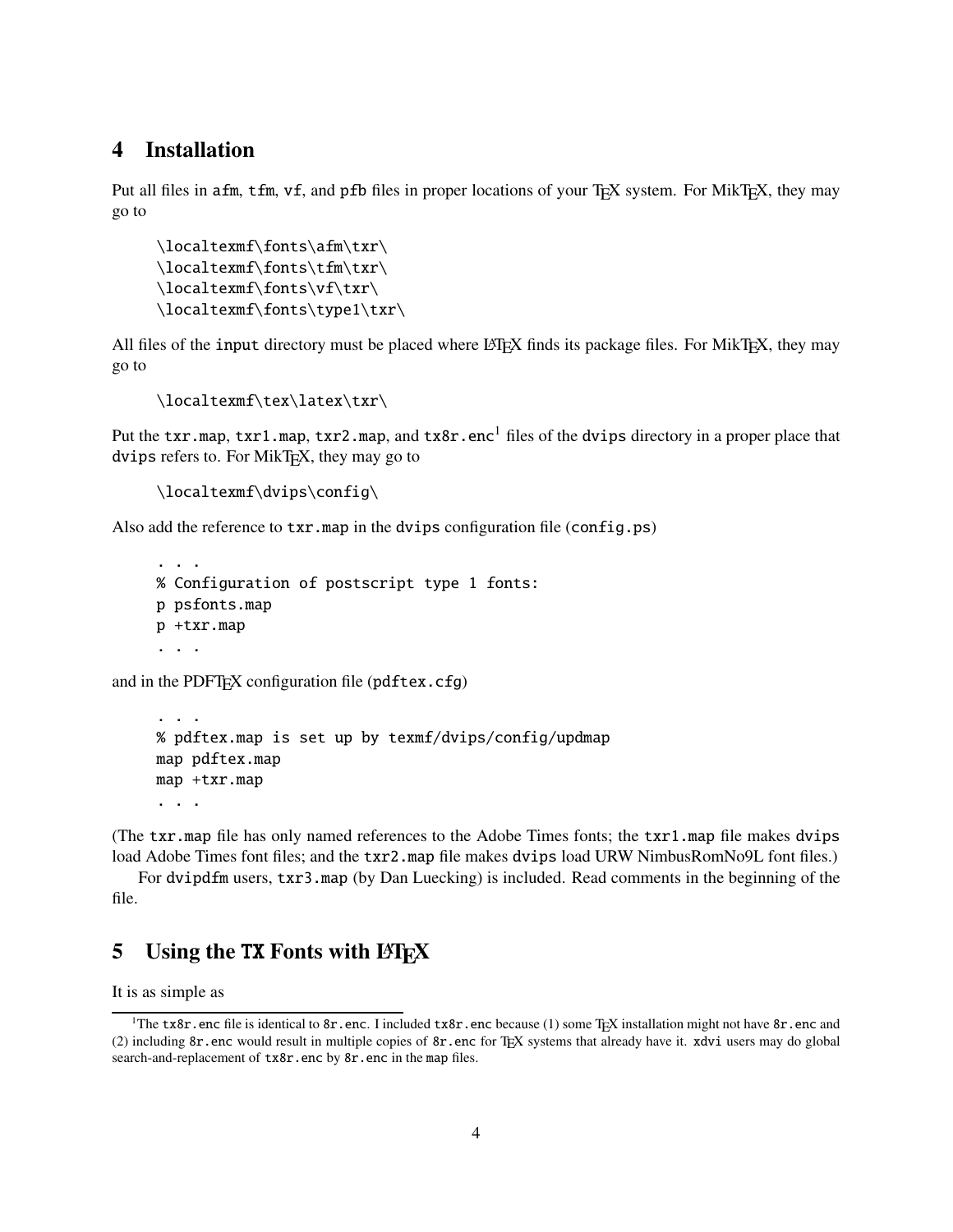```
\documentclass{article}
\usepackage{txfonts}
%\normalfont % Just in case ...
%\usepackage[T1]{fontenc} % To use T1 encoding fonts
%\usepackage[LY1]{fontenc} % To use LY1 encoding fonts
%\usepackage{textcomp} % To use text companion fonts
\begin{document}
This is a very short article.
\end{document}
```
The standard LATEX distribution does not include files supporting the LY1 encoding. One needs at least ly1enc.def, which is available from both CTAN and Y&Y (www.yandy.com). At the time this document was written, CTAN had an old version (1997/03/21 v0.3); ly1enc.def available from Y&Y's downloads site was dated on 1998/04/21 v0.4.

# **6 Additional Symbols in the** TX **Math Fonts**

*All* CM symbols are included in the TX math fonts. In addition, the TX math fonts provide or modify the following symbols, including all of AMS and most of LATEX symbols.

#### **Binary Operator Symbols**

| $\bigcirc$ | $\setminus$ medcirc   |                | $\bullet$ \medbullet    | Ŋ | $\infty$                                  |
|------------|-----------------------|----------------|-------------------------|---|-------------------------------------------|
|            | ◎ \circledwedge       |                | $\circ$ \circledvee     |   | $\circ$ \circledbar                       |
|            | ◎ \circledbslash      | A)             | \nplus                  | 图 | \boxast                                   |
|            | N \boxbslash          | $\blacksquare$ | \boxbar                 |   | ⊠ \boxslash                               |
|            | $\chi$ \Wr            |                | $\boxplus \$ \sqcupplus |   | <b><math>\mathbb{F}</math> \sqcapplus</b> |
|            | $\triangleright$ \rhd |                | $\triangleleft$ \lhd    |   | $\ge \sum$                                |
|            | $\triangleq$ \unlhd   |                |                         |   |                                           |

#### **Binary Relation Symbols**

| $\leftarrow$          | \mappedfrom                   |               | $\lambda$ longmappedfrom      | ⊨                        | \Mapsto                      |
|-----------------------|-------------------------------|---------------|-------------------------------|--------------------------|------------------------------|
| $\implies$            | \Longmapsto                   | $\leftarrow$  | \Mappedfrom                   |                          | $\leftarrow$ \Longmappedfrom |
| $\mapsto$             | \mmapsto                      |               | $\mapsto \text{longmm}$ apsto | $\overline{\phantom{0}}$ | \mmappedfrom                 |
|                       | $\leftarrow$ \longmmappedfrom | $\Rightarrow$ | <b>Mmapsto</b>                |                          | $\implies$ \Longmmapsto      |
| $\Longleftrightarrow$ | \Mmappedfrom                  |               | $\leftarrow$ \Longmmappedfrom |                          | \varparallel                 |
| $\sqrt{ }$            | \varparallelinv               |               | \nvarparallel                 | ₩                        | \nvarparallelinv             |
| ∶≈                    | \colonapprox                  | : $\sim$      | \colonsim                     | ∷≈                       | \Colonapprox                 |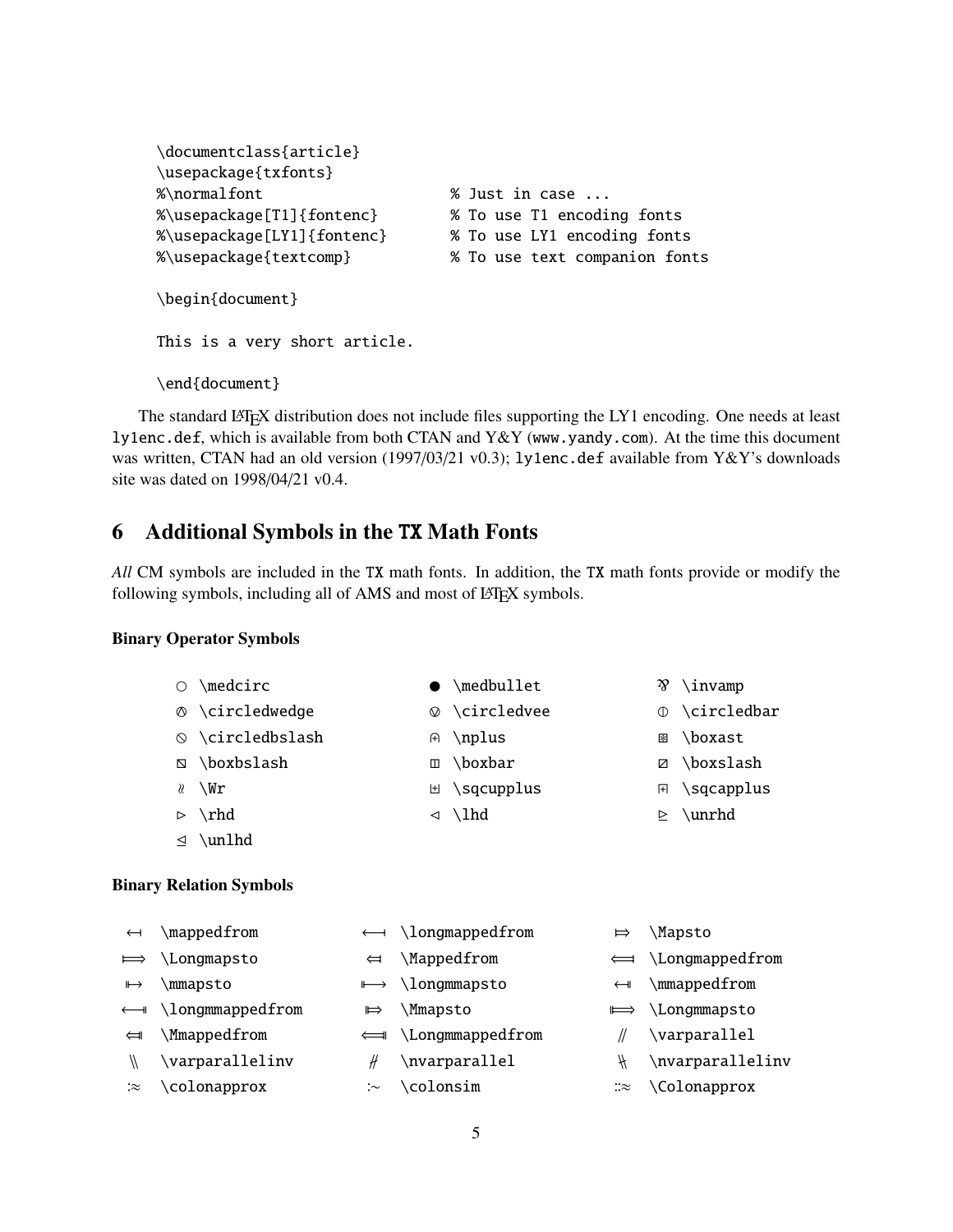| $::\sim$                                                                                                                                                                                                                                                                                                                                                                                                                                                                                                                                                                                                                                               | \Colonsim            | ≐                                        | \doteq                | $\sim$                          | \multimapinv           |
|--------------------------------------------------------------------------------------------------------------------------------------------------------------------------------------------------------------------------------------------------------------------------------------------------------------------------------------------------------------------------------------------------------------------------------------------------------------------------------------------------------------------------------------------------------------------------------------------------------------------------------------------------------|----------------------|------------------------------------------|-----------------------|---------------------------------|------------------------|
| o                                                                                                                                                                                                                                                                                                                                                                                                                                                                                                                                                                                                                                                      | \multimapboth        | $\overline{\phantom{a}}$                 | \multimapdot          | $\bullet -$                     | \multimapdotinv        |
| $\overset{\bullet}{-}\overset{\bullet}{-}\overset{\bullet}{-}\overset{\bullet}{-}\overset{\bullet}{-}\overset{\bullet}{-}\overset{\bullet}{-}\overset{\bullet}{-}\overset{\bullet}{-}\overset{\bullet}{-}\overset{\bullet}{-}\overset{\bullet}{-}\overset{\bullet}{-}\overset{\bullet}{-}\overset{\bullet}{-}\overset{\bullet}{-}\overset{\bullet}{-}\overset{\bullet}{-}\overset{\bullet}{-}\overset{\bullet}{-}\overset{\bullet}{-}\overset{\bullet}{-}\overset{\bullet}{-}\overset{\bullet}{-}\overset{\bullet}{-}\overset{\bullet}{-}\overset{\bullet}{-}\overset{\bullet}{-}\overset{\bullet}{-}\overset{\bullet}{-}\overset{\bullet}{-}\overset$ | \multimapdotboth     | $\circ\hspace{-4pt}\bullet\hspace{-4pt}$ | \multimapdotbothA     | $\bullet\hspace{-4pt}\multimap$ | \multimapdotbothB      |
| ⊫                                                                                                                                                                                                                                                                                                                                                                                                                                                                                                                                                                                                                                                      | \VDash               | ⊪                                        | \VvDash               | $\cong$                         | $\c{ong}$              |
| ≦                                                                                                                                                                                                                                                                                                                                                                                                                                                                                                                                                                                                                                                      | \preceqq             | $\geq$                                   | \succeqq              | ≴                               | \nprecsim              |
| ≵                                                                                                                                                                                                                                                                                                                                                                                                                                                                                                                                                                                                                                                      | \nsuccsim            | ≴                                        | \nlesssim             | ≵                               | \ngtrsim               |
| ≴                                                                                                                                                                                                                                                                                                                                                                                                                                                                                                                                                                                                                                                      | \nlessapprox         | ≵                                        | \ngtrapprox           | ⊀                               | \npreccurlyeq          |
| ⋡                                                                                                                                                                                                                                                                                                                                                                                                                                                                                                                                                                                                                                                      | \nsucccurlyeq        | ≸                                        | \ngtrless             | ≹                               | \nlessgtr              |
| $\neq$                                                                                                                                                                                                                                                                                                                                                                                                                                                                                                                                                                                                                                                 | \nbumpeq             | $\neq$                                   | \nBumpeq              | $\boldsymbol{\downarrow}$       | \nbacksim              |
| ≠                                                                                                                                                                                                                                                                                                                                                                                                                                                                                                                                                                                                                                                      | \nbacksimeq          | $\neq$                                   | \neq, \ne             | $\star$                         | \nasymp                |
| ≢                                                                                                                                                                                                                                                                                                                                                                                                                                                                                                                                                                                                                                                      | \nequiv              | $\boldsymbol{\nsim}$                     | \nsim                 | $\approx$                       | \napprox               |
| $\not\subset$                                                                                                                                                                                                                                                                                                                                                                                                                                                                                                                                                                                                                                          | \nsubset             | ⊅                                        | \nsupset              | ≮                               | $\n\t\ldots$           |
| ≯                                                                                                                                                                                                                                                                                                                                                                                                                                                                                                                                                                                                                                                      | $\ngg$               | ≉                                        | \nthickapprox         | 孝                               | \napproxeq             |
| ≴                                                                                                                                                                                                                                                                                                                                                                                                                                                                                                                                                                                                                                                      | \nprecapprox         | ≵                                        | \nsuccapprox          | ≰                               | \npreceqq              |
| ≱                                                                                                                                                                                                                                                                                                                                                                                                                                                                                                                                                                                                                                                      | \nsucceqq            | $\neq$                                   | \nsimeq               | ∉                               | \notin                 |
| ∌                                                                                                                                                                                                                                                                                                                                                                                                                                                                                                                                                                                                                                                      | \notni, \notowns     | ∉                                        | \nSubset              | ∌                               | \nSupset               |
| ⋢                                                                                                                                                                                                                                                                                                                                                                                                                                                                                                                                                                                                                                                      | \nsqsubseteq         | ⋣                                        | \nsqsupseteq          | $\coloneqq$                     | \coloneqq              |
| ≕:                                                                                                                                                                                                                                                                                                                                                                                                                                                                                                                                                                                                                                                     | \eqqcolon            | :                                        | \coloneq              | ≕                               | \eqcolon               |
| ።≔                                                                                                                                                                                                                                                                                                                                                                                                                                                                                                                                                                                                                                                     | \Coloneqq            | $=$ $\mathbb{I}$                         | \Eqqcolon             | $\ddot{=}$                      | \Coloneq               |
| $-\ddot{}$                                                                                                                                                                                                                                                                                                                                                                                                                                                                                                                                                                                                                                             | \Eqcolon             | $\rightarrow$                            | \strictif             | $\epsilon$                      | \strictfi              |
| ೫                                                                                                                                                                                                                                                                                                                                                                                                                                                                                                                                                                                                                                                      | \strictiff           | $\odot$                                  | \circledless          | $\odot$                         | \circledgtr            |
| $\ltimes$                                                                                                                                                                                                                                                                                                                                                                                                                                                                                                                                                                                                                                              | \lJoin               | $\Join$                                  | \rJoin                | $\bowtie$                       | \Join, \lrJoin         |
| $\times$                                                                                                                                                                                                                                                                                                                                                                                                                                                                                                                                                                                                                                               | \openJoin            | $\bowtie$                                | \lrtimes              | $\times$                        | \opentimes             |
| 亡                                                                                                                                                                                                                                                                                                                                                                                                                                                                                                                                                                                                                                                      | \nsqsubset           | ⊅                                        | \nsqsupset            | $\leftarrow$                    | \dashleftarrow         |
| -->                                                                                                                                                                                                                                                                                                                                                                                                                                                                                                                                                                                                                                                    | \dashrightarrow      | $\leftrightarrow$                        | \dashleftrightarrow   | $\rightsquigarrow$              | \leftsquigarrow        |
| $\nrightarrow$                                                                                                                                                                                                                                                                                                                                                                                                                                                                                                                                                                                                                                         | \ntwoheadrightarrow  | $\overline{\mathbf{r}}$                  | \ntwoheadleftarrow    | $\mathscr{D}$                   | \Nearrow               |
| $\searrow$                                                                                                                                                                                                                                                                                                                                                                                                                                                                                                                                                                                                                                             | \Searrow             | $\nearrow$                               | \Nwarrow              | 1/                              | <i><b>\Swarrow</b></i> |
| Щ                                                                                                                                                                                                                                                                                                                                                                                                                                                                                                                                                                                                                                                      | \Perp                | $\sim$                                   | \leadstoext           | $\rightsquigarrow$              | \leadsto               |
| $\Box \rightarrow$                                                                                                                                                                                                                                                                                                                                                                                                                                                                                                                                                                                                                                     | \boxright            | $\leftarrow$                             | \boxleft              | $\Box \rightarrow$              | \boxdotright           |
| $\overline{\mathbb{E}}$                                                                                                                                                                                                                                                                                                                                                                                                                                                                                                                                                                                                                                | \boxdotleft          | $\rightsquigarrow$                       | \Diamondright         | $\leftrightarrow$               | \Diamondleft           |
| ◈                                                                                                                                                                                                                                                                                                                                                                                                                                                                                                                                                                                                                                                      | \Diamonddotright     | $\leftrightarrow$                        | \Diamonddotleft       | □⇒                              | \boxRight              |
| $\Longleftrightarrow$                                                                                                                                                                                                                                                                                                                                                                                                                                                                                                                                                                                                                                  | \boxLeft             | $E \Rightarrow$                          | \boxdotRight          | $\Longleftrightarrow$           | \boxdotLeft            |
| $\Leftrightarrow$                                                                                                                                                                                                                                                                                                                                                                                                                                                                                                                                                                                                                                      | \DiamondRight        | $\Leftrightarrow$                        | \DiamondLeft          | չ⇒                              | \DiamonddotRight       |
| ⇔                                                                                                                                                                                                                                                                                                                                                                                                                                                                                                                                                                                                                                                      | \DiamonddotLeft      | $\leftrightarrow$                        | \circleright          | $\leftarrow$                    | \circleleft            |
| $\odot \rightarrow$                                                                                                                                                                                                                                                                                                                                                                                                                                                                                                                                                                                                                                    | \circleddotright     | $\bigodot$                               | \circleddotleft       | g                               | \multimapbothvert      |
| I                                                                                                                                                                                                                                                                                                                                                                                                                                                                                                                                                                                                                                                      | \multimapdotbothvert | Î                                        | \multimapdotbothAvert | Į                               | \multimapdotbothBvert  |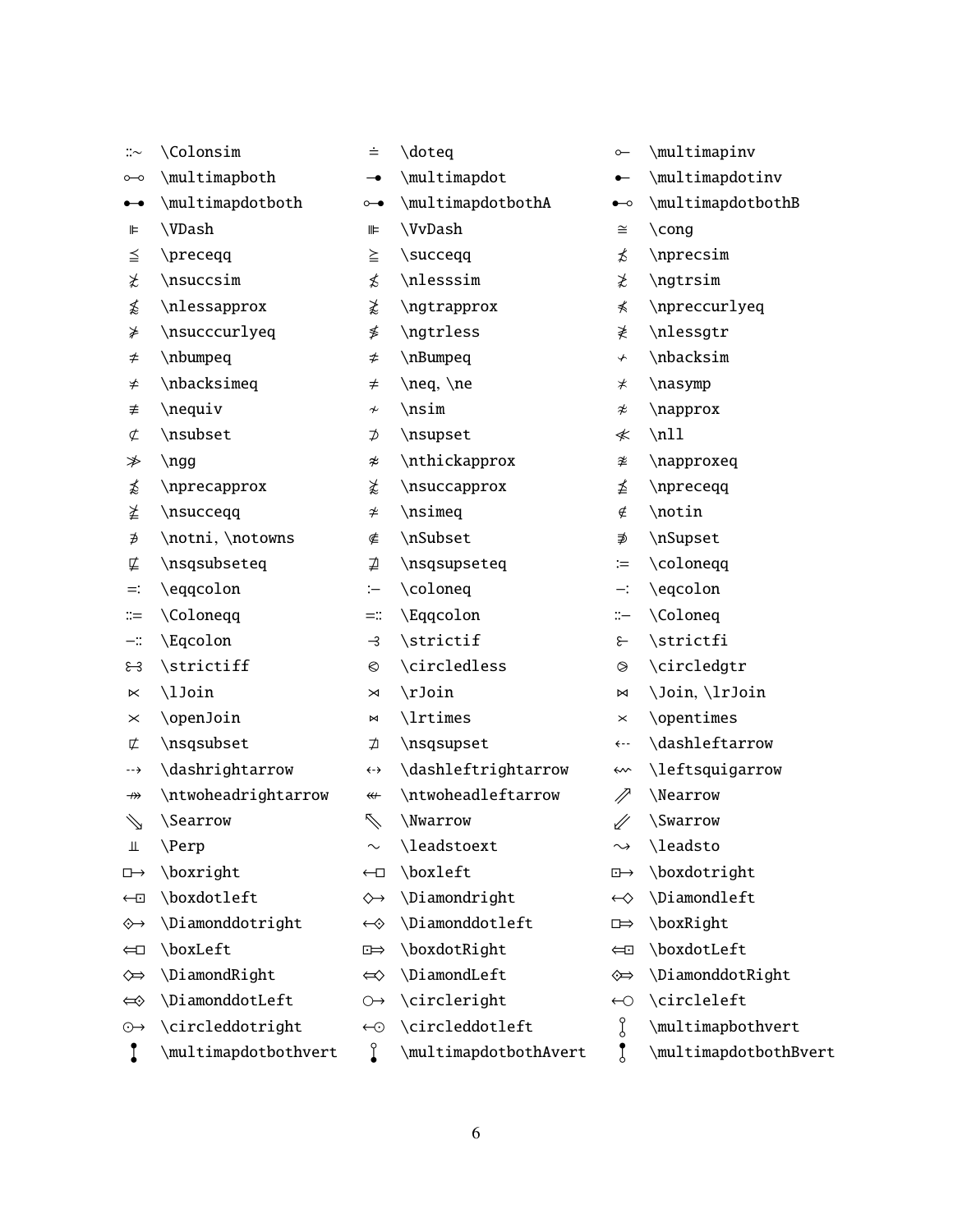#### **Ordinary Symbols**

| $\alpha \lambda$ lphaup  | ß | \betaup                       | \gammaup                          |
|--------------------------|---|-------------------------------|-----------------------------------|
| $\delta \ \delta$        |   | $\epsilon$ \epsilonup         | $\epsilon$ \varepsilonup          |
| ξ \zetaup                |   | $\eta \text{ (etaup)}$        | $\theta$ \thetaup                 |
| $\vartheta$ \varthetaup  |   | $\iota \iota$ \iotaup         | $\kappa \ \$ {kappaup}            |
| $\lambda \ \lambda$      |   | $\mu \ \mu$                   | $v \in \mathbb{R}$                |
| $\xi \xiup$              |   | $\pi$ \piup                   | $\overline{\omega}$ \varpiup      |
| $\rho \rightarrow$ rhoup |   | $\Omega$ \varrhoup            | $\sigma \rightarrow$ sigmaup      |
| $\varsigma$ \varsigmaup  |   | $\tau \lambda$                | $v \uparrow$ upsilonup            |
| $\phi$ \phiup            |   | $\varphi \ \varphi$           | $\chi \Delta$                     |
| $\psi$ \psiup            |   | $\omega$ \omegaup             | $\diamond$ \Diamond               |
| $\diamond$ \Diamonddot   |   | $\blacklozenge$ \Diamondblack | $\lambda$ \lambdaslash            |
| $\lambda \ \lambda$      |   | ⊕ \varclubsuit                | $\leftrightarrow$ \vardiamondsuit |
| $\bullet$ \varheartsuit  |   | $\Diamond$ \varspadesuit      | $\top \setminus Top$              |
| $\perp$ \Bot             |   |                               |                                   |
|                          |   |                               |                                   |

#### **Math Alphabets**

| $g \setminus {\mathsf{var}}{\mathsf{g}}$ | $v \sqrt{varv}$ | $w \sqrt{varw}$ | $y \ \vartheta$ |
|------------------------------------------|-----------------|-----------------|-----------------|
|                                          |                 |                 |                 |

In order to replace math alphabets *g*, *v*, *w*, and *y* by these alternatives, use the varg option with the txfonts package:

\usepackage[varg]{txfonts}

Then, \$g\$, \$v\$, \$w\$, and \$y\$ will produce these  $g$ ,  $v$ ,  $w$ , and  $y$  (instead of  $g$ ,  $v$ ,  $w$ , and  $y$ ). Notice that  $v$  (the alternative *v*) is more clearly distingiushed from  $\nu$  (the lowercase Greek nu). However, this is not without cost: it looks similar to  $v$  (the lowercase Greek upsilon).

#### **Large Operator Symbols**

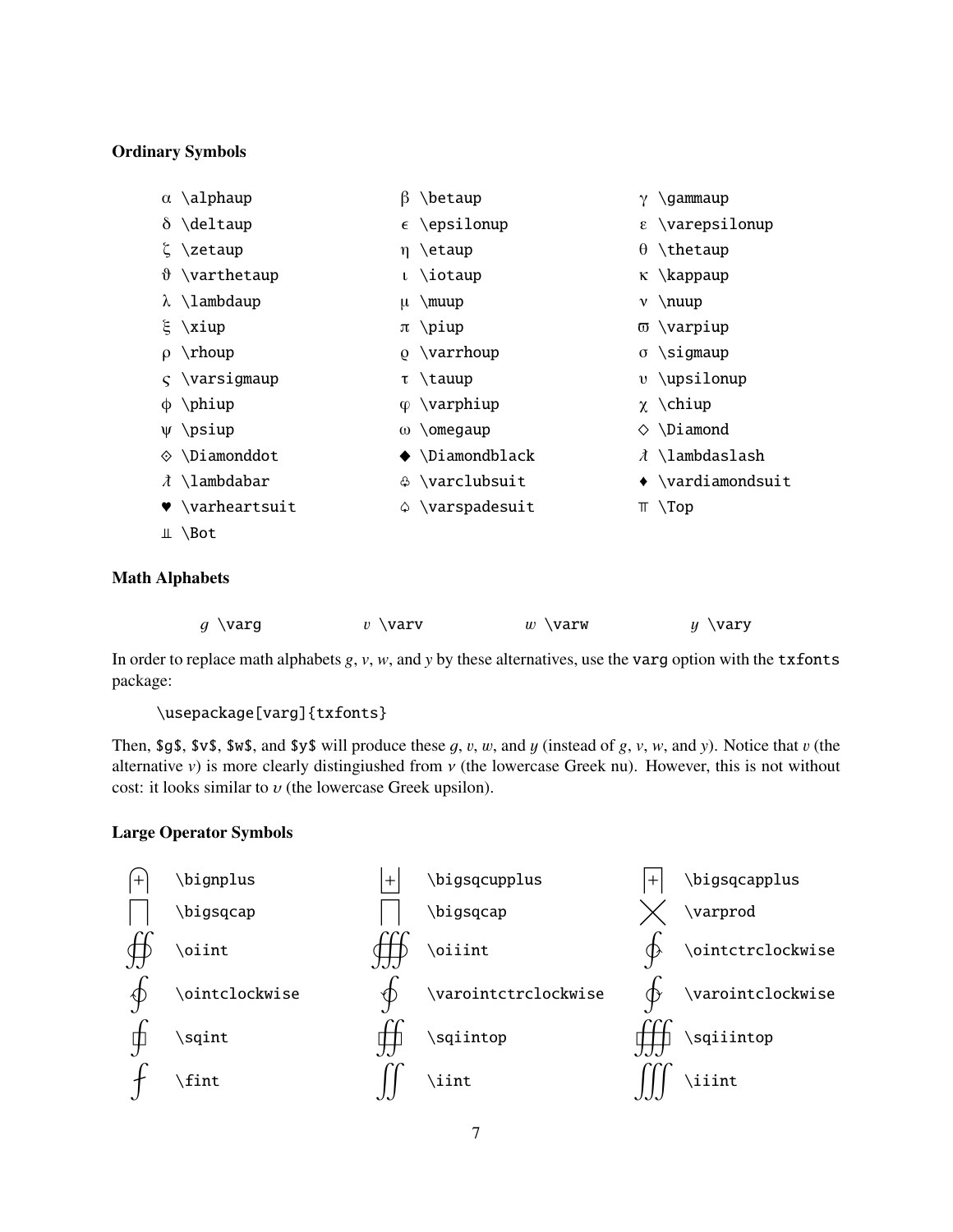

#### **Miscellaneous**

 $\mathcal{S}\mathcal{S}\mathcal{S}\mathcal{S}$ ...}  $\mathcal{S}\mathcal{S}\mathcal{S}\mathcal{S}\mathcal{S}\mathcal{S}$  and  $\mathcal{S}\mathcal{S}\mathcal{S}\mathcal{S}$ ...  $\mathcal{S}\mathcal{S}\mathcal{S}\mathcal{S}$  and  $\mathcal{S}\mathcal{S}\mathcal{S}\mathcal{S}$ ...  $\mathcal{S}\mathcal{S}\mathcal{S}\mathcal{S}$  and  $\mathcal{S}\mathcal{S}\mathcal{S}\mathcal{S}$ ...  $\mathcal{S}\mathcal{S}\mathcal{S}\math$ only); \varBbbk produces  $\mathbb{k}$ . Note that the  $\mathcal{A}_\mathcal{S}$  math font command  $\mathcal{S}$ \mathbb{...}\$ produces  $\mathbb{A} \dots \mathbb{Z}$ ; \Bbbk produces k. If you find the alternative blackboard letters are better, then do

\let\mathbb=\varmathbb \let\Bbbk=\varBbbk

#### **7 Remarks**

#### **7.1 Some Font Design Issues**

The Adobe Times fonts are thicker than the CM fonts. Designing math fonts for Times based on the rule thickness of Times '=', '-', '+', '/', '<', etc. would result in too thick math symbols, in my opinion.<sup>2</sup> In the TX fonts, these glyphs are thinner than those of original Times fonts. That is, the rule thickness of these glyphs is around 85% of that of the Times fonts, but still thicker than that of the CM fonts.

For negated relation symbols, the CM fonts composes relation symbols with the negation slash ("36 in CMSY). Even though the CM fonts were very carefully designed to look reasonable when negated relation symbols are composed (except ' $\notin$ ' \notin, which is composed of ' $\in$ ' and the normal slash '/'), the AMS font set includes many negated relation symbols, mainly because the vertical placement and height/depth of the negation slash are not optimal when composed with certain relation symbols, I guess. The TX fonts include the negation slash symbol ("36 in txsy), which could be composed with relation symbols to give reasonably looking negated related symbols. I believe, however, explicitly designed negated relation symbols are looking better than composed relation symbols. Thus, in addition to negated relation symbols matching those of the AMS fonts, many negated symbols such as  $\neq$  are introduced in the TX fonts.

Further, in order to maintain editing compatibility with vanilla LATEX  $2\varepsilon$  typesetting, \not is redefined in txfonts.sty so that when \not\XYZ is processed, if \notXYZ or \nXYZ is defined, it will be used in

<sup>&</sup>lt;sup>2</sup>I have designed many math symbols (corresponding to those in CMMI and CMSY) based on the rule thickness of original Times '=', etc. At that time, I noticed that the symbols, especially some bold math symbols, are extremely thick. Perhaps, in the future, I will complete all math symbols based on the rule thickness of original Times '=', etc. and release in public, so that users will judge whether they are acceptable or not ....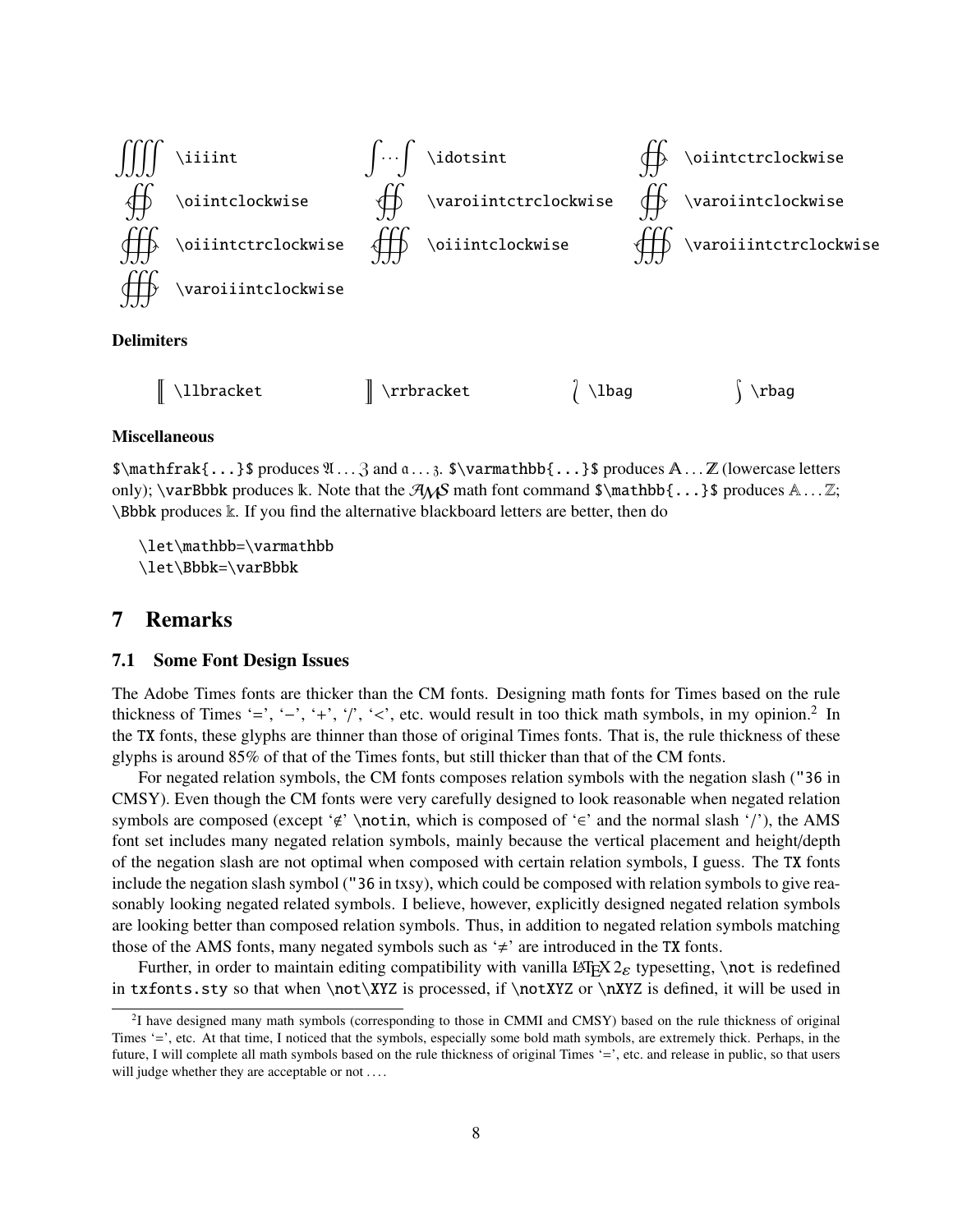place of  $\not\colon XYZ$ ; otherwise,  $\XXZ$  is composed with the negation slash. For instance, ' $\not\leq$ ' is available as  $\nperesim$  in the TX fonts. Thus, if  $\not\prescript{\text{me}1}{\text{me}3}$  is typed in the document, the  $\nperesim$  symbol, instead of \precsim composed with the negation slash, is printed.

#### **7.2 Times vs. Times New Roman**

The recent version of Acrobat is shipped with Times New Roman instead of Times fonts. Times New Roman fonts' italic letters (e.g., '*A*') are substantially different from those of Times fonts. Thus, when documents with the TX fonts are processed with Acrobat, accents may not be correctly placed. If this is a noticeable problem, use the NimbusRomNo9L fonts (included in the Ghostscript distribution) with the TX fonts through txr2.map.

### **7.3 PDFTEX**/**PDFLATEX and Standard Postscript Fonts**

PDFT<sub>EX</sub>/PDFLAT<sub>EX</sub> does not handle slanting of fonts not embedded in the document. Note, in the standard setup, PDFT<sub>E</sub>X/PDFLAT<sub>E</sub>X does not embed the 14 standard Postscript fonts (Times  $\times$  4, Helvetica  $\times$  4, Courier  $\times$  4, Symbol, and ZapfDingbats). As the result, PDFT<sub>EX</sub>/PDFLAT<sub>EX</sub> issues warning (and may try to generate and use bitmapped fonts for these fonts). If it is not desirable, a solution would be to use URW NimbusRomNo9L and NimbusSanL fonts which are an Adobe Times and Helvetica fonts clone. That is, in the PDFT<sub>EX</sub>/PDFLAT<sub>EX</sub> configuration file (pdftex.cfg), put txr2.map instead of txr.map

```
...
% pdftex.map is set up by texmf/dvips/config/updmap
map pdftex.map
map +txr2.map
...
```
Be sure to properly install URW NimbusRomNo9L and NimbusSanL fonts (which are included in the Ghostscript distribution) in your texmf tree.

If you have Adobe Times and Helvetica font files, and want to embed them in your PDF document file, do the following trick to fool PDFT<sub>F</sub>X/PDFLAT<sub>F</sub>X.

- 1. Copy txr1.map in the dvips configuration directory to txrpdf.map in the PDFT<sub>E</sub>X/PDFLAT<sub>E</sub>X configuration directory.
- 2. Edit txrpdf.map and have

```
rtxptmb "TeXBase1Encoding ReEncodeFont" <tx8r.enc <tib_____.pfb
rtxptmbo ".167 SlantFont TeXBase1Encoding ReEncodeFont" <tx8r.enc <tib_____.pfb
rtxptmbi "TeXBase1Encoding ReEncodeFont" <tx8r.enc <tibi____.pfb
rtxptmr "TeXBase1Encoding ReEncodeFont" <tx8r.enc <tir_____.pfb
rtxptmro ".167 SlantFont TeXBase1Encoding ReEncodeFont" <tx8r.enc <tir_____.pfb
rtxptmri "TeXBase1Encoding ReEncodeFont" <tx8r.enc <tii_____.pfb
...
instead of
rtxptmb Times-Bold "TeXBase1Encoding ReEncodeFont" <tx8r.enc <tib_____.pfb
...
...
```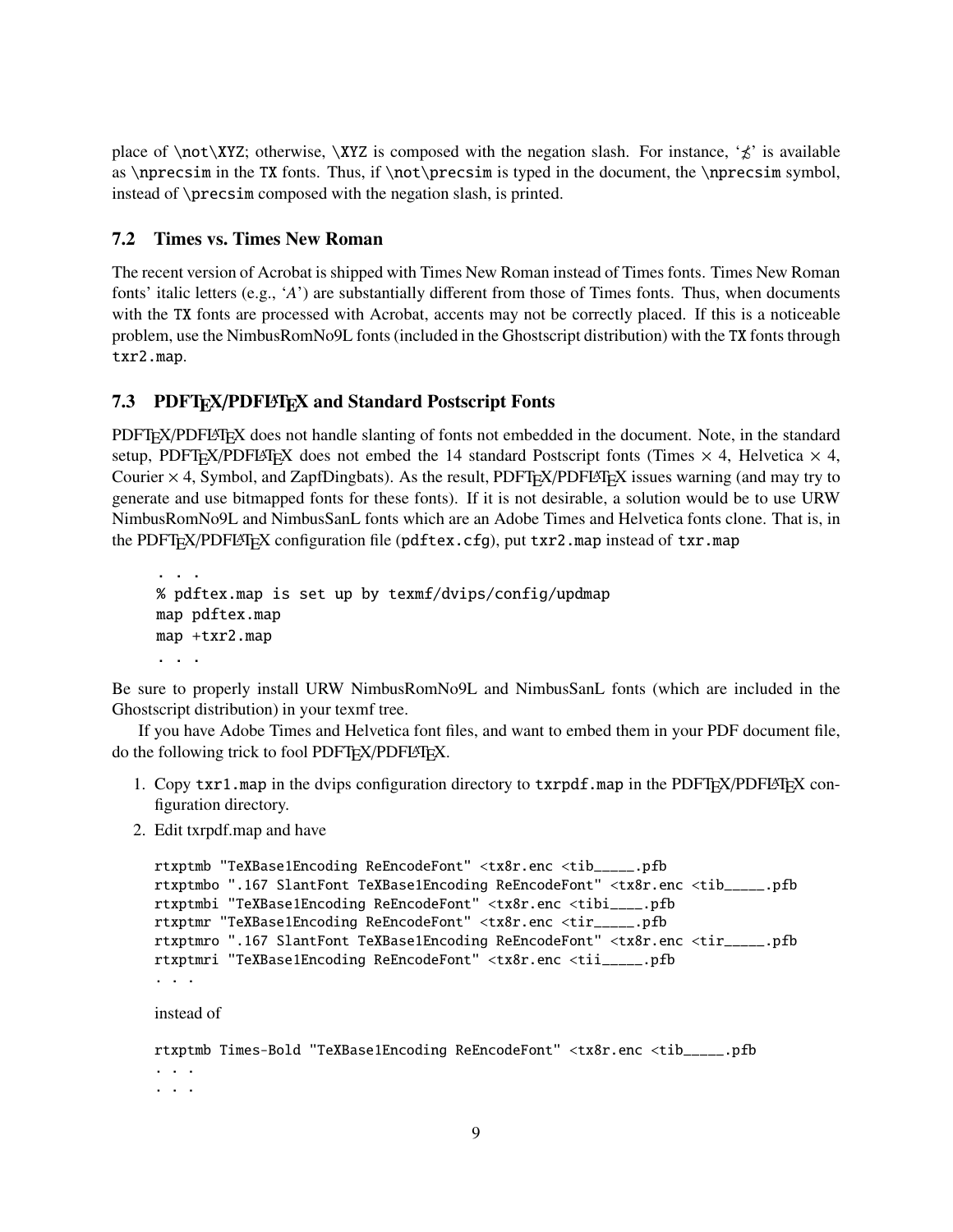Note, the actual standard Postscript fonts names such as "Times-Bold" are removed. As the result, PDFT<sub>F</sub>X/PDFL<sup>3</sup>T<sub>F</sub>X will embed these standard Postscript fonts and there will be no warning for slanting them.

3. Put txrpdf.map in the PDFT<sub>F</sub>X/PDFLAT<sub>F</sub>X configuration file (pdftex.cfg).

```
...
% pdftex.map is set up by texmf/dvips/config/updmap
map pdftex.map
map +txrpdf.map
...
```
#### **7.4 Glyph Hinting**

The hinting of the TX fonts is far from ideal. As a result, when documents with the TX fonts are *viewed* with Gsview (or Ghostview), you might notice some display quality problem. When they are *viewed* with Acrobat, they look much better. However, when they are *printed* in laser printers, there will be no quality problem. (Note, hinting is to improve display quality on low resolution devices such as display screens.)

#### **7.5 Glyphs in Low Positions**

It is known that Acrobat often does not properly handle CM font glyphs placed between "00 and "1F. Thus, most Type 1 versions of CM fonts publicly available have these glyphs in higher positions above "7F. When the -G flag is used with dvips, those glyphs in low positions are shifted to higher positions. The TX text fonts have glyphs in the low positions between "00 and "1F. As of now, these glyphs are not available in higher positions above "7F. Thus, when run dvips, do not use the  $-G$  flag (or remove G in the dvips configuration file). Especially, do not use config.pdf. In my computer systems, Acrobat correctly handles glyphs in low positions. However, if this known Acrobat problem occurs in other computer systems, I will modify the TX fonts so that glyphs in low positions are also available in higher positions.

### **8 Font Charts**

The original Computer Modern (CM) text fonts (aka TEX text fonts) have the OT1 encoding. The OT1 TX text fonts follow the CM fonts' encoding as much as possible, but have some variations and additions:

- The position "24 of text italic fonts has the dollar symbol (*\$*), not the sterling symbol (*£*).
- The uppercase and lowercase Islash  $(E, \mathbf{l})$  and aring  $(\mathbf{A}, \mathbf{a})$  letters are added.
- The cent  $(\phi)$  and sterling  $(\mathbf{f})$  symbols are added.

The original CM text fonts have somewhat different encodings in  $\alpha P \&$  SMALL  $\alpha P$  and typewriter fonts. TX fonts corresponding to them have the original CM encodings, not the strict OT1 encoding.

The T1 encoding text fonts (known as EC fonts) are designed to replace the CM text fonts in the OT1 encoding. The LY1 encoding is another text font encoding, which is based on both TFX and ANSI encodings. Both T1 and LY1 encoding fonts are especially useful to typeset European languages with proper hyphenation. The TS1 encoding text companion fonts (known as TC fonts) have additional text symbols. All corresponding TX fonts are implemented.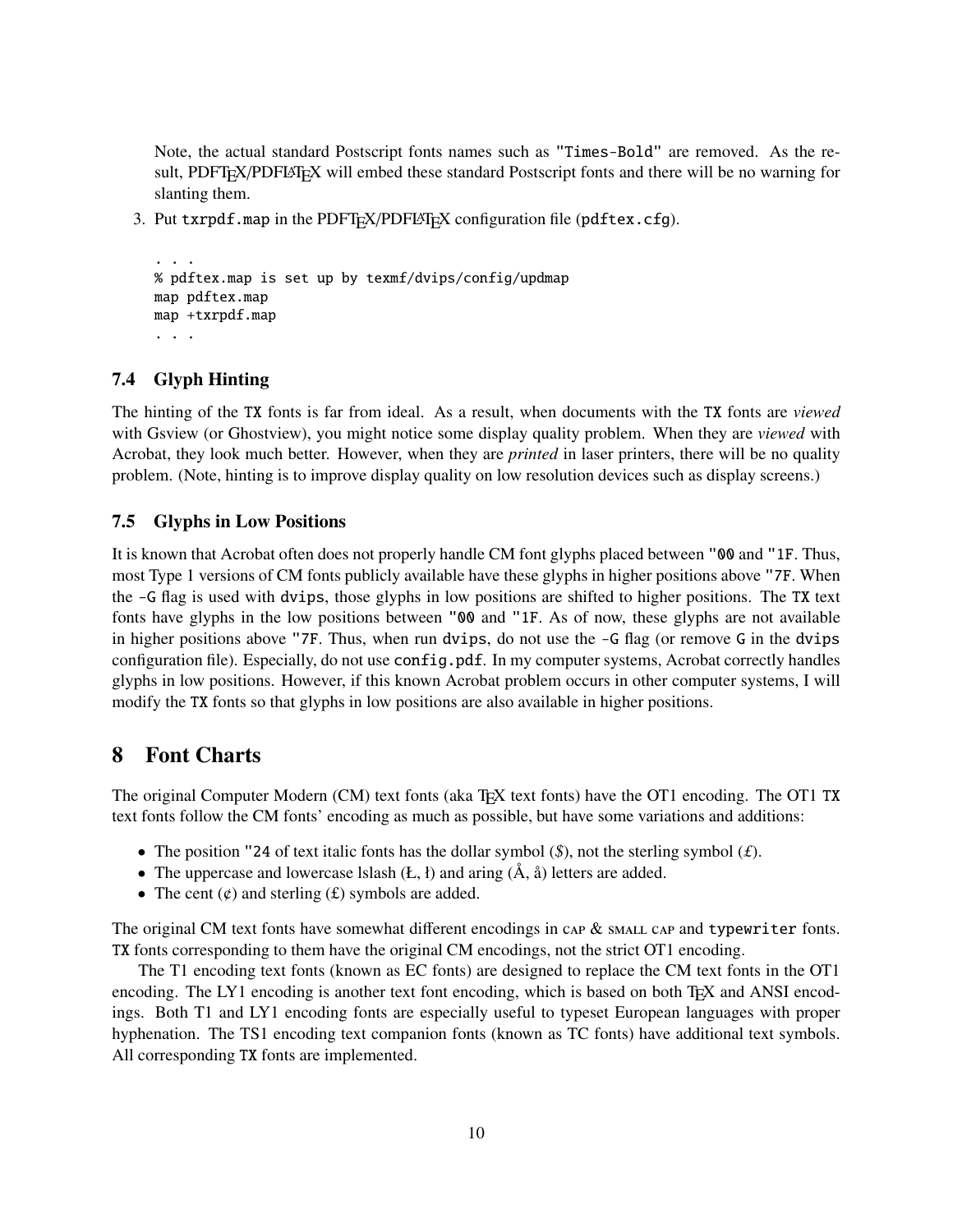The Computer Modern (CM) math fonts (aka TEX math fonts) consist of three fonts: math italic (CMMI), math symbols (CMSY), and math extension (CMEX). The American Mathematical Society provided two additional math symbol fonts (MSAM and MSBM). The TX math fonts include those exactly corresponding to them. In addition, the TX math fonts include math italic A, math symbols C, and math extension A fonts.

#### **OT1 (CM) Encoding Text Fonts** 8.1

These fonts' encodings are identical to those of corresponding CM fonts, except 6 additional glyphs.

|                                | 0              | $\mathbf{1}$ | 2                        | 3                   | 4              | 5                | 6                | 7                       | 8                        | 9                      | A                        | B            | C              | D              | E                   | F                        |                |
|--------------------------------|----------------|--------------|--------------------------|---------------------|----------------|------------------|------------------|-------------------------|--------------------------|------------------------|--------------------------|--------------|----------------|----------------|---------------------|--------------------------|----------------|
| $\boldsymbol{\mathsf{\Omega}}$ | $\Gamma$       | Δ            | $\Theta$                 | Λ                   | Ξ              | П                | $\Sigma$         | $\Upsilon$              | Φ                        | Ψ                      | Ω                        | ff           | $\mathbf f$    | fl             | ffi                 | ffl                      | 0              |
| 1                              | 1              | 1            | $\overline{\phantom{0}}$ | ,                   |                | U                |                  | $\circ$                 | $\overline{\phantom{a}}$ | ß                      | æ                        | œ            | Ø              | Æ              | Œ                   | Ø                        | $\mathbf{1}$   |
| 2                              | ╭              |              | ,,                       | #                   | \$             | $\%$             | $\&$             | ,                       | (                        | $\mathcal{E}$          | *                        | $^{+}$       | 5              |                |                     | $\prime$                 | 2              |
| 3                              | $\overline{0}$ | 1            | $\overline{2}$           | 3                   | 4              | 5                | 6                | 7                       | 8                        | 9                      | :                        | ;            |                | =              | i                   | $\overline{\cdot}$       | 3              |
| 4                              | $\omega$       | A            | B                        | $\mathcal{C}$       | D              | E                | F                | G                       | Η                        | I                      | J                        | K            | L              | M              | $\mathbf N$         | O                        | $\overline{4}$ |
| 5                              | P              | Q            | R                        | S                   | T              | U                | V                | W                       | X                        | Y                      | Z                        | ſ            | 66             |                | $\hat{\phantom{a}}$ | $\bullet$                | 5              |
| 6                              | $\epsilon$     | a            | b                        | $\mathbf{C}$        | d              | e                | $\mathbf f$      | g                       | h                        | $\mathbf{1}$           | j                        | $\mathbf k$  | 1              | m              | n                   | $\mathbf 0$              | 6              |
| 7                              | p              | q            | $\mathbf{r}$             | S                   | t              | u                | V                | W                       | X                        | y                      | z                        |              |                | n              |                     | ٠.                       | 7              |
| 8                              |                |              |                          |                     |                |                  |                  |                         |                          |                        | Ł                        |              |                |                |                     |                          | 8              |
| A                              |                |              | ¢                        | $\pounds$           |                |                  |                  |                         |                          |                        | ł                        |              |                |                |                     |                          | A              |
| C                              |                |              |                          |                     |                | Å                |                  |                         |                          |                        |                          |              |                |                |                     |                          | C              |
| E                              |                |              |                          |                     |                | å                |                  |                         |                          |                        |                          |              |                |                |                     |                          | E              |
|                                | 0              | $\mathbf{1}$ | $\overline{2}$           | 3                   | 4              | 5                | 6                | $\overline{7}$          | 8                        | 9                      | A                        | $\, {\bf B}$ | $\mathsf{C}$   | D              | E                   | F                        |                |
|                                |                |              |                          |                     |                |                  |                  |                         |                          |                        |                          |              |                |                |                     |                          |                |
|                                |                |              |                          |                     |                |                  |                  | Text Roman Italic - txi |                          |                        |                          |              |                |                |                     |                          |                |
|                                | 0              | 1            | 2                        | 3                   | 4              | 5                | 6                | 7                       | 8                        | 9                      | Α                        | B            | C              | D              | E                   | F                        |                |
| 0                              | $\Gamma$       | $\Lambda$    | $\Theta$                 | $\Lambda$           | $\overline{E}$ | Π                | Σ                | γ                       | Φ                        | Ψ                      | Ω                        | ∯            | $\mathfrak{f}$ | $\mathcal{H}$  | ffi                 | ∭                        | 0              |
| 1                              | ı              | J            | $\hat{\phantom{a}}$      | $\hat{\phantom{a}}$ |                |                  |                  | $\circ$                 | $\overline{\phantom{a}}$ | $\int$                 | æ                        | $\alpha$     | ø              | Æ              | Œ                   | Ø                        | 1              |
| 2                              |                | ļ            | ,,                       | #                   | \$             | $\%$             | $\mathcal{E}$    | ,                       |                          | $\mathcal{C}^{\prime}$ | ∗                        | $^{+}$       |                |                |                     | $\sqrt{2}$               | 2              |
| 3                              | $\theta$       | 1            | $\overline{c}$           | $\mathfrak{Z}$      | $\overline{4}$ | 5                | 6                | 7                       | 8                        | 9                      | ÷                        | ;            |                | =              | $\ddot{\zeta}$      | $\overline{\mathcal{E}}$ | 3              |
| 4                              | $\omega$       | A            | $\boldsymbol{B}$         | $\mathcal{C}$       | D              | $\boldsymbol{E}$ | $\boldsymbol{F}$ | G                       | H                        | I                      | $\boldsymbol{J}$         | $\cal K$     | L              | $\overline{M}$ | $\cal N$            | 0                        | 4              |
| п.                             | n              |              | n                        | $\sim$              | $\overline{ }$ | $T$ $T$          | <b>T</b> T       | <b>TTT</b>              | <b>T</b>                 |                        | $\overline{\phantom{a}}$ | $\mathbf{r}$ | $\epsilon$     | $\mathbf{z}$   | $\lambda$           | $\cdot$                  | Н              |

Text Roman Upright - txr

|   | 0                | 1                    | 2                        | 3                        | 4              | 5                | 6                |         | 8                          | 9       | A                             | B                |                    | D                | E                   | F                |   |
|---|------------------|----------------------|--------------------------|--------------------------|----------------|------------------|------------------|---------|----------------------------|---------|-------------------------------|------------------|--------------------|------------------|---------------------|------------------|---|
| 0 | $\Gamma$         | $\overline{\Lambda}$ | Θ                        | Λ                        | Ξ              | П                | Σ                | γ       | Φ                          | Ψ       | Ω                             | ∯                | fi                 | $\mathcal{f}$    | ffi                 | ∰                | O |
| 1 | ı                |                      | $\overline{\phantom{0}}$ | $\overline{\phantom{0}}$ | $\checkmark$   |                  |                  | $\circ$ | $\mathbf{r}$               | $\beta$ | æ                             | œ                | $\emptyset$        | Æ                | Œ                   | Ø                | 1 |
| 2 | ╭                |                      | ,,                       | #                        | \$             | $\%$             | $\mathcal{E}$    |         |                            |         | $\ast$                        | $^{+}$           | ,                  |                  |                     |                  | 2 |
| 3 | 0                |                      | 2                        | 3                        | 4              | 5                | 6                | 7       | 8                          | 9       | $\bullet$                     | $\bullet$<br>,   |                    |                  | 6                   | ?                | 3 |
| 4 | $^{\copyright}$  | A                    | B                        | $\mathcal{C}_{0}^{0}$    | D              | E                | $\cal F$         | G       | Η                          | Ι       | J                             | K                | L                  | M                | N                   | $\Omega$         | 4 |
| 5 | $\boldsymbol{P}$ | $\varrho$            | $\boldsymbol{R}$         | $\boldsymbol{S}$         | $\overline{T}$ | U                | V                | W       | $\boldsymbol{X}$           | Y       | Ζ                             | ſ                | $\epsilon\epsilon$ |                  | $\hat{\phantom{a}}$ | ٠                | 5 |
| 6 | $\pmb{\epsilon}$ | $\boldsymbol{a}$     | $\boldsymbol{b}$         | $\boldsymbol{c}$         | $\overline{d}$ | $\boldsymbol{e}$ | $\boldsymbol{f}$ | g       | $\boldsymbol{h}$           | i       | j                             | $\boldsymbol{k}$ | l                  | $\boldsymbol{m}$ | $\boldsymbol{n}$    | $\boldsymbol{o}$ | 6 |
| 7 | $\boldsymbol{p}$ | $\boldsymbol{q}$     | r                        | $\boldsymbol{S}$         | t              | $\boldsymbol{u}$ | $\mathcal V$     | w       | $\boldsymbol{\mathcal{X}}$ | y       | $\ensuremath{\mathnormal{Z}}$ |                  |                    | "                |                     |                  | 7 |
| 8 |                  |                      |                          |                          |                |                  |                  |         |                            |         | Ł                             |                  |                    |                  |                     |                  | 8 |
| Α |                  |                      | ¢                        | $\pounds$                |                |                  |                  |         |                            |         |                               |                  |                    |                  |                     |                  | A |
| C |                  |                      |                          |                          |                | Α                |                  |         |                            |         |                               |                  |                    |                  |                     |                  | C |
| E |                  |                      |                          |                          |                | å                |                  |         |                            |         |                               |                  |                    |                  |                     |                  | Ε |
|   | 0                |                      |                          | 3                        | 4              | 5                | 6                |         | 8                          | 9       | A                             | B                |                    | D                | F.                  | F                |   |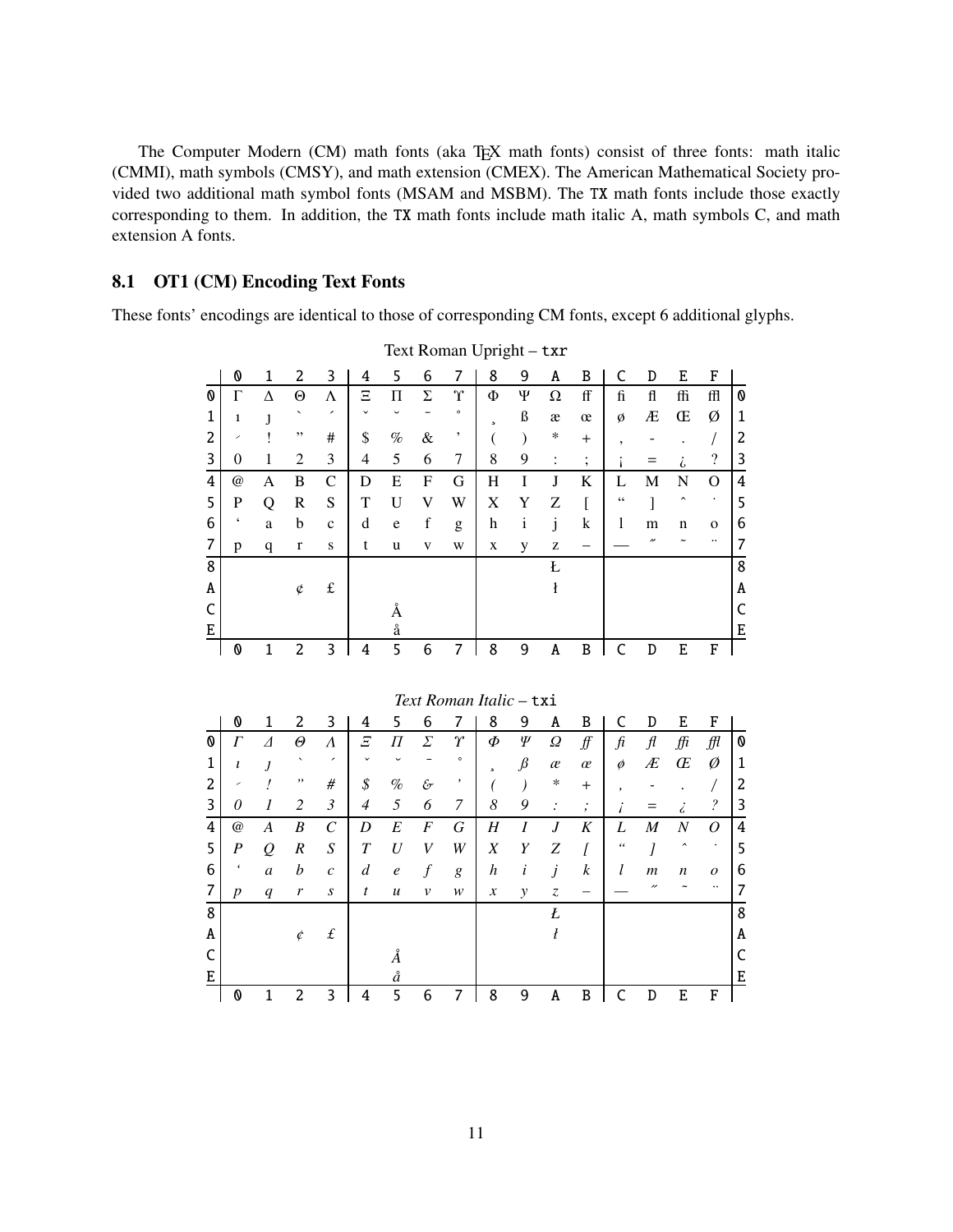|   | 0                | 1 | 2                        | 3                | 4              | 5                | 6                | 7       | 8              | 9 | A            | B      |    | D  | Ε                   | F                        |   |
|---|------------------|---|--------------------------|------------------|----------------|------------------|------------------|---------|----------------|---|--------------|--------|----|----|---------------------|--------------------------|---|
| O | $\Gamma$         | Δ | Θ                        | Λ                | Ξ              | П                | Σ                | Y       | Ф              | Δ | Ω            | ff     | fi | fl | ffi                 | ffl                      | 0 |
|   | 1                |   | $\overline{\phantom{0}}$ | ╭                | $\checkmark$   | $\checkmark$     |                  | $\circ$ | $\mathfrak{p}$ | ß | æ            | œ      | Ø  | Æ  | Œ                   | Ø                        | 1 |
| 2 | ╭                |   | ,,                       | #                | \$             | $\%$             | $\&$             | ,       |                |   | ∗            | $^{+}$ | ٠  |    |                     |                          | 2 |
| 3 | 0                |   | 2                        | 3                | $\overline{4}$ | 5                | 6                | 7       | 8              | 9 | ٠<br>$\cdot$ | ٠<br>, |    |    | i                   | $\overline{\mathcal{E}}$ | 3 |
| 4 | @                | А | B                        | C                | D              | Е                | F                | G       | Η              |   | J            | K      | L  | M  | N                   | Ω                        | 4 |
| 5 | $\boldsymbol{P}$ | Ω | R                        | S                | T              | $\boldsymbol{I}$ | V                | W       | X              | Y | Ζ            |        | 66 |    | $\hat{\phantom{a}}$ | ٠                        | 5 |
| 6 | $\pmb{\zeta}$    | a | b                        | $\mathcal{C}$    | d              | $\epsilon$       | $\boldsymbol{f}$ | g       | h              | i | j            | k      | 1  | m  | n                   | $\mathbf{O}$             | 6 |
| 7 | p                | q | r                        | $\boldsymbol{S}$ | t              | u                | V                | W       | X              | y | Z            |        |    |    |                     |                          | 7 |
| 8 |                  |   |                          |                  |                |                  |                  |         |                |   | Ł            |        |    |    |                     |                          | 8 |
| A |                  |   | ¢                        | $\pounds$        |                |                  |                  |         |                |   | ł            |        |    |    |                     |                          | A |
|   |                  |   |                          |                  |                |                  |                  |         |                |   |              |        |    |    |                     |                          |   |
| E |                  |   |                          |                  |                | å                |                  |         |                |   |              |        |    |    |                     |                          | E |
|   | 0                |   | 2                        | 3                | 4              | 5                | 6                |         | 8              | 9 | A            | B      |    | D  | E                   | F                        |   |

Text Roman Slanted - txs1

TEXT ROMAN CAP & SMALL CAP - txsc

|   | 0        | 1 | 2                        | 3           | 4            | 5    | 6           | 7       | 8 | 9         | A              | B              | C             | D | E | F                        |   |
|---|----------|---|--------------------------|-------------|--------------|------|-------------|---------|---|-----------|----------------|----------------|---------------|---|---|--------------------------|---|
| Ø | Г        | Θ | Δ                        | Λ           | Ξ            | П    | Σ           | Υ       | Φ | Ψ         | Ω              | ↑              |               |   |   | i                        | O |
|   | I        | J | $\overline{\phantom{0}}$ | ,           | $\checkmark$ |      |             | $\circ$ | 5 | $S\!S$    | Æ              | Œ              | ø             | Æ | Œ | Ø                        | 1 |
| 2 | ╭        |   | ,,                       | #           | \$           | $\%$ | $\&$        | ,       |   | $\lambda$ | ∗              | $+$            | ٠             |   |   |                          | 2 |
| 3 | $\theta$ |   | 2                        | 3           | 4            | 5    | 6           | 7       | 8 | 9         | $\ddot{\cdot}$ | ٠<br>$\bullet$ | <             |   | > | $\overline{\mathcal{L}}$ | 3 |
| 4 | @        | A | B                        | C           | D            | E    | F           | G       | Η | I         | J              | K              | L             | М | N | O                        | 4 |
| 5 | P        | Ω | R                        | S           | T            | U    | V           | W       | X | Y         | Z              |                | $\leq$ $\leq$ |   | ㅅ | $\bullet$                | 5 |
| 6 |          | A | $\, {\bf B}$             | $\mathbf C$ | D            | Е    | $\mathbf F$ | G       | Н | I         | J              | K              | L             | M | N | $\mathbf{o}$             | 6 |
| 7 | P        | Q | $\mathbb{R}$             | S           | т            | U    | V           | W       | X | Y         | Z              |                |               | " |   |                          |   |
| 8 |          |   |                          |             |              |      |             |         |   |           | Ł              |                |               |   |   |                          | 8 |
| A |          |   | ¢                        | £           |              |      |             |         |   |           | Ł              |                |               |   |   |                          | Α |
|   |          |   |                          |             |              |      |             |         |   |           |                |                |               |   |   |                          |   |
| E |          |   |                          |             |              | Å    |             |         |   |           |                |                |               |   |   |                          | E |
|   | Ø        |   | 2                        | 3           | 4            | 5    | 6           |         | 8 | 9         | A              | B              |               | D | E | F                        |   |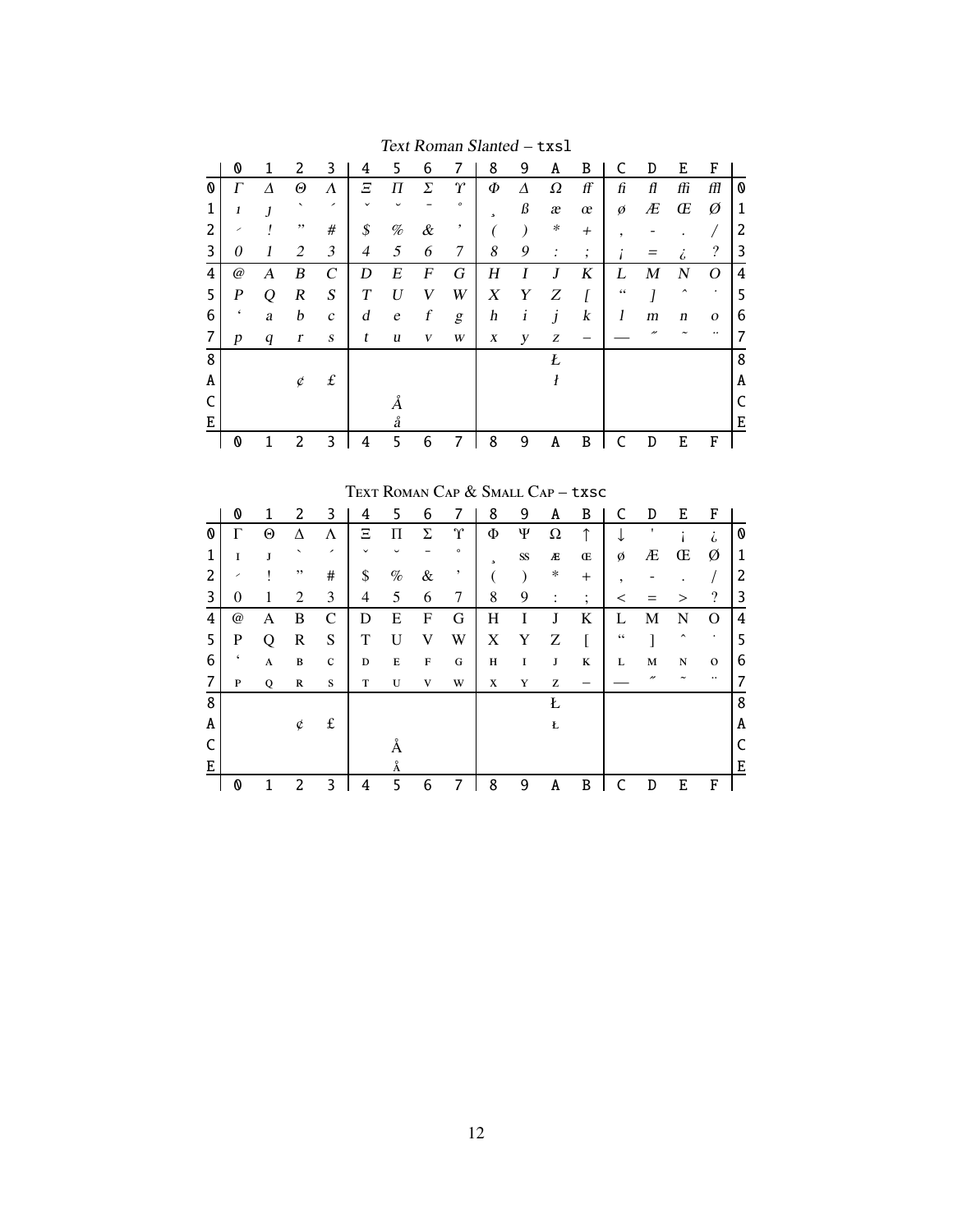|   | 0 | 1            | 2       | 3 | 4  | 5    | 6 | 7                                | 8                        | 9 | Α  | B              | C          | D  | E   | F        |              |
|---|---|--------------|---------|---|----|------|---|----------------------------------|--------------------------|---|----|----------------|------------|----|-----|----------|--------------|
| 0 |   | Λ            | Θ       | ٨ | Ξ  | п    | Σ | Y                                | Φ                        | Ψ | Ω  | ff             | fi         | fl | ffi | ffl      | 0            |
| 1 | ш |              |         |   |    |      |   | $\circ$                          | $\overline{\phantom{a}}$ | ß | æ  | œ              | Ø          | Æ  | Œ   | Ø        | $\mathbf{1}$ |
| 2 |   |              | ,,      | # | \$ | $\%$ | & | ,                                |                          | ) | *  | $\pm$          | ,          |    |     | $\prime$ | 2            |
| 3 | 0 | 1            | 2       | 3 | 4  | 5    | 6 | 7                                | 8                        | 9 | İ. | ,              |            | Ξ  | i   | ?        | 3            |
| 4 | @ | А            | B       | C | D  | Е    | F | G                                | H                        |   | J  | Κ              | L          | M  | Ν   | O        | 4            |
| 5 | P | Q            | R       | S | т  | U    | v | W                                | Χ                        | Y | Z  |                | $\epsilon$ |    |     |          | 5            |
| 6 | c | a            | b       | C | d  | e    | f | g                                | h                        | ı | j  | k              |            | m  | n   | o        | 6            |
| 7 | р | q            | r       | S | t  | u    | v | W                                | x                        | у | Z  |                |            | ,, |     |          | 7            |
| 8 |   |              |         |   |    |      |   |                                  |                          |   | Ł  |                |            |    |     |          | 8            |
| A |   |              | ¢       | £ |    |      |   |                                  |                          |   | ł  |                |            |    |     |          | A            |
| C |   |              |         |   |    | Å    |   |                                  |                          |   |    |                |            |    |     |          | C            |
| E |   |              |         |   |    | å    |   |                                  |                          |   |    |                |            |    |     |          | E            |
|   | 0 | $\mathbf{1}$ | 2       | 3 | 4  | 5    | 6 | 7                                | 8                        | 9 | Α  | B              | C          | D  | E   | F        |              |
|   |   |              |         |   |    |      |   |                                  |                          |   |    |                |            |    |     |          |              |
|   |   |              |         |   |    |      |   | Text Sans Serif Slanted - txsss1 |                          |   |    |                |            |    |     |          |              |
|   | 0 | 1            | 2       | 3 | 4  | 5    | 6 | 7                                | 8                        | 9 | Α  | B              | C          | D  | E   | F        |              |
| 0 |   | Δ            | Θ       | Λ | Ξ  | п    | Σ | Y                                | Φ                        | Ψ | Ω  | ff             | fi         | fl | ffi | ffl      | 0            |
| 1 | ı |              | $\cdot$ |   |    |      |   | $\circ$                          |                          | ß | æ  | œ              | Ø          | Æ  | Œ   | Ø        | 1            |
| 2 |   |              | "       | # | \$ | ℅    | & | ,                                |                          |   | *  | $\overline{+}$ | ,          |    |     | Τ        | 2            |
| 3 | 0 |              | 2       | 3 | 4  | 5    | 6 | 7                                | 8                        | 9 |    | ,              |            | =  | i   | ?        | 3            |
|   |   |              |         |   |    |      |   |                                  |                          |   |    |                |            |    |     |          |              |

 $\overline{H}$ 

 $\pmb{X}$  $\mathsf{Y}$  $\boldsymbol{Z}$ 

 $\boldsymbol{h}$  $\boldsymbol{i}$ 

 $\pmb{X}$ 

 $7$  8

 $\overline{\mathsf{J}}$  $\overline{\mathsf{K}}$ 

 $\boldsymbol{j}$ 

 $\overline{t}$ 

 $\pmb{t}$ 

 $\Lambda$ 

 $\boldsymbol{I}$ 

 $\pmb{k}$ 

 $\boldsymbol{I}$ 

 $\mathsf{y}$  $\overline{z}$  $\frac{1}{2}$ 

 $\overline{9}$ 

 $\overline{L}$ 

 $\boldsymbol{\mu}$ 

 $\boldsymbol{l}$  $\,m$  $\sqrt{n}$ 

 $\overline{a}$ 

 $B C$ 

 $\overline{M}$ 

 $\boldsymbol{J}$ 

 $\overline{a}$  $\sim$ 

 $\overline{D}$ 

 $\overline{\text{E}}$ 

 $\frac{N}{2}$  $\overline{O}$  $\overline{4}$ 

 $\overline{5}$ 

 $\overline{A}$ 

 $\mathsf{C}$ 

 $\overline{\text{E}}$ 

 $F$ 

 $\frac{0}{x}$  $\begin{array}{|c|c|}\n6 & 7 \\
\hline\n8 & 8\n\end{array}$ 

 $\overline{E}$ 

 $\boldsymbol{U}$ 

Å

 $\mathring{a}$  $\overline{5}$   $\overline{F}$  $\overline{G}$ 

 $\boldsymbol{V}$ 

 $\boldsymbol{f}$  $\boldsymbol{g}$ 

 $\boldsymbol{V}$  $\pmb{W}$ 

 $6\overline{6}$ 

 ${\it W}$ 

 $\overline{D}$ 

 $\tau$ 

 $\boldsymbol{d}$  $\boldsymbol{e}$ 

 $\boldsymbol{t}$  $\boldsymbol{u}$ 

 $\circledcirc$ 

 $\overline{P}$ 

 $\epsilon$ 

 $\boldsymbol{p}$ 

 $\overline{\mathbf{4}}$ 

 $\begin{array}{c} 56 \\ 67 \\ 8 \\ 8 \end{array}$ 

 $\mathsf C$ 

 $\begin{array}{c|c}\nE & \rightarrow \boxed{0}\n\end{array}$ 

 $\overline{A}$ 

 $\pmb Q$  $\overline{R}$ 

 $\overline{a}$ 

 $\boldsymbol{q}$ 

 $\overline{1}$  $\overline{2}$ 

 $\overline{B}$  $\overline{C}$ 

 $\boldsymbol{b}$ 

 $\boldsymbol{r}$ 

 $\rlap{\hspace{.08em}/}{}$ 

 $\boldsymbol{S}$ 

 $\boldsymbol{c}$ 

 $\pmb{s}$ 

 $\pounds$ 

 $3 \mid 4$ 

Text Sans Serif Upright - txss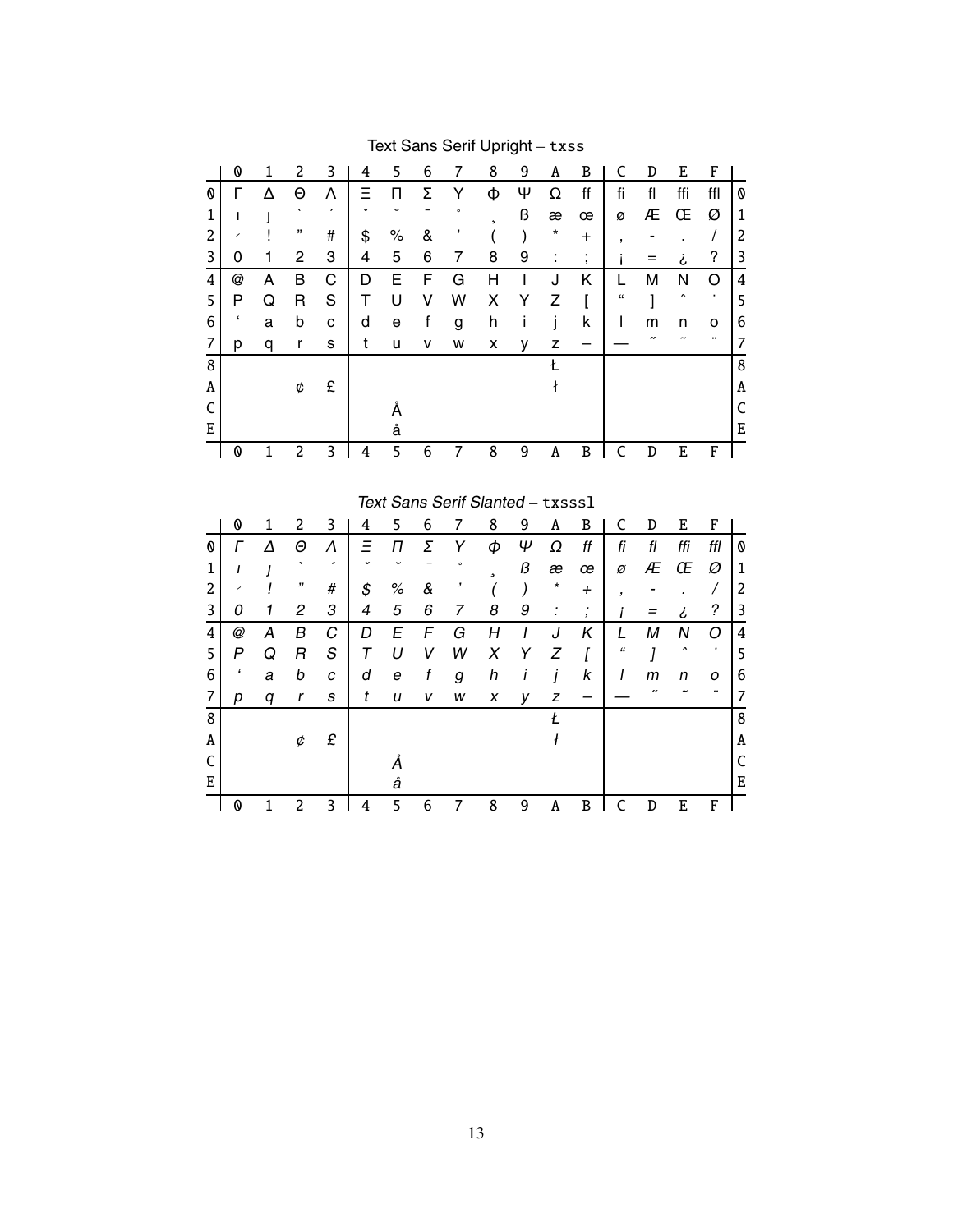|   | 0 |   | 2       | 3 | 4  | 5           | 6 | 7       | 8 | 9  | A       | B                   |   | D                 | E                   | F |   |
|---|---|---|---------|---|----|-------------|---|---------|---|----|---------|---------------------|---|-------------------|---------------------|---|---|
| O |   |   | Θ       |   |    |             | Σ | Υ       | Φ | Ψ  | Ω       |                     |   | п                 |                     | i | Ø |
|   |   | J | $\cdot$ | , | v  | $\check{ }$ |   | $\circ$ | 5 | SS | Æ       | Œ                   | ø | Æ                 | Œ                   | Ø | 1 |
| 2 | ∕ |   | ,,      | # | \$ | $\%$        | & | ,       |   |    | $\star$ | $\ddot{}$           | ٠ |                   |                     |   | 2 |
| 3 | 0 |   | 2       | 3 | 4  | 5           | 6 | 7       | 8 | 9  | ٠       | ٠<br>$\overline{ }$ | < |                   | >                   | ? | 3 |
| 4 | @ | A | В       | С | D  | Е           | F | G       | Н |    | J       | Κ                   |   | М                 | Ν                   | റ | 4 |
| 5 | P | Q | R       | S | T  | U           | ٧ | W       | X | Y  | Z       |                     | " |                   | $\hat{\phantom{a}}$ | ٠ | 5 |
| 6 | ٠ | Α | в       | c | D  | Е           | F | G       | н |    | J       | ĸ                   | L | M                 | N                   | o | 6 |
| 7 | P | Q | R       | s | т  | U           | ۷ | W       | x | Y  | z       |                     |   | $^{\prime\prime}$ |                     |   |   |
| 8 |   |   |         |   |    |             |   |         |   |    |         |                     |   |                   |                     |   | 8 |
| A |   |   | ¢       | £ |    |             |   |         |   |    | Ł       |                     |   |                   |                     |   | A |
|   |   |   |         |   |    |             |   |         |   |    |         |                     |   |                   |                     |   |   |
| E |   |   |         |   |    | Å           |   |         |   |    |         |                     |   |                   |                     |   | E |
|   | 0 |   | 2       | 3 | 4  | 5           | 6 | 7       | 8 | 9  | A       | B                   |   | D                 | E                   | F |   |

TEXT SANS SERIF CAP & SMALL CAP - txsssc

Text Typewriter Upright-txtt

|   | 0                | 1 | 2              | 3                        | 4           | 5           | 6 | 7       | 8            | 9 | A            | B                             | C | D | E                   | F |   |
|---|------------------|---|----------------|--------------------------|-------------|-------------|---|---------|--------------|---|--------------|-------------------------------|---|---|---------------------|---|---|
| 0 | Г                | Δ | Θ              | Λ                        | Ξ           | П           | Σ | Υ       | Φ            | Ψ | Ω            | ↑                             | ↓ |   |                     | ż | 0 |
| 1 | ı                | J | $\cdot$        | $\overline{\phantom{a}}$ | $\check{ }$ | $\check{ }$ |   | $\circ$ | $\mathbf{r}$ | ß | æ            | œ                             | ø | Æ | Œ                   | Ø | 1 |
| 2 | $\Box$           |   | $\mathbf{H}$   | #                        | \$          | %           | & | ,       |              | ⟩ | $\mathbf{x}$ | $\ddot{}$                     | 5 |   |                     |   | 2 |
| 3 | 0                | 1 | $\overline{c}$ | 3                        | 4           | 5           | 6 | 7       | 8            | 9 | ÷            | ٠<br>$\overline{\phantom{a}}$ | ≺ |   | >                   | ? | 3 |
| 4 | @                | A | B              | C                        | D           | E           | F | G       | Η            | Ι | J            | K                             | L | M | N                   | 0 | 4 |
| 5 | P                | Q | R              | S                        | T           | U           | V | W       | X            | Y | Z            | C                             |   | J | $\hat{\phantom{a}}$ |   | 5 |
| 6 | $\pmb{\epsilon}$ | a | b              | C                        | d           | e           | f | g       | h            | i | j            | k                             | 1 | m | n                   | O | 6 |
| 7 | p                | q | r              | s                        | t           | u           | v | W       | х            | у | z            | {                             |   | } | $\tilde{}$          |   |   |
| 8 |                  |   |                |                          |             |             |   |         |              |   | Ł            |                               |   |   |                     |   | 8 |
| A |                  |   | ¢              | £                        |             |             |   |         |              |   | ł            |                               |   |   |                     |   | Α |
| C |                  |   |                |                          |             | Å           |   |         |              |   |              |                               |   |   |                     |   |   |
| Ε |                  |   |                |                          |             | å           |   |         |              |   |              |                               |   |   |                     |   | Ε |
|   | 0                |   | 2              | 3                        | 4           | 5           | 6 | 7       | 8            | 9 | Α            | B                             | r | D | E                   | F |   |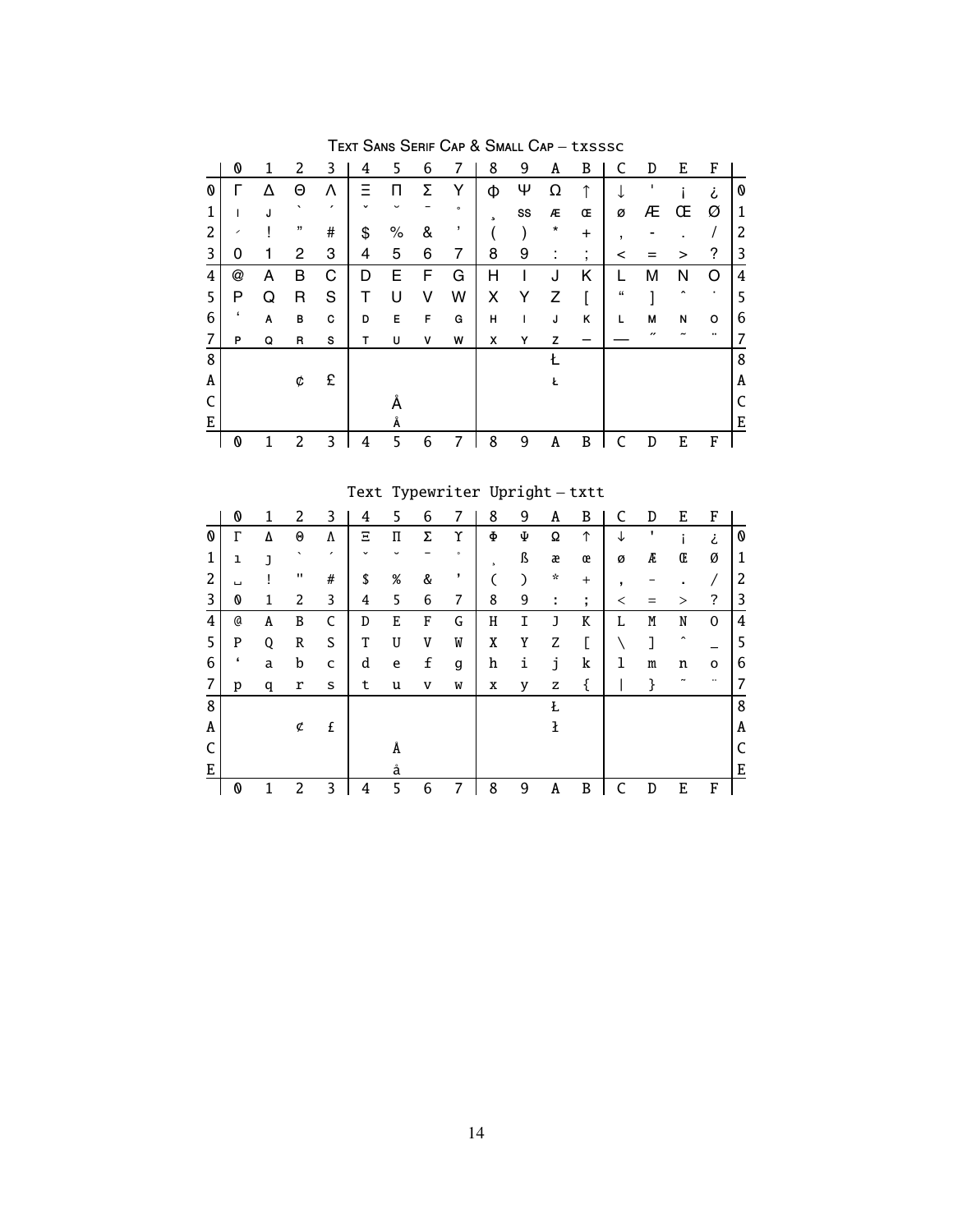|                | 0                          | $\mathbf{1}$   | $\overline{c}$        | 3                             | 4              | 5                  | 6      | 7                                 | 8                        | 9                  | A                        | $\, {\bf B}$                   | C            | D                | $\mathbf E$      | ${\bf F}$                         |                     |
|----------------|----------------------------|----------------|-----------------------|-------------------------------|----------------|--------------------|--------|-----------------------------------|--------------------------|--------------------|--------------------------|--------------------------------|--------------|------------------|------------------|-----------------------------------|---------------------|
| 0              | $\Gamma$                   | Δ              | $\boldsymbol{\theta}$ | Λ                             | Ξ              | Π                  | Σ      | Υ                                 | Ф                        | Φ                  | Ω                        | $\uparrow$                     | T            | $\mathbf{r}$     | i                | ż                                 | 0                   |
| 1              | $\mathbf{I}$               | $\overline{J}$ | $\cdot$               | $\overline{\phantom{a}}$      |                | U                  |        |                                   | s.                       | ß                  | æ                        | œ                              | ø            | Æ                | Œ                | Ø                                 | 1                   |
| 2              | Ц                          | ļ              | $\pmb{\mathsf{r}}$    | #                             | \$             | $\%$               | &      | ,                                 | C                        |                    | ×,                       | $^{+}$                         | ,            |                  |                  | Γ                                 | $\overline{c}$      |
| 3              | $\boldsymbol{\theta}$      | $\mathbf{1}$   | 2                     | $\overline{3}$                | $\overline{4}$ | 5                  | 6      | 7                                 | 8                        | 9                  | $\overline{\phantom{a}}$ | $\blacksquare$<br>$\mathbf{r}$ | $\,<$        | $=$              | >                | $\overline{\phantom{a}}$          | 3                   |
| 4              | a                          | A              | B                     | $\mathcal{C}$                 | D              | $\cal E$           | F      | G                                 | $\boldsymbol{H}$         | $\overline{I}$     | $\overline{J}$           | K                              | L            | M                | $\boldsymbol{N}$ | 0                                 | $\overline{4}$      |
| 5              | $\boldsymbol{P}$           | Q              | $\boldsymbol{R}$      | S                             | T              | U                  | V      | W                                 | X                        | Y                  | Z                        | $\Gamma$                       | ∖            | J                |                  |                                   | 5                   |
| 6              | $\pmb{\epsilon}$           | a              | b                     | C                             | d              | e                  | f      | g                                 | h                        | i                  | j                        | k                              | 1            | $\sqrt{m}$       | n                | o                                 | 6                   |
| $\overline{7}$ | $\boldsymbol{p}$           | q              | r                     | S                             | t              | u                  | V      | W                                 | X                        | y                  | Z                        | ſ                              |              | }                |                  |                                   | 7                   |
| 8              |                            |                |                       |                               |                |                    |        |                                   |                          |                    | Ł                        |                                |              |                  |                  |                                   | 8                   |
| A              |                            |                | ¢                     | £                             |                |                    |        |                                   |                          |                    | $\overline{1}$           |                                |              |                  |                  |                                   | A                   |
| C              |                            |                |                       |                               |                | Å                  |        |                                   |                          |                    |                          |                                |              |                  |                  |                                   | C                   |
| E              |                            |                |                       |                               |                | å                  |        |                                   |                          |                    |                          |                                |              |                  |                  |                                   | $\mathbf E$         |
|                | 0                          | $\mathbf{1}$   | $\overline{2}$        | 3                             | 4              | 5                  | 6      | $\overline{7}$                    | 8                        | 9                  | A                        | $\mathbf B$                    | $\mathsf{C}$ | D                | E                | ${\bf F}$                         |                     |
|                |                            |                |                       |                               |                |                    |        |                                   |                          |                    |                          |                                |              |                  |                  |                                   |                     |
|                |                            |                |                       |                               |                |                    |        |                                   |                          |                    |                          |                                |              |                  |                  |                                   |                     |
|                |                            |                |                       |                               |                |                    |        |                                   |                          |                    |                          |                                |              |                  |                  |                                   |                     |
|                |                            |                |                       | TEXT                          |                |                    |        | TYPEWRITER CAP & SMALL CAP-txttsc |                          |                    |                          |                                |              |                  |                  |                                   |                     |
| 0              | 0                          | $\mathbf{1}$   | 2                     | 3                             | 4              | 5                  | 6      | 7                                 | 8<br>$\Phi$              | 9                  | A                        | B<br>$\uparrow$                | C<br>T       | D<br>$\mathbf I$ | E                | F                                 |                     |
| $\mathbf{1}$   | $\Gamma$                   | Δ              | $\Theta$              | Λ<br>$\overline{\phantom{a}}$ | Ξ              | $\boldsymbol{\Pi}$ | Σ      | Υ<br>$\circ$                      |                          | Ψ                  | Ω                        |                                |              |                  | i.               | تے                                | ${\bf 0}$           |
|                | I                          | J<br>Ţ         | п                     | #                             |                |                    |        | ,                                 | $\overline{\phantom{a}}$ | SS                 | Æ<br>*                   | Œ<br>$+$                       | Ø            | Æ                | Œ                | Ø                                 | $\mathbf 1$         |
| 2              | ц<br>$\boldsymbol{\omega}$ | $\mathbf{1}$   | $\overline{c}$        |                               | \$<br>4        | %<br>5             | &<br>6 | $\overline{7}$                    | C                        | $\mathcal{C}$<br>9 |                          |                                | ,<br>$\,<\,$ | $=$              |                  | $\prime$                          | $\overline{c}$      |
| 3<br>4         | a                          | A              | $\, {\bf B}$          | 3<br>$\mathsf{C}$             | D              | E                  | F      | G                                 | 8<br>H                   | I                  | ÷<br>J                   | ţ.<br>K                        | L            | M                | $\rm{>}$<br>N    | $\overline{\cdot}$<br>$\mathbf 0$ | 3<br>$\overline{4}$ |
|                | P                          |                | R                     | S                             | T              | U                  | V      | W                                 |                          |                    |                          |                                |              |                  | $\overline{ }$   |                                   |                     |
| 5              | $\pmb{\epsilon}$           | 0<br>A         | B                     | C                             |                |                    | F      | G                                 | Χ                        | Y                  | Z                        | E<br>K                         | N<br>L       | 1                |                  |                                   | 5                   |
| 6<br>7         |                            |                |                       |                               | D              | Ε                  |        |                                   | н                        | I                  | J                        |                                |              | M                | N<br>$\ddot{ }$  | o<br>$\ddotsc$                    | 6                   |
|                | P                          | Q              | R                     | s                             | т              | U                  | v      | W                                 | х                        | Y                  | $\mathbf{z}$             | ſ                              |              | }                |                  |                                   | 7                   |
| 8              |                            |                |                       |                               |                |                    |        |                                   |                          |                    | Ł                        |                                |              |                  |                  |                                   | 8                   |
| Α              |                            |                | ¢                     | £                             |                |                    |        |                                   |                          |                    | Ł                        |                                |              |                  |                  |                                   | A                   |
| C<br>E         |                            |                |                       |                               |                | Å<br>Å             |        |                                   |                          |                    |                          |                                |              |                  |                  |                                   | $\overline{C}$<br>E |

Text Typewriter Slanted - txttsl

# 8.2 T1 (EC) Cork Encoding Text Fonts

These fonts' encodings are identical to those of corresponding EC fonts.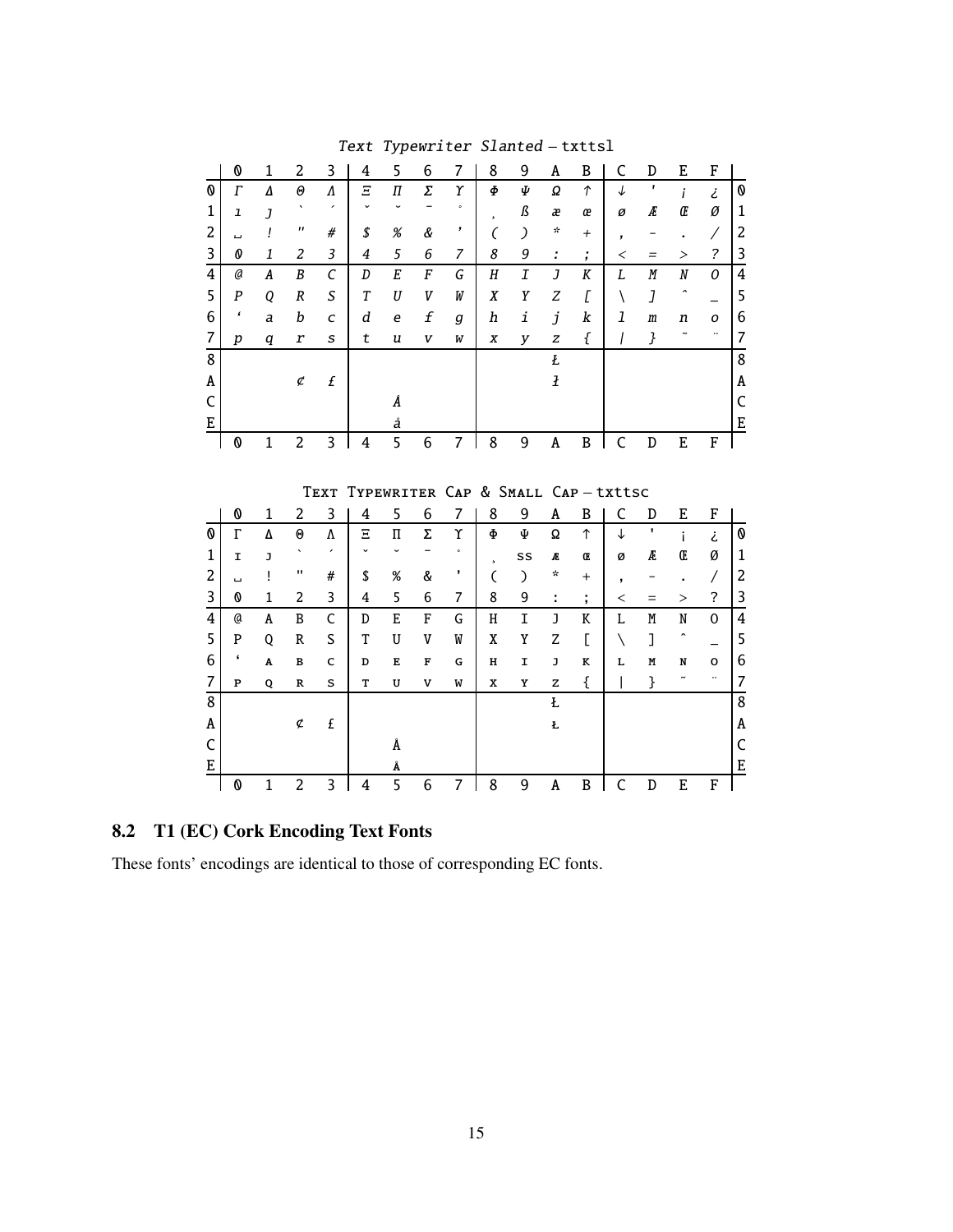|   | 0                         | 1                    | 2                   | 3                     | 4             | 5                        | 6           | 7              | 8                | 9                 | A              | B              | C            | D               | E                     | F                  |   |
|---|---------------------------|----------------------|---------------------|-----------------------|---------------|--------------------------|-------------|----------------|------------------|-------------------|----------------|----------------|--------------|-----------------|-----------------------|--------------------|---|
| O | $\overline{\phantom{0}}$  | ,                    | $\hat{\phantom{a}}$ | $\tilde{\phantom{a}}$ |               | $\overline{\phantom{a}}$ | $\circ$     | $\checkmark$   | U                | -                 |                | $\mathfrak s$  | $\mathbf{c}$ | ,               | ≺                     | $\rightarrow$      | 0 |
| 1 | $\zeta$ $\zeta$           | ,,                   | , ,                 | $\ll$                 | $\rightarrow$ |                          |             |                | $\boldsymbol{c}$ | $\mathbf{1}$      | J              | ff             | fi           | fl              | ffi                   | ffl                | 1 |
| 2 | ц                         |                      | $^{\dagger}$        | #                     | \$            | %                        | &           | ,              |                  |                   | ∗              | $^{+}$         | ,            |                 |                       |                    | 2 |
| 3 | $\theta$                  | 1                    | $\overline{2}$      | 3                     | 4             | 5                        | 6           | $\overline{7}$ | 8                | 9                 | $\ddot{\cdot}$ | ٠<br>$\bullet$ | $\,<$        | $=$             | $\rm{>}$              | $\overline{\cdot}$ | 3 |
| 4 | $^{\copyright}$           | A                    | B                   | C                     | D             | E                        | F           | G              | $H_{\rm}$        | I                 | J              | K              | L            | Μ               | N                     | O                  | 4 |
| 5 | P                         | Q                    | R                   | S                     | T             | U                        | V           | W              | X                | Y                 | Z              | ſ              |              | ]               | Λ                     |                    | 5 |
| 6 | $\pmb{\zeta}$             | a                    | b                   | $\mathbf{C}$          | d             | e                        | $\mathbf f$ | g              | h                | $\mathbf{i}$      | j              | k              | 1            | m               | $\mathbf n$           | $\mathbf{o}$       | 6 |
| 7 | p                         | $\mathbf q$          | $\mathbf r$         | ${\bf S}$             | t             | u                        | v           | W              | X                | y                 | Z              | {              |              | }               | $\tilde{\phantom{a}}$ | ۰                  | 7 |
| 8 | Ă                         | Ą                    | Ć                   | Č                     | Ď             | Ě                        | Ę           | Ğ              | Ĺ                | Ľ                 | Ł              | Ń              | Ň            | Ŋ               | Ő                     | Ŕ                  | 8 |
| 9 | Ř                         | Ś                    | Š                   | Ş                     | Ť             | Ţ                        | Ű           | Ů              | Ÿ                | Ź                 | Ž              | Ż              | IJ           | İ               | đ                     | ş                  | 9 |
| A | ă                         | ą                    | $\acute{\rm c}$     | $\check{\rm c}$       | ď             | ě                        | ę           | $\check{g}$    | ĺ                | ľ                 | ł              | ń              | ň            | ŋ               | ő                     | $\acute{\rm r}$    | A |
| B | ř                         | $\acute{\textrm{s}}$ | š                   | ş                     | t'            | ţ                        | ű           | ů              | ÿ                | ź                 | ž              | ż              | ij           |                 | i,                    | £                  | B |
| C | À                         | Á                    | Â                   | Ã                     | Ä             | Å                        | Æ           | Ç              | È                | É                 | Ê              | Ë              | Ì            | Í               | Î                     | Ï                  | C |
| D | Ð                         | Ñ                    | Ò                   | Ó                     | Ô             | Õ                        | Ö           | Œ              | Ø                | Ù                 | Ú              | Û              | Ü            | Ý               | Þ                     | SS                 | D |
| E | à                         | á                    | $\hat{\mathbf{a}}$  | ã                     | ä             | å                        | æ           | ç              | è                | $\acute{\text e}$ | ê              | ë              | ì            | $\acute{\rm 1}$ | $\hat{\textbf{\i}}$   | ï                  | E |
| F | ð                         | $\tilde{\rm n}$      | ò                   | ó                     | ô             | $\tilde{\mathrm{o}}$     | ö           | œ              | Ø                | ù                 | ú              | û              | ü            | ý               | þ                     | ß                  | F |
|   | $\boldsymbol{\mathsf{0}}$ | $\mathbf{1}$         | 2                   | 3                     | 4             | 5                        | 6           | 7              | 8                | 9                 | A              | B              | C            | D               | E                     | F                  |   |

Text Roman Upright - t1xr

Text Roman Italic - t1xi

|                                | 0                        | 1                        | 2                   | 3                       | 4                    | 5                | 6             | 7            | 8                          | 9            | Α                             | B                   | C       | D                | E                     | F                        |   |
|--------------------------------|--------------------------|--------------------------|---------------------|-------------------------|----------------------|------------------|---------------|--------------|----------------------------|--------------|-------------------------------|---------------------|---------|------------------|-----------------------|--------------------------|---|
| $\boldsymbol{\mathsf{\Omega}}$ | $\overline{\phantom{0}}$ | $\overline{\phantom{0}}$ | $\hat{\phantom{a}}$ | $\tilde{\phantom{a}}$   | $\ddot{\phantom{0}}$ | $\overline{v}$   | $\circ$       | $\checkmark$ | $\ddot{\phantom{0}}$       |              |                               | 5                   | Ċ       |                  | ≺                     | $\rightarrow$            | 0 |
| 1                              | $\epsilon\,\epsilon$     | ,,                       | ,,                  | $\ll$                   | ≫                    |                  |               |              | $\boldsymbol{O}$           | l            | J                             | $f\hspace{-0.1cm}f$ | fi      | $\mathcal{f}$    | ffi                   | ∰                        | 1 |
| 2                              |                          |                          | $^{\prime\prime}$   | #                       | \$                   | $\%$             | $\mathcal{E}$ | ,            |                            |              | $\ast$                        | $^{+}$              | $\cdot$ |                  |                       |                          | 2 |
| 3                              | 0                        | 1                        | 2                   | 3                       | 4                    | 5                | 6             | 7            | 8                          | 9            | $\cdot$                       | $\bullet$<br>,      | $\,<\,$ |                  | >                     | $\overline{\mathcal{E}}$ | 3 |
| 4                              | $^{\textregistered}$     | A                        | B                   | $\mathcal{C}_{0}^{(n)}$ | D                    | E                | F             | G            | H                          | I            | J                             | K                   | L       | $\boldsymbol{M}$ | $\boldsymbol{N}$      | O                        | 4 |
| 5                              | $\boldsymbol{P}$         | $\varrho$                | $\boldsymbol{R}$    | S                       | $\tau$               | U                | V             | W            | $\boldsymbol{X}$           | Y            | Z                             |                     |         |                  | Λ                     |                          | 5 |
| 6                              | k                        | $\mathfrak a$            | b                   | $\mathcal{C}$           | d                    | $\boldsymbol{e}$ | f             | g            | $\boldsymbol{h}$           | i            | j                             | k                   | l       | $\boldsymbol{m}$ | $\boldsymbol{n}$      | $\overline{O}$           | 6 |
|                                | $\boldsymbol{p}$         | q                        | r                   | S                       | t                    | $\boldsymbol{u}$ | v             | w            | $\boldsymbol{\mathcal{X}}$ | y            | $\ensuremath{\mathnormal{Z}}$ | ł                   |         |                  | $\tilde{\phantom{a}}$ |                          | 7 |
| 8                              | Ă                        | $\boldsymbol{A}$         | Ć                   | Č                       | Ď                    | Ě                | Ę             | Ğ            | Ĺ                          | $L^{\prime}$ | Ł                             | Ń                   | Ň       | $\it D$          | Ő                     | Ŕ                        | 8 |
| 9                              | Ř                        | $\acute{S}$              | $\check S$          | Ş                       | Ť                    | Ţ                | Ű             | Ů            | Ϋ                          | Ź            | Ž                             | Ż                   | I       | İ                | đ                     | $\hat{\mathcal{S}}$      | 9 |
| A                              | ă                        | $\boldsymbol{q}$         | ć                   | $\check c$              | $d^{\prime}$         | ě                | $\ell$        | ğ            |                            | ľ            | ł                             | ń                   | ň       | $\eta$           | ő                     | ŕ                        | Α |
| B                              | ř                        | ś                        | $\check{s}$         | ş                       | $\boldsymbol{t}'$    | ţ                | ű             | ů            | ÿ                          | ź            | $\check{z}$                   | ż                   | ij      |                  | i                     | $\pounds$                | B |
| C                              | À                        | Á                        | Â                   | Ã                       | Ä                    | Å                | Æ             | Ç            | È                          | É            | Ê                             | Ë                   | Ì       |                  | Î                     | Ϊ                        | C |
| D                              | Đ                        | Ñ                        | Ò                   | Ó                       | Ô                    | Õ                | Ö             | Œ            | Ø                          | Ù            | Ú                             | Û                   | Ü       | Ý                | Þ                     | SS                       | D |
| E                              | à                        | á                        | â                   | ã                       | ä                    | å                | æ             | ç            | è                          | $\acute{e}$  | $\hat{e}$                     | ë                   | ì       |                  | î                     | ï                        | Е |
| F                              | ð                        | ñ                        | $\delta$            | ó                       | ô                    | $\tilde{o}$      | ö             | œ            | ø                          | ù            | ú                             | û                   | ü       | ý                | þ                     | $\beta$                  | F |
|                                | 0                        | 1                        | $\overline{c}$      | 3                       | 4                    | 5                | 6             | 7            | 8                          | 9            | A                             | B                   | C       | D                | E                     | F                        |   |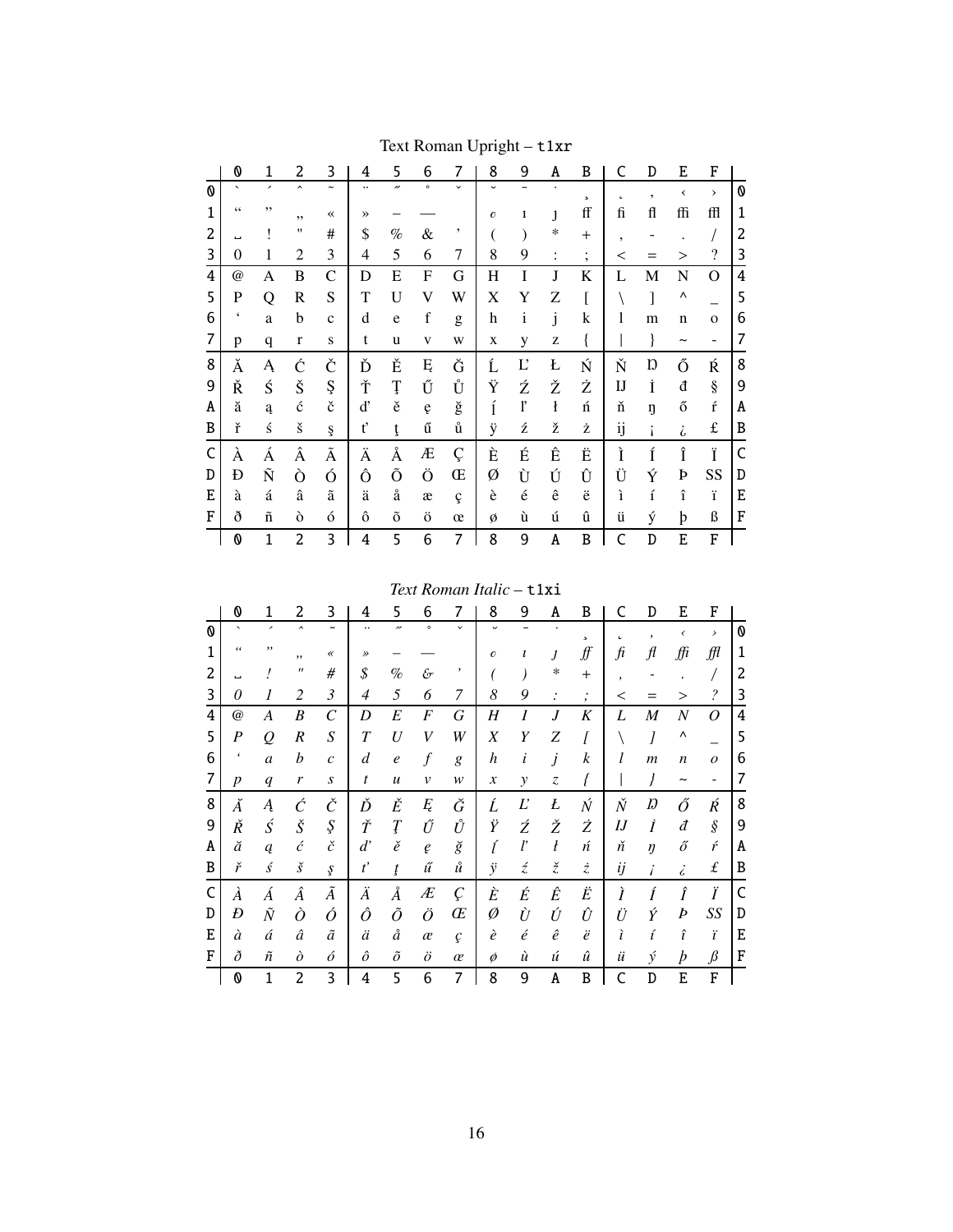|   | 0                        | 1                        | 2                   | 3                     | 4              | 5                | 6                | 7            | 8             | 9                        | A            | B                    | C          | D  | E                     | F                        |   |
|---|--------------------------|--------------------------|---------------------|-----------------------|----------------|------------------|------------------|--------------|---------------|--------------------------|--------------|----------------------|------------|----|-----------------------|--------------------------|---|
| 0 | $\overline{\phantom{a}}$ | $\overline{\phantom{a}}$ | $\hat{\phantom{a}}$ | $\tilde{\phantom{a}}$ |                | $\overline{v}$   | $\circ$          | $\checkmark$ | $\checkmark$  | $\overline{\phantom{0}}$ | $\bullet$    | 5                    | $\epsilon$ | ,  | $\checkmark$          | $\rightarrow$            | 0 |
| 1 | $\zeta$ $\zeta$          | ,,                       | ,,                  | $\ll$                 | $\rightarrow$  |                  |                  |              | $\mathcal{O}$ | 1                        | $\mathbf{I}$ | ff                   | fi         | fl | ffi                   | ffl                      | 1 |
| 2 | L                        |                          | "                   | #                     | \$             | %                | &                | ,            | (             | $\bm{\mathcal{)}}$       | ∗            | $^{+}$               | ,          |    |                       |                          | 2 |
| 3 | 0                        | 1                        | $\overline{2}$      | 3                     | $\overline{4}$ | 5                | 6                | 7            | 8             | 9                        | :            | $\bullet$<br>$\cdot$ | $\,<\,$    |    | $\geq$                | $\overline{\mathcal{L}}$ | 3 |
| 4 | @                        | Α                        | B                   | $\mathcal{C}_{0}^{0}$ | D              | Е                | $\boldsymbol{F}$ | G            | Η             | I                        | J            | K                    | L          | M  | N                     | Ο                        | 4 |
| 5 | $\boldsymbol{P}$         | Q                        | $\boldsymbol{R}$    | $\boldsymbol{S}$      | T              | U                | V                | W            | X             | Y                        | Ζ            | ſ                    |            | I  | Λ                     |                          | 5 |
| 6 | $\pmb{\zeta}$            | a                        | b                   | $\boldsymbol{c}$      | d              | $\boldsymbol{e}$ | $\boldsymbol{f}$ | g            | h             | $\boldsymbol{i}$         | j            | k                    | 1          | m  | $\boldsymbol{n}$      | $\mathbf{O}$             | 6 |
| 7 | $\boldsymbol{p}$         | $\boldsymbol{q}$         | $\boldsymbol{r}$    | $\boldsymbol{S}$      | t              | u                | V                | W            | X             | у                        | Z            | l                    |            | ł  | $\tilde{\phantom{a}}$ | $\qquad \qquad -$        | 7 |
| 8 | Ă                        | Ą                        | Ć                   | Č                     | Ď              | Ě                | Ę                | Ğ            | Ĺ             | Ľ                        | Ł            | Ń                    | Ň          | Ŋ  | Ő                     | Ŕ                        | 8 |
| 9 | Ř                        | Ś                        | Š                   | Ş                     | Ť              | Ţ                | Ű                | Ů            | Ÿ             | Ź                        | Ž            | Ż                    | I          | İ  | đ                     | $\hat{\boldsymbol{S}}$   | 9 |
| Α | ă                        | ą                        | $\acute{c}$         | č                     | d'             | ě                | ę                | ğ            | í             | ľ                        | ł            | ń                    | ň          | ŋ  | ő                     | ŕ                        | A |
| B | ř                        | $\acute{s}$              | $\check{s}$         | ş                     | $t^{\prime}$   | ţ                | ű                | ů            | ÿ             | ź                        | ž            | ż                    | ij         | i  | i                     | $\pounds$                | B |
| C | À                        | Á                        | Â                   | $\tilde{A}$           | Ä              | Å                | Æ                | Ç            | È             | É                        | Ê            | Ë                    | Ì          | Í  | Î                     | Ϊ                        | C |
| D | Đ                        | $\tilde{N}$              | Ò                   | Ó                     | Ô              | Õ                | Ö                | Œ            | Ø             | Ù                        | Ú            | Û                    | Ü          | Ý  | Þ                     | SS                       | D |
| Е | à                        | á                        | â                   | ã                     | ä              | å                | æ                | ç            | è             | $\acute{\text e}$        | ê            | ë                    | ì          | í  | î                     | ï                        | E |
| F | ð                        | ñ                        | ò                   | ó                     | ô              | õ                | ö                | œ            | Ø             | ù                        | ú            | û                    | ü          | ý  | þ                     | $\mathcal B$             | F |
|   | 0                        | 1                        | 2                   | 3                     | 4              | 5                | 6                | 7            | 8             | 9                        | A            | B                    | C          | D  | E                     | F                        |   |

Text Roman Slanted - t1xs1

TEXT ROMAN CAP & SMALL CAP - t1xsc

|   | 0                        | 1                        | 2                   | 3                     | 4             | 5              | 6            | 7            | 8             | 9     | A              | B              | C       | D                        | E                     | F             |   |
|---|--------------------------|--------------------------|---------------------|-----------------------|---------------|----------------|--------------|--------------|---------------|-------|----------------|----------------|---------|--------------------------|-----------------------|---------------|---|
| 0 | $\overline{\phantom{0}}$ | $\overline{\phantom{a}}$ | $\hat{\phantom{a}}$ | $\tilde{\phantom{a}}$ | $\ddotsc$     | $\overline{v}$ | $\circ$      | $\checkmark$ | $\checkmark$  |       | $\bullet$      | ь              | ٠       | $\overline{\phantom{a}}$ | ≺                     | $\rightarrow$ | 0 |
| 1 | $\zeta$ $\zeta$          | ,,                       | ,,                  | $\ll$                 | $\rightarrow$ |                |              |              | $\mathcal{O}$ | I     | J              | FF             | FI      | FL                       | <b>FFI</b>            | <b>FFL</b>    | 1 |
| 2 | ц                        |                          | 11                  | #                     | \$            | $\%$           | &            | ,            |               |       | ∗              | $^{+}$         | ,       |                          |                       |               | 2 |
| 3 | $\Omega$                 | 1                        | 2                   | 3                     | 4             | 5              | 6            | 7            | 8             | 9     | $\ddot{\cdot}$ | $\ddot{\cdot}$ | $\,<\,$ | $=$                      | $\rm{>}$              | $\gamma$      | 3 |
| 4 | $^{\textregistered}$     | А                        | B                   | $\mathcal{C}$         | D             | E              | F            | G            | H             | I     | J              | K              | L       | М                        | N                     | O             | 4 |
| 5 | P                        | Q                        | $\mathbf R$         | S                     | T             | U              | V            | W            | X             | Y     | Z              |                |         | 1                        | ٨                     |               | 5 |
| 6 | $\pmb{\zeta}$            | A                        | $\bf{B}$            | $\mathbf C$           | D             | Е              | $\mathbf{F}$ | G            | H             | I     | J              | K              | L       | M                        | ${\bf N}$             | $\mathbf{O}$  | 6 |
| 7 | P                        | $\mathbf Q$              | R                   | S                     | T             | U              | V            | W            | X             | Y     | Z              | ł              |         |                          | $\tilde{\phantom{a}}$ | -             | 7 |
| 8 | Ă                        | Ą                        | Ć                   | Č                     | Ď             | Ě              | Ę            | Ğ            | Ĺ             | Ľ     | Ł              | Ń              | Ň       | Ŋ                        | Ő                     | Ŕ             | 8 |
| 9 | Ř                        | Ś                        | Š                   | Ş                     | Ť             | Ţ              | Ű            | Ů            | Ÿ             | Ź     | Ž              | Ż              | IJ      | İ                        | Đ                     | $\S$          | 9 |
| A | Ă                        | Ą                        | ć                   | č                     | Ď             | Ě              | Ę            | Ğ            | Ĺ             | $L^2$ | Ł              | Ń              | Ň       | Ŋ                        | ő                     | Ŕ             | A |
| B | Ř                        | ś                        | š                   | ş                     | Ť             | Ţ              | Ű            | Ů            | Ÿ             | ź     | ž              | Ż              | $_{IJ}$ |                          | i,                    | £             | B |
| C | À                        | À                        | Â                   | Ã                     | Ä             | Å              | Æ            | Ç            | È             | É     | Ê              | Ë              | Ì       | Í                        | Î                     | Ϊ             | C |
| D | Ð                        | Ñ                        | Ò                   | Ó                     | Ô             | Õ              | Ö            | Œ            | Ø             | Ù     | Ú              | Û              | Ü       | Ý                        | Þ                     | SS            | D |
| E | À                        | Á                        | Â                   | $\tilde{\text{A}}$    | Ä             | Å              | Æ            | ç            | È             | É     | Ê              | Ë              | ì       | í                        | î                     | ï             | Ε |
| F | Đ                        | Ñ                        | ò                   | ó                     | ô             | õ              | Ö            | Œ            | ø             | Ù     | Ú              | Û              | Ü       | Ý                        | Þ                     | SS            | F |
|   | 0                        | 1                        | 2                   | 3                     | 4             | 5              | 6            | 7            | 8             | 9     | A              | B              | C       | D                        | E                     | F             |   |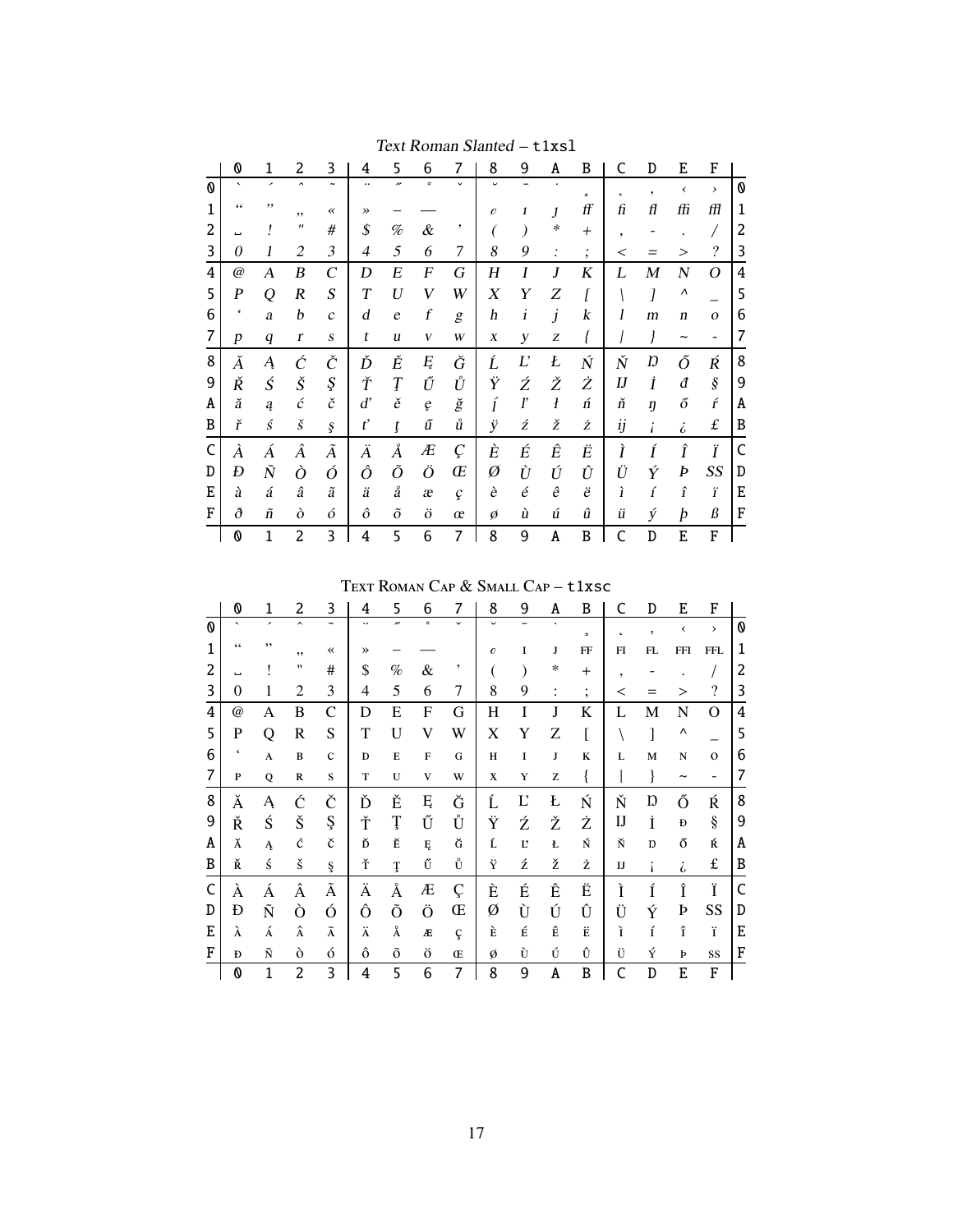|   | 0                | 1  | 2                   | 3                     | 4  | 5                    | 6         | 7              | 8 | 9 | A              | B            | C          | D  | E                     | F   |             |
|---|------------------|----|---------------------|-----------------------|----|----------------------|-----------|----------------|---|---|----------------|--------------|------------|----|-----------------------|-----|-------------|
| 0 | $\cdot$          | ,  | $\hat{\phantom{a}}$ | $\tilde{\phantom{a}}$ |    | $\boldsymbol{\cdot}$ | $\bullet$ | $\check{}$     | ب |   | $\blacksquare$ | э            | $\epsilon$ | ,  | $\checkmark$          | >   | 0           |
| 1 | "                | ,, | ,,                  | $\prec$               | >> |                      |           |                | o | ı | J              | ff           | fi         | fl | ffi                   | ffl | 1           |
| 2 | ш                |    | п                   | #                     | \$ | $\%$                 | &         | ,              |   |   | *              | $\pmb{+}$    | ,          |    |                       |     | 2           |
| 3 | 0                |    | 2                   | 3                     | 4  | 5                    | 6         | 7              | 8 | 9 | ٠<br>٠         | $\mathbf{I}$ | <          |    | >                     | ?   | 3           |
| 4 | @                | A  | B                   | C                     | D  | E                    | F         | G              | Η | ı | J              | Κ            |            | М  | N                     | O   | 4           |
| 5 | P                | Q  | R                   | S                     | Т  | U                    | ٧         | W              | Χ | Y | Z              |              |            | l  | Λ                     |     | 5           |
| 6 | $\pmb{\epsilon}$ | a  | b                   | C                     | d  | e                    | f         | g              | h | i | j              | k            | ı          | m  | n                     | O   | 6           |
| 7 | р                | q  | r                   | S                     | t  | u                    | v         | W              | x | У | z              | {            |            | }  | $\tilde{\phantom{a}}$ | ۰   | 7           |
| 8 | Ă                | Ą  | Ć                   | Č                     | Ď  | Ě                    | Ę         | Ğ              |   | Ľ | Ł              | Ň            | Ň          | ŋ  | Ő                     | Ŕ   | 8           |
| 9 | Ř                | Ś  | Š                   | Ş                     | Ť  | Ţ                    | Ű         | Ů              | Ÿ | Ź | Ž              | Ż            | IJ         |    | đ                     | Ş   | 9           |
| Α | ă                | ą  | ć                   | č                     | ď  | ě                    | ę         | ğ              |   | ľ | ł              | ń            | ň          | η  | ő                     | ŕ   | Α           |
| B | ř                | ś  | š                   | ş                     | ť  | ţ                    | ű         | ů              | ÿ | ź | ž              | ż            | ij         |    | i                     | £   | B           |
| C | À                | Á  | Â                   | Ã                     | Ä  | Å                    | Æ         | Ç              | È | É | Ê              | Ë            | Ì          |    | Î                     | Ï   | $\mathsf C$ |
| D | Đ                | Ñ  | Ò                   | Ó                     | Ô  | Õ                    | Ö         | Œ              | Ø | Ù | Ú              | Û            | Ü          | Y  | Þ                     | SS  | D           |
| E | à                | á  | â                   | ã                     | ä  | å                    | æ         | ç              | è | é | ê              | ë            | ì          | í  | î                     | Ï   | E           |
| F | ð                | ñ  | ò                   | ó                     | ô  | õ                    | Ö         | œ              | ø | ù | ú              | û            | ü          | ý  | þ                     | ß   | F           |
|   | 0                | 1  | $\overline{c}$      | 3                     | 4  | 5                    | 6         | $\overline{7}$ | 8 | 9 | Α              | B            | C          | D  | E                     | F   |             |

# Text Sans Serif Upright – t1xss

Text Sans Serif Slanted – t1xsssl

|   | 0                  |                | 2            | 3                | 4  | 5                        | 6       | 7          | 8                        | 9 | Α | B               | C                | D  | E   | F   |   |
|---|--------------------|----------------|--------------|------------------|----|--------------------------|---------|------------|--------------------------|---|---|-----------------|------------------|----|-----|-----|---|
| 0 | $\cdot$            | $\overline{ }$ | $\hat{ }$    | $\sim$           |    | $\overline{\phantom{a}}$ | $\circ$ | $\check{}$ | $\overline{\phantom{0}}$ |   |   | 5               | $\pmb{\epsilon}$ | ,  | ¢   | >   | 0 |
| 1 | $\epsilon\epsilon$ | "              | ,,           | $\ll$            | >> |                          |         |            | Ω                        |   |   | ff              | fi               | fl | ffi | ffl | 1 |
| 2 |                    |                | $\mathbf{u}$ | #                | \$ | $\%$                     | &       | ,          |                          |   | * | $^{\mathrm{+}}$ | $\overline{ }$   |    |     |     | 2 |
| 3 | 0                  |                | 2            | 3                | 4  | 5                        | 6       | 7          | 8                        | 9 |   | $\overline{ }$  | <                |    | >   | ?   | 3 |
| 4 | @                  | А              | Β            | С                | D  | E                        | F       | G          | Η                        |   | J | Κ               | L                | М  | Ν   | O   | 4 |
| 5 | P                  | Q              | R            | $\boldsymbol{S}$ | т  | U                        | V       | W          | X                        | Y | Z |                 |                  |    | Λ   |     | 5 |
| 6 | ٬                  | a              | b            | C                | d  | e                        | f       | g          | h                        |   | i | k               |                  | т  | n   | 0   | 6 |
| 7 | р                  | q              | r            | s                | t  | u                        | v       | W          | X                        | у | z |                 |                  |    |     |     | 7 |
| 8 | Ă                  | Ą              | Ć            | Č                | Ď  | Ě                        | Ę       | Ğ          | Ĺ                        | Ľ | Ł | Ń               | Ň                | ŋ  | Ő   | Ŕ   | 8 |
| 9 | Ř                  | Ś              | Š            | Ş                | Ť  |                          | Ű       | Ů          | Ÿ                        | Ź | Ž | Ż               | IJ               |    | đ   | ş   | 9 |
| A | ă                  | ą              | ć            | č                | ď  | ě                        | ę       | ğ          |                          | ľ | ł | ń               | ň                | η  | ő   | ŕ   | Α |
| B | ř                  | ś              | š            | ş                | ť  | ţ                        | ű       | ů          | ÿ                        | ź | ž | ż               | ij               |    | i   | £   | B |
| C | À                  | Á              | Â            | Ã                | Ä  | Å                        | Æ       | Ç          | È                        | É | Ê | Ë               |                  |    | Î   | Ϊ   | C |
| D | Đ                  | Ñ              | Ò            | Ó                | Ô  | Õ                        | Ö       | Œ          | Ø                        | Ù | Ú | Û               | 11               | Ý  | Þ   | SS  | D |
| E | à                  | á              | â            | ã                | ä  | å                        | æ       | ç          | è                        | é | ê | ë               |                  |    | î   | ï   | Ε |
| F | ð                  | ñ              | ò            | ó                | ô  | õ                        | Ö       | œ          | ø                        | ù | ú | û               | ü                | ý  | þ   | ß   | F |
|   | 0                  | 1              | 2            | 3                | 4  | 5                        | 6       | 7          | 8                        | 9 | Α | B               | C                | D  | E   | F   |   |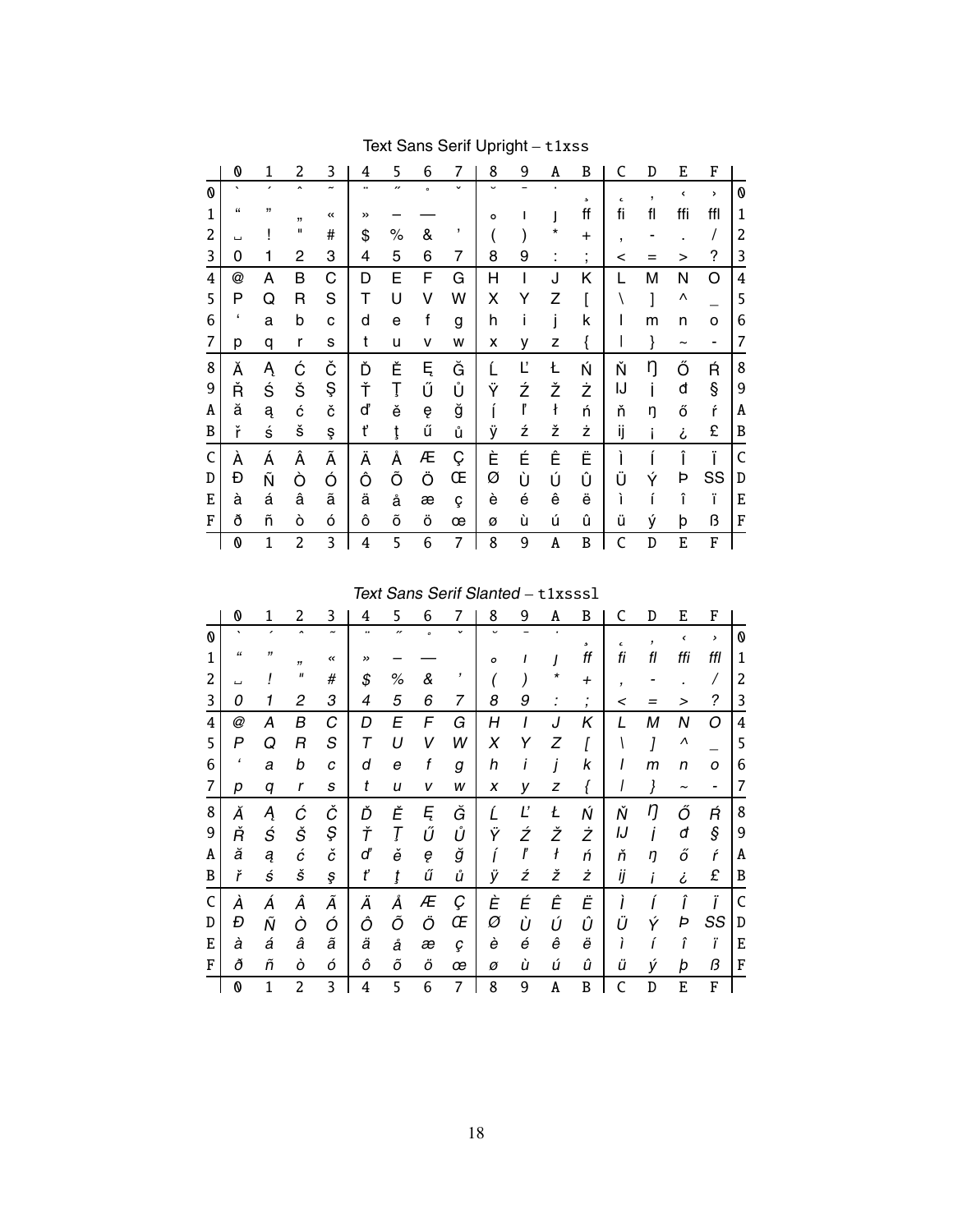|   | 0                | 1            | 2                   | 3                     | 4  | 5                    | 6       | 7           | 8              | 9 | Α      | B                   | C          | D  | E                     | F                     |   |
|---|------------------|--------------|---------------------|-----------------------|----|----------------------|---------|-------------|----------------|---|--------|---------------------|------------|----|-----------------------|-----------------------|---|
| 0 | $\cdot$          | ,            | $\hat{\phantom{a}}$ | $\tilde{\phantom{a}}$ |    | $\boldsymbol{\cdot}$ | $\circ$ | $\check{ }$ | $\overline{ }$ |   | ٠      | $\mathbf{r}$        | $\epsilon$ | ,  | ٢                     | $\mathbf{\mathbf{z}}$ | 0 |
| 1 | $\epsilon$       | ,,           | , 1                 | $\ll$                 | >> |                      |         |             | $\circ$        | ı | J      | FF                  | FI         | FL | <b>FFI</b>            | <b>FFL</b>            | 1 |
| 2 | ш                |              | п                   | #                     | \$ | ℅                    | &       | ,           |                |   | *      | $\ddot{}$           | ,          |    |                       | 1                     | 2 |
| 3 | 0                | 1            | 2                   | 3                     | 4  | 5                    | 6       | 7           | 8              | 9 | ٠<br>٠ | ٠<br>$\overline{ }$ | <          | =  | >                     | ?                     | 3 |
| 4 | @                | Α            | Β                   | C                     | D  | Ε                    | F       | G           | Н              | ı | J      | Κ                   |            | M  | N                     | O                     | 4 |
| 5 | Ρ                | Q            | R                   | S                     | Т  | U                    | ٧       | W           | Χ              | Y | Z      |                     |            | l  | Λ                     |                       | 5 |
| 6 | $\pmb{\epsilon}$ | Α            | B                   | C                     | D  | E                    | F       | G           | Н              | I | J      | κ                   | L          | M  | N                     | o                     | 6 |
| 7 | P                | Q            | R                   | S                     | т  | U                    | v       | W           | x              | Υ | z      | {                   |            | }  | $\tilde{\phantom{a}}$ | $\blacksquare$        | 7 |
| 8 | Ă                | Ą            | Ć                   | Č                     | Ď  | Ě                    | Ę       | Ğ           |                | Ľ | Ł      | Ń                   | Ň          | ŋ  | Ő                     | Ŕ                     | 8 |
| 9 | Ř                | Ś            | Š                   | Ş                     | Ť  | Ţ                    | Ű       | Ů           | Ÿ              | Ź | Ž      | Ż                   | IJ         |    | Đ                     | Ş                     | 9 |
| Α | Ă                | Ą            | ć                   | č                     | Ď  | Ě                    | Ę       | Ğ           | Ĺ              | Ľ | Ł      | Ń                   | Ň          | ŋ  | ő                     | Ŕ                     | Α |
| B | Ř                | ś            | š                   | ş                     | Ť  | Ţ                    | Ű       | Ů           | Ϋ              | ź | ž      | ż                   | IJ         | i  | i                     | £                     | B |
| C | À                | Á            | Â                   | Ã                     | Ä  | Å                    | Æ       | Ç           | È              | É | Ê      | Ë                   | Ì          |    | Î                     | Ϊ                     | C |
| D | Đ                | Ñ            | Ò                   | Ó                     | Ô  | Õ                    | Ö       | Œ           | Ø              | Ù | Ú      | Û                   | Ü          | Ý  | Þ                     | SS                    | D |
| Ε | À                | Á            | Â                   | Ã                     | Ä  | Å                    | Æ       | ç           | È              | É | Ê      | Ë                   | ì          | í  | î                     | ï                     | E |
| F | Đ                | Ñ            | ò                   | ó                     | ô  | õ                    | ö       | Œ           | ø              | ù | ú      | û                   | Ü          | Ý  | Þ                     | SS                    | F |
|   | 0                | $\mathbf{1}$ | $\overline{c}$      | 3                     | 4  | 5                    | 6       | 7           | 8              | 9 | Λ      | B                   | C          | D  | E                     | F                     |   |

TEXT SANS SERIF CAP & SMALL CAP - t1xsssc

# Text Typewriter Upright  $-$  tlxtt

|   | 0                |    | 2                   | 3                     | 4     |    | 6       |                          | 8                    | 9 | Α | B                        | C          | D  | E          | F    |              |
|---|------------------|----|---------------------|-----------------------|-------|----|---------|--------------------------|----------------------|---|---|--------------------------|------------|----|------------|------|--------------|
| 0 | $\cdot$          | ,  | $\hat{\phantom{a}}$ | $\tilde{\phantom{a}}$ |       | ,, | $\circ$ | $\check{ }$              | $\ddot{\phantom{0}}$ |   |   | $\overline{\phantom{a}}$ | $\epsilon$ |    | ∢          | >    | 0            |
| 1 | $\pmb{\epsilon}$ | ,, | ,,                  | 《                     | $\gg$ |    |         |                          | $\mathbf{o}$         | ı | J | ff                       | fi         | f1 | ffi        | ffl  | 1            |
| 2 | ш                |    | $\mathbf{H}$        | #                     | \$    | %  | &       | $\overline{\phantom{a}}$ |                      | ) | ÷ | $\ddot{}$                | ,          |    |            |      | 2            |
| 3 | 0                | 1  | 2                   | 3                     | 4     | 5  | 6       | 7                        | 8                    | 9 | ÷ | $\overline{\phantom{a}}$ | $\,<\,$    | Ξ  | >          | ?    | 3            |
| 4 | a                | A  | B                   | C                     | D     | E  | F       | G                        | Η                    | I | J | K                        | L          | M  | N          | 0    | 4            |
| 5 | P                | 0  | R                   | S                     | T     | U  | V       | W                        | X                    | Y | Z | E                        |            | ľ  | ٨          |      | 5            |
| 6 | 4                | a  | b                   | c                     | d     | e  | f       | g                        | h                    | i | j | k                        | ı          | m  | n          | O    | 6            |
| 7 | p                | q  | r                   | s                     | t     | u  | v       | W                        | x                    | y | z | {                        |            | }  | $\tilde{}$ | -    | 7            |
| 8 | Ă                | Ą  | Ć                   | Č                     | Ď     | Ě  | Ę       | Ğ                        | Ĺ                    | Ľ | Ł | Ń                        | Ň          | Ŋ  | Ő          | Ŕ    | 8            |
| 9 | Ř                | Ś  | Š                   | Ş                     | Ť     | Ţ  | Ű       | Ů                        | Ÿ                    | Ź | Ž | Ż                        | IJ         | İ  | đ          | $\S$ | 9            |
| Α | ă                | ą  | ć                   | č                     | ď     | ě  | ę       | ğ                        | ĺ                    | ľ | ł | ń                        | ň          | ŋ  | Ő          | ŕ    | A            |
| B | ř                | ś  | š                   | Ş                     | ť     | ţ  | ű       | ů                        | ÿ                    | ź | ž | ż                        | ij         |    | i          | £    | B            |
| C | À                | Á  | Â                   | Ã                     | Ä     | Å  | Æ       | Ç                        | È                    | É | Ê | Ë                        | Ì          | Í  | Î          | Ϊ    | $\mathsf{C}$ |
| D | Ð                | Ñ  | Ò                   | Ó                     | Ô     | Õ  | Ö       | Œ                        | Ø                    | Ù | Ú | Û                        | Ü          | Ý  | Þ          | SS   | D            |
| E | à                | á  | â                   | ã                     | ä     | å  | æ       | Ç                        | è                    | é | ê | ë                        | ì          | í  | î          | ï    | E            |
| F | ð                | ñ  | ò                   | ó                     | ô     | Õ  | Ö       | œ                        | ø                    | ù | ú | û                        | ü          | ý  | þ          | ß    | $\bf F$      |
|   | 0                |    | $\overline{2}$      | 3                     | 4     | 5  | 6       | 7                        | 8                    | 9 | A | B                        | C          | D  | E          | F    |              |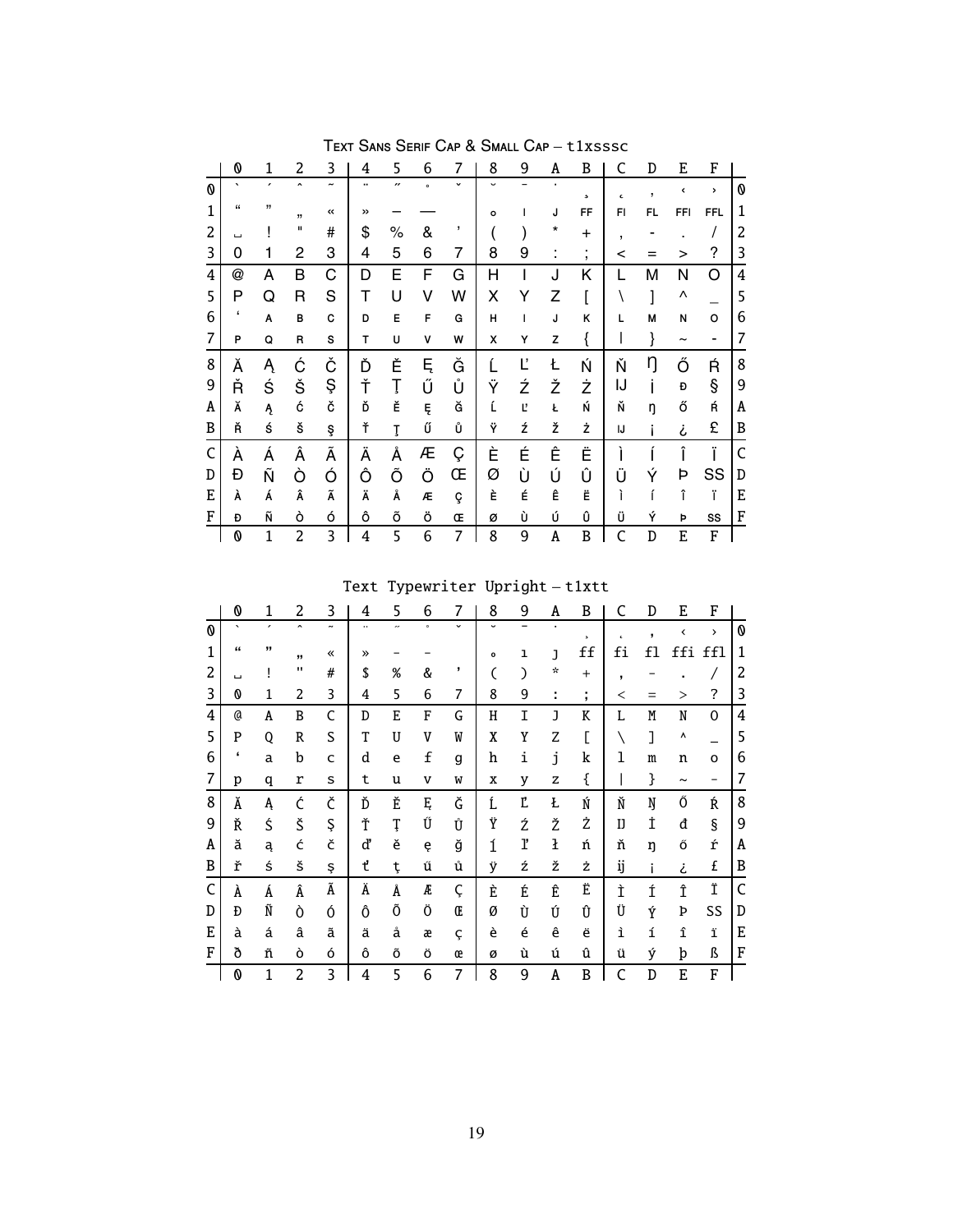|   | 0       | 1 | 2                   | 3                     | 4             | 5              | 6       | 7           | 8                | 9 | Α              | B                             | C          | D                        | E                     | F             |   |
|---|---------|---|---------------------|-----------------------|---------------|----------------|---------|-------------|------------------|---|----------------|-------------------------------|------------|--------------------------|-----------------------|---------------|---|
| ⋔ | $\cdot$ |   | $\hat{\phantom{a}}$ | $\tilde{\phantom{a}}$ |               | $\overline{a}$ | $\circ$ | $\check{ }$ |                  |   |                | $\overline{\phantom{a}}$      | $\epsilon$ | $\overline{\phantom{a}}$ | ≺                     | $\rightarrow$ | 0 |
| 1 | "       | " | 55                  | «                     | $\rightarrow$ |                |         |             | o                | ı | $\overline{J}$ | ff                            | fi         | f1                       | ffi                   | ffl           | 1 |
| 2 | ப       |   | $^{\prime\prime}$   | #                     | \$            | $\%$           | &       | ,           |                  | 冫 | ×              | $^{+}$                        | ,          |                          |                       |               | 2 |
| 3 | 0       | 1 | 2                   | 3                     | 4             | 5              | 6       | 7           | 8                | 9 | ÷              | ٠<br>$\overline{\phantom{a}}$ | <          |                          | $\geq$                | ?             | 3 |
| 4 | a       | A | B                   | $\mathcal{C}_{0}$     | D             | E              | F       | G           | $\boldsymbol{H}$ | I | J              | K                             | L          | M                        | N                     | 0             | 4 |
| 5 | P       | Q | $\boldsymbol{R}$    | S                     | T             | U              | V       | W           | X                | Y | Z              | Г                             |            | J                        | ۸                     |               | 5 |
| 6 | £       | a | b                   | C                     | d             | e              | f       | g           | h                | i | j              | k                             | 1          | m                        | n                     | O             | 6 |
| 7 | p       | q | r                   | s                     | t             | u              | V       | W           | X                | y | z              | ſ                             |            | }                        | $\tilde{\phantom{a}}$ |               | 7 |
| 8 | Ă       | Ą | Ć                   | Č                     | Ď             | Ě              | Ę       | Ğ           | Ĺ                | Ľ | Ł              | Ń                             | Ň          | Ŋ                        | Ő                     | Ŕ             | 8 |
| 9 | Ř       | Ś | Š                   | Ş                     | Ť             | Ţ              | Ű       | Ů           | Ÿ                | Ź | Ž              | Ż                             | IJ         | İ                        | đ                     | $\hat{S}$     | 9 |
| Α | ă       | ą | ć                   | č                     | ď             | ě              | ę       | ğ           | ĺ                | ľ | ł              | ń                             | ň          | η                        | Ő                     | ŕ             | Α |
| B | ř       | ś | š                   | Ş                     | ť             | ţ              | ű       | ů           | ÿ                | ź | ž              | ż                             | ij         | i                        | ż.                    | £             | B |
| C | À       | Á | Â                   | Ã                     | Ä             | Å              | Æ       | Ç           | È                | É | Ê              | Ë                             | Ì          | Í                        | Î                     | Ϊ             | Ċ |
| D | Đ       | Ñ | Ò                   | Ó                     | Ô             | Õ              | Ö       | Œ           | Ø                | Ù | Ú              | Û                             | Ü          | Ý                        | Þ                     | SS            | D |
| E | à       | á | â                   | ã                     | ä             | å              | æ       | Ç           | è                | é | ê              | ë                             | ì          | í                        | î                     | ï             | E |
| F | ð       | ñ | ò                   | ó                     | ô             | Õ              | Ö       | œ           | ø                | ù | ú              | û                             | ü          | ý                        | þ                     | ß             | F |
|   | 0       | 1 | 2                   | 3                     | 4             | 5              | 6       | 7           | 8                | 9 | A              | B                             | C          | D                        | E                     | F             |   |

Text Typewriter Slanted – t1xttsl

Text Typewriter Cap & Small Cap – t1xttsc

|   | 0                        | 1              | 2                   | 3                     | 4     | 5                        | 6       | 7           | 8              | 9 | A             | B            | C                        | D                        | E          | F             |                |
|---|--------------------------|----------------|---------------------|-----------------------|-------|--------------------------|---------|-------------|----------------|---|---------------|--------------|--------------------------|--------------------------|------------|---------------|----------------|
| 0 | $\overline{\phantom{0}}$ | $\overline{ }$ | $\hat{\phantom{a}}$ | $\tilde{\phantom{a}}$ |       | $\overline{\phantom{a}}$ | $\circ$ | $\check{ }$ | $\overline{ }$ |   | $\bullet$     | $\mathbf s$  | ć                        | $\overline{\phantom{a}}$ | ∢          | $\rightarrow$ | 0              |
| 1 | "                        | ,,             | ,,                  | «                     | $\gg$ |                          |         |             | $\mathbf{o}$   | I | J             | FF           | FI                       | FL                       | FFI FFL    |               | 1              |
| 2 | ш                        |                | п                   | #                     | \$    | %                        | &       | ,           |                | € | $\mathcal{R}$ | $+$          | $\overline{\phantom{a}}$ |                          |            |               | 2              |
| 3 | 0                        | 1              | 2                   | 3                     | 4     | 5                        | 6       | 7           | 8              | 9 | t             | ٠<br>$\cdot$ | $\,<\,$                  | $=$                      | >          | ?             | 3              |
| 4 | @                        | A              | B                   | C                     | D     | E                        | F       | G           | н              | I | J             | K            | L                        | M                        | N          | $\Omega$      | $\overline{4}$ |
| 5 | P                        | 0              | R                   | S                     | T     | U                        | V       | W           | X              | Y | Z             | C            |                          | I                        | ٨          |               | 5              |
| 6 | $\pmb{\epsilon}$         | A              | $\mathbf B$         | C                     | D     | E                        | F       | G           | н              | I | J             | K            | L                        | M                        | N          | O             | 6              |
| 7 | $\mathbf P$              | Q              | ${\bf R}$           | S                     | T     | U                        | v       | W           | x              | Y | z             | {            |                          | }                        | $\tilde{}$ | -             | 7              |
| 8 | Ă                        | Ą              | Ć                   | Č                     | Ď     | Ě                        | Ę       | Ğ           | Ĺ              | Ľ | Ł             | Ń            | Ň                        | Ŋ                        | Ő          | Ŕ             | 8              |
| 9 | Ř                        | Ś              | Š                   | Ş                     | Ť     | Ţ                        | Ű       | Ů           | Ÿ              | Ź | Ž             | Ż            | IJ                       | İ                        | Đ          | $\S$          | 9              |
| A | Ă                        | Ą              | ć                   | č                     | Ď     | Ě                        | Ę       | Ğ           | Ĺ              | Ľ | Ł             | Ń            | Ň                        | Ŋ                        | Ő          | Ŕ             | Α              |
| B | Ř                        | ś              | š                   | Ş                     | Ť     | Ţ                        | Ű       | Ů           | Ϋ              | ź | ž             | ż            | IJ                       |                          | i          | £             | B              |
| C | À                        | Á              | Â                   | Ã                     | Ä     | Å                        | Æ       | Ç           | È              | É | Ê             | Ë            | Ì                        | Í                        | Î          | Ϊ             | $\mathsf{C}$   |
| D | Ð                        | Ñ              | Ò                   | Ó                     | Ô     | Õ                        | Ö       | Œ           | Ø              | Ù | Ú             | Û            | Ü                        | Ý                        | Þ          | SS            | D              |
| E | À                        | Á              | Â                   | Ã                     | Ä     | Å                        | Æ       | Ç           | È              | É | Ê             | Ë            | Ì                        | Í                        | Î          | Ï             | Ε              |
| F | Đ                        | Ñ              | ò                   | ó                     | ô     | Õ                        | Ö       | Œ           | Ø              | Ù | Ú             | Û            | Ü                        | Ý                        | Þ          | SS            | F              |
|   | 0                        | 1              | $\overline{c}$      | 3                     | 4     | 5                        | 6       | 7           | 8              | 9 | Α             | B            | C                        | D                        | E          | F             |                |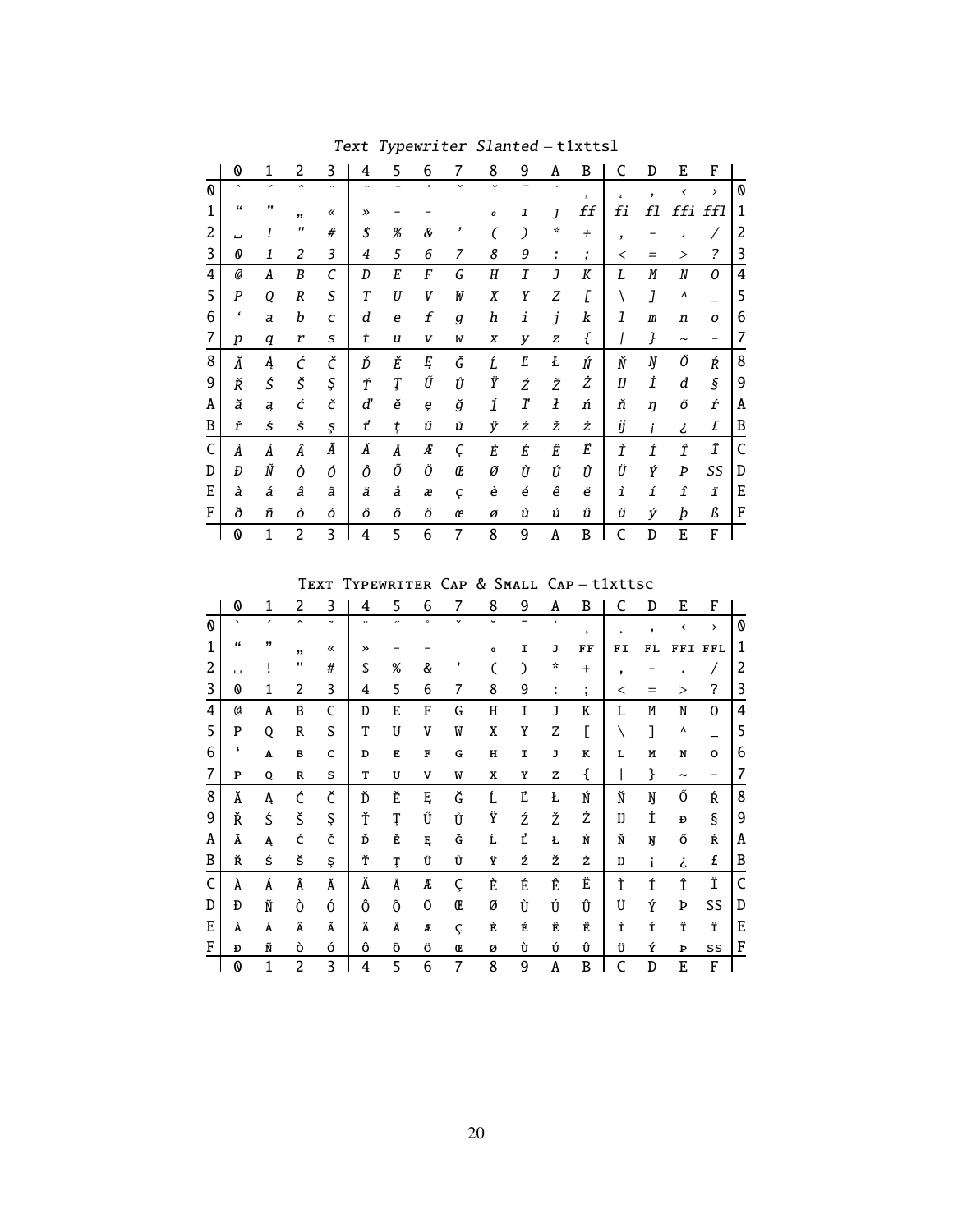# 8.3 LY1 TEX-and-ANSI Encoding Text Fonts

|   | 0                     | 1            | 2                | 3              | 4  | 5           | 6                        | 7          | 8                   | 9                 | A                    | B             | C             | D               | E                   | F                  |                |
|---|-----------------------|--------------|------------------|----------------|----|-------------|--------------------------|------------|---------------------|-------------------|----------------------|---------------|---------------|-----------------|---------------------|--------------------|----------------|
| 0 |                       | €            |                  |                |    |             | $\overline{\phantom{a}}$ |            | fl                  |                   |                      | ff            | fi            |                 | ffi                 | ffl                | 0              |
| 1 | 1                     |              |                  | ╭              |    |             |                          |            | 5                   | ß                 | æ                    | œ             | Ø             | Æ               | Œ                   | Ø                  | $\mathbf{1}$   |
| 2 |                       |              | $^{\dagger}$     | #              | \$ | %           | &                        | ,          |                     |                   | ∗                    | $^{+}$        | ,             |                 |                     |                    | 2              |
| 3 | $\overline{0}$        | 1            | $\overline{2}$   | 3              | 4  | 5           | 6                        | 7          | 8                   | 9                 | :                    | $\vdots$      | $\,<$         |                 | $\rm{>}$            | $\overline{\cdot}$ | 3              |
| 4 | @                     | Α            | B                | $\mathcal{C}$  | D  | E           | F                        | G          | Η                   | I                 | J                    | K             | L             | М               | N                   | O                  | $\overline{4}$ |
| 5 | P                     | Q            | R                | S              | T  | U           | V                        | W          | X                   | Y                 | Z                    | ſ             |               | 1               | $\hat{}$            |                    | 5              |
| 6 | $\acute{\phantom{1}}$ | a            | b                | $\mathbf{C}$   | d  | e           | $\mathbf f$              | g          | h                   | $\rm i$           | j                    | $\bf k$       | 1             | m               | $\mathbf n$         | $\mathbf{o}$       | 6              |
| 7 | p                     | q            | $\mathbf r$      | S              | t  | u           | V                        | W          | X                   | y                 | Z                    | {             |               |                 |                     |                    | 7              |
| 8 | Ł                     | $\mathbf{I}$ | ,                | $\overline{f}$ | ,, |             | $\ddagger$               | $\ddagger$ | $\hat{\phantom{a}}$ | $\%o$             | Š                    | $\checkmark$  | Œ             | Ž               | Λ                   |                    | 8              |
| 9 | ł                     |              |                  | 66             | ,, |             |                          |            |                     | TM                | $\check{\mathbf{s}}$ | $\rightarrow$ | œ             | ž               |                     | Ÿ                  | 9              |
| Α |                       |              | ¢                | £              | ¤  | ¥           | ł                        | ş          |                     | $\circledcirc$    | a                    | $\ll$         | ┑             | -               | $^\circledR$        | -                  | Α              |
| B | $\circ$               | 士            | 2                | 3              | ╭  | μ           | ¶                        | $\bullet$  | 5                   | $\mathbf{1}$      | $\mathbf{o}$         | $\rightarrow$ | $\frac{1}{4}$ | $\frac{1}{2}$   | $\frac{3}{4}$       | i                  | B              |
| C | À                     | Á            | Â                | Ã              | Ä  | Å           | Æ                        | Ç          | È                   | É                 | Ê                    | Ë             | Ì             | Í               | Î                   | Ϊ                  | $\mathsf{C}$   |
| D | Ð                     | Ñ            | Ò                | Ó              | Ô  | Õ           | Ö                        | $\times$   | Ø                   | Ù                 | Ú                    | Û             | Ü             | Ý               | Þ                   | ß                  | D              |
| E | à                     | á            | $\hat{\text{a}}$ | ã              | ä  | å           | æ                        | ç          | è                   | $\acute{\text e}$ | ê                    | ë             | ì             | $\acute{\rm 1}$ | $\hat{\textbf{\i}}$ | ï                  | E              |
| F | ð                     | ñ            | ò                | ó              | ô  | $\tilde{O}$ | ö                        | ÷          | ø                   | ù                 | ú                    | û             | ü             | ý               | þ                   | ÿ                  | F              |
|   | 0                     | $\mathbf{1}$ | 2                | 3              | 4  | 5           | 6                        | 7          | 8                   | 9                 | A                    | B             | C             | D               | E                   | F                  |                |

Text Roman Upright - tyxr

# Text Roman Italic - tyxi

|   | 0                    | 1            | 2                 | 3                     | 4                | 5                | 6                        | 7                      | 8                     | 9                | Α                             | B                                     | C       | D                | E                   | F                        |   |
|---|----------------------|--------------|-------------------|-----------------------|------------------|------------------|--------------------------|------------------------|-----------------------|------------------|-------------------------------|---------------------------------------|---------|------------------|---------------------|--------------------------|---|
| 0 |                      | €            |                   |                       |                  |                  | $\overline{\phantom{a}}$ | $\epsilon$             | $\mathcal{H}$         |                  |                               | ∬                                     | fi      |                  | ffi                 | ₩                        | 0 |
| 1 | ı                    | J            |                   | ╭                     |                  |                  |                          | $\circ$                | s                     | $\beta$          | æ                             | œ                                     | ø       | Æ                | Œ                   | Ø                        | 1 |
| 2 |                      |              | $^{\prime\prime}$ | #                     | \$               | %                | E                        | ,                      |                       |                  | ∗                             | $+$                                   |         |                  |                     |                          | 2 |
| 3 | 0                    | 1            | 2                 | $\mathfrak{Z}$        | $\overline{4}$   | 5                | 6                        | 7                      | 8                     | 9                | $\ddot{\cdot}$                | $\bullet$<br>$\overline{\phantom{a}}$ | $\,<\,$ |                  | $\rm{>}$            | $\overline{\mathcal{E}}$ | 3 |
| 4 | $^{\textregistered}$ | A            | B                 | $\mathcal{C}_{0}^{0}$ | D                | E                | F                        | G                      | Η                     | Ι                | J                             | K                                     | L       | $\boldsymbol{M}$ | $\boldsymbol{N}$    | 0                        | 4 |
| 5 | $\boldsymbol{P}$     | $\varrho$    | $\boldsymbol{R}$  | S                     | $\boldsymbol{T}$ | U                | V                        | W                      | Χ                     | Y                | Ζ                             | ſ                                     |         |                  | $\hat{\phantom{a}}$ |                          | 5 |
| 6 | $\pmb{\epsilon}$     | a            | $\boldsymbol{b}$  | $\mathcal{C}$         | $\boldsymbol{d}$ | $\ell$           | $\overline{f}$           | g                      | $\boldsymbol{h}$      | i                | j                             | k                                     | l       | $\mathfrak{m}$   | $\boldsymbol{n}$    | $\overline{O}$           | 6 |
| 7 | $\boldsymbol{p}$     | q            | r                 | S                     | t                | $\boldsymbol{u}$ | $\mathcal{V}$            | w                      | $\boldsymbol{x}$      | y                | $\ensuremath{\mathnormal{Z}}$ |                                       |         |                  |                     |                          | 7 |
| 8 | Ł                    | ,            |                   | $\overline{f}$        | ,,               | .                | $\dot{\tau}$             | $\dot{\tau}$           | $\hat{\phantom{a}}$   | $\%o$            | Š                             | $\acute{\text{}}$                     | Œ       | Ž                | ٨                   |                          | 8 |
| 9 | ł                    | $\epsilon$   | ,                 | $\epsilon$            | ,,               |                  |                          |                        | $\tilde{\phantom{a}}$ | TM               | $\check{s}$                   | $\,$                                  | œ       | $\check{z}$      | $\tilde{}$          | Ÿ                        | 9 |
| Α |                      |              | ¢                 | £                     | ¤                | ¥                | т<br>I.                  | $\hat{\boldsymbol{S}}$ | $\cdot \cdot$         | $\odot$          | $\boldsymbol{a}$              | ≪                                     |         |                  | $^\circledR$        |                          | Α |
| B | $\circ$              | 士            | 2                 | 3                     | ╭                | $\mu$            | Г                        | $\bullet$              | $\mathfrak s$         | $\boldsymbol{l}$ | $\pmb{o}$                     | $\rightarrow$                         | 1/4     | $\frac{1}{2}$    | $\frac{3}{4}$       | i                        | B |
| C | À                    | Á            | Â                 | Ã                     | Ä                | Å                | Æ                        | Ç                      | È                     | É                | Ê                             | Ë                                     | Ì       |                  | Î                   | Ϊ                        | C |
| D | Ð                    | $\tilde{N}$  | Ò                 | Ó                     | Ô                | Õ                | Ö                        | $\times$               | Ø                     | Ù                | Ú                             | Û                                     | Ü       | Ý                | Þ                   | $\beta$                  | D |
| Е | à                    | á            | â                 | ã                     | ä                | å                | æ                        | ç                      | è                     | $\acute{e}$      | $\hat{e}$                     | ë                                     | ì       | í                | î                   | ï                        | Ε |
| F | ð                    | ñ            | $\partial$        | ó                     | $\hat{o}$        | $\tilde{o}$      | $\ddot{o}$               | ÷                      | $\phi$                | ù                | ú                             | û                                     | ü       | ý                | $\boldsymbol{p}$    | ÿ                        | F |
|   | 0                    | $\mathbf{1}$ | 2                 | 3                     | 4                | 5                | 6                        | 7                      | 8                     | 9                | A                             | B                                     | C       | D                | E                   | F                        |   |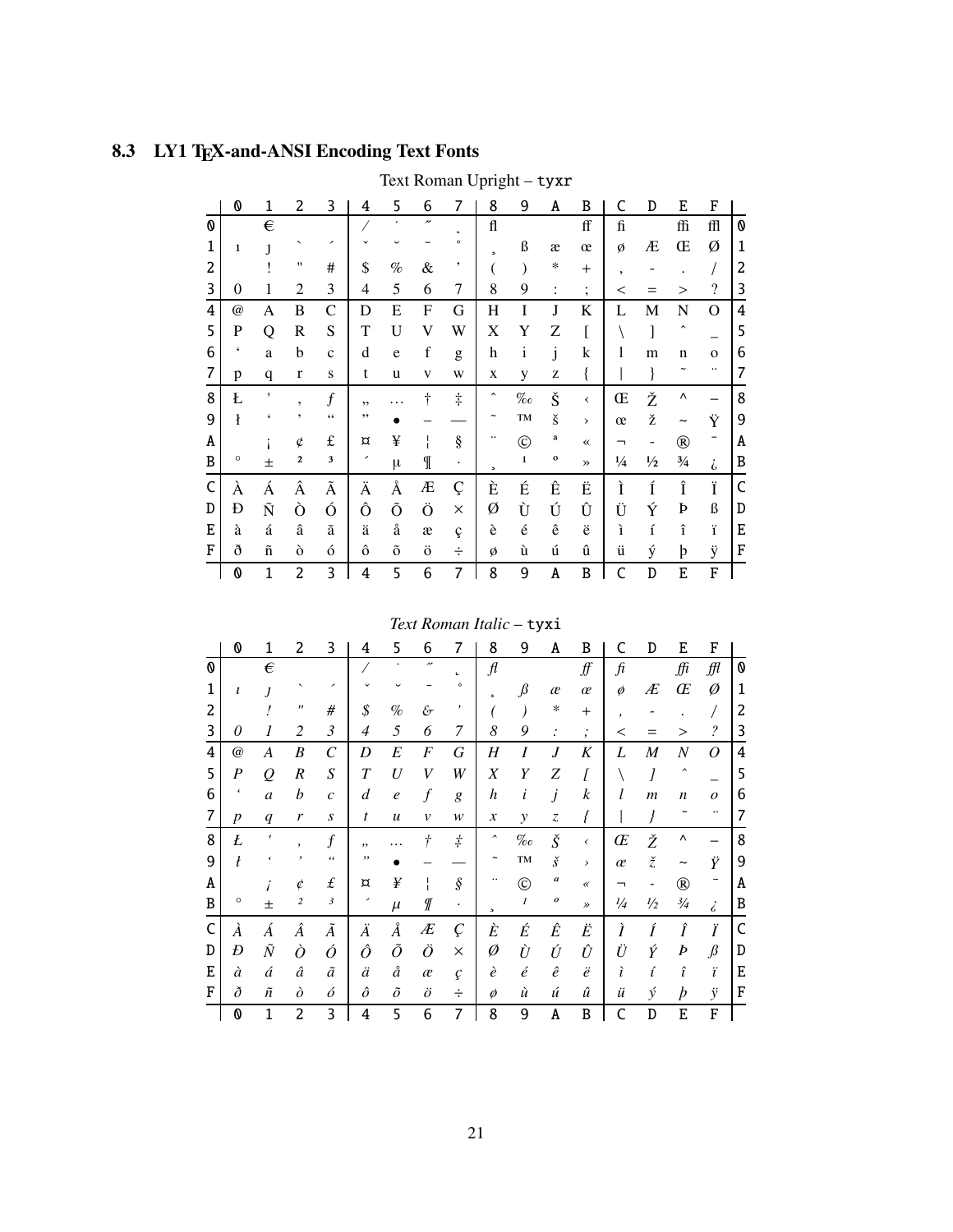|   | 0                | 1                | 2                | 3                | 4  | 5                | 6                        | 7                   | 8                     | 9                 | A              | B                    | C             | D             | E                     | F                        |                |
|---|------------------|------------------|------------------|------------------|----|------------------|--------------------------|---------------------|-----------------------|-------------------|----------------|----------------------|---------------|---------------|-----------------------|--------------------------|----------------|
| 0 |                  | $\in$            |                  |                  |    |                  | $\overline{\phantom{a}}$ | ı                   | fl                    |                   |                | ff                   | fi            |               | ffi                   | ffl                      | 0              |
| 1 | 1                |                  |                  | ╭                |    | U                |                          | $\circ$             | s                     | ß                 | æ              | œ                    | Ø             | Æ             | Œ                     | Ø                        | 1              |
| 2 |                  |                  | "                | #                | \$ | %                | &                        | ,                   |                       |                   | ∗              | $^{+}$               | ٠             |               |                       |                          | $\overline{c}$ |
| 3 | 0                | 1                | $\overline{2}$   | 3                | 4  | 5                | 6                        | 7                   | 8                     | 9                 | $\ddot{\cdot}$ | $\bullet$<br>$\cdot$ | <             |               | $\geq$                | $\overline{\mathcal{C}}$ | 3              |
| 4 | @                | А                | B                | $\boldsymbol{C}$ | D  | Е                | F                        | G                   | Η                     | I                 | J              | K                    | L             | M             | N                     | Ο                        | 4              |
| 5 | $\boldsymbol{P}$ | Q                | R                | $\boldsymbol{S}$ | T  | $\boldsymbol{U}$ | V                        | W                   | X                     | Y                 | Ζ              |                      |               | I             | $\hat{\phantom{a}}$   |                          | 5              |
| 6 | $\pmb{\zeta}$    | a                | b                | $\mathcal{C}$    | d  | e                | f                        | g                   | h                     | $\boldsymbol{i}$  | j              | k                    | 1             | m             | $\boldsymbol{n}$      | $\mathbf{O}$             | 6              |
| 7 | p                | $\boldsymbol{q}$ | $\boldsymbol{r}$ | $\boldsymbol{S}$ | t  | u                | V                        | W                   | X                     | у                 | Z              | ł                    |               | }             |                       |                          | 7              |
| 8 | Ł                | ,                | ٠                | $\overline{f}$   | ,, |                  | t                        | $\dot{\tau}$        | $\hat{\phantom{a}}$   | $\%o$             | Š              | ∢                    | Œ             | Ž             | Λ                     |                          | 8              |
| 9 | $\boldsymbol{l}$ | 6                | ,                | $\zeta$ $\zeta$  | ,, |                  |                          |                     | $\tilde{\phantom{a}}$ | TM                | $\check{s}$    | $\rightarrow$        | œ             | ž             | $\tilde{\phantom{a}}$ | Ϋ                        | 9              |
| Α |                  |                  | ¢                | $\pounds$        | ¤  | ¥                | ı                        | $\hat{\mathcal{S}}$ |                       | $\circledc$       | a              | $\ll$                | ┑             |               | $^{\circledR}$        |                          | Α              |
| B | $\circ$          | $\pm$            | $\boldsymbol{2}$ | $\mathbf{3}$     |    | $\mu$            | Г                        | $\bullet$           | 5                     | $\mathbf{I}$      | $\pmb{o}$      | $\rightarrow$        | $\frac{1}{4}$ | $\frac{1}{2}$ | $\frac{3}{4}$         | $\dot{\zeta}$            | B              |
| C | À                | Á                | Â                | Ã                | Ä  | Å                | Æ                        | Ç                   | È                     | É                 | Ê              | Ë                    | Ì             | Í             | Î                     | Ϊ                        | C              |
| D | Đ                | $\tilde{N}$      | Ò                | Ó                | Ô  | Õ                | Ö                        | $\times$            | Ø                     | Ù                 | Ú              | Û                    | Ü             | Ý             | Þ                     | ß                        | D              |
| E | à                | á                | â                | ã                | ä  | å                | æ                        | ç                   | è                     | $\acute{\text e}$ | ê              | ë                    | ì             | í             | $\hat{\mathbf{I}}$    | ï                        | Ε              |
| F | ð                | $\tilde{n}$      | ò                | ó                | ô  | õ                | ö                        | ÷                   | ø                     | ù                 | ú              | û                    | ü             | ý             | þ                     | ÿ                        | F              |
|   | 0                | $\mathbf{1}$     | 2                | 3                | 4  | 5                | 6                        | 7                   | 8                     | 9                 | A              | B                    | C             | D             | E                     | F                        |                |

Text Roman Slanted - tyxsl

TEXT ROMAN CAP & SMALL CAP - tyxsc

|   | 0                    | 1 | 2              | 3                  | 4  | 5           | 6              | 7          | 8                        | 9             | A                  | B             |               | D             | E                     | F            |   |
|---|----------------------|---|----------------|--------------------|----|-------------|----------------|------------|--------------------------|---------------|--------------------|---------------|---------------|---------------|-----------------------|--------------|---|
| 0 |                      | € |                |                    |    |             | $\overline{v}$ | $\epsilon$ | ${\bf FL}$               |               |                    | FF            | FI            |               | <b>FFI</b>            | <b>FFL</b>   | 0 |
| 1 | T                    | Ī |                | ╭                  |    |             |                |            | $\overline{\phantom{a}}$ | SS            | Æ                  | Œ             | ø             | Æ             | Œ                     | Ø            | 1 |
| 2 |                      |   | 11             | $\#$               | \$ | $\%$        | &              | ,          |                          |               | *                  | $^{+}$        |               |               |                       |              | 2 |
| 3 | $\Omega$             |   | $\mathfrak{D}$ | 3                  | 4  | 5           | 6              | 7          | 8                        | 9             |                    | ٠<br>$\cdot$  | <             |               | >                     | ?            | 3 |
| 4 | $^{\textregistered}$ | A | B              | $\mathcal{C}$      | D  | E           | F              | G          | Η                        | I             | J                  | K             |               | М             | N                     | O            | 4 |
| 5 | P                    | Q | R              | S                  | T  | U           | V              | W          | X                        | Y             | Z                  |               |               |               | ^                     |              | 5 |
| 6 | $\pmb{\zeta}$        | A | B              | $\mathbf C$        | D  | E           | F              | G          | H                        | I             | J                  | K             | L             | M             | ${\bf N}$             | $\mathbf{O}$ | 6 |
| 7 | P                    | 0 | $\mathbb{R}$   | S                  | T  | U           | V              | W          | X                        | Y             | z                  | {             |               |               |                       |              | 7 |
| 8 | Ł                    | ٠ | ,              | $\boldsymbol{f}$   | ,, |             | t              | $\ddagger$ | $\hat{\phantom{a}}$      | $\%o$         | Š                  | ≺             | Œ             | Ž             | Λ                     |              | 8 |
| 9 | Ł                    |   |                | 66                 | ,, |             |                |            |                          | TM            | š                  | ⋋             | Œ             | ž             | $\tilde{\phantom{a}}$ | Ÿ            | 9 |
| A |                      |   | ¢              | $\pounds$          | ¤  | ¥           |                | ş          |                          | $^\copyright$ | a                  | $\ll$         | ┑             |               | $^\circledR$          |              | Α |
| B | $\circ$              | 士 | $\mathbf 2$    | 3                  | ╭  | μ           | I              | $\bullet$  | ь                        | $\mathbf{1}$  | o                  | $\rightarrow$ | $\frac{1}{4}$ | $\frac{1}{2}$ | $\frac{3}{4}$         | i,           | B |
| C | À                    | Á | Â              | Ã                  | Ä  | Å           | Æ              | Ç          | È                        | É             | Ê                  | Ë             | Ì             | Í             | Î                     | Ï            | C |
| D | Ð                    | Ñ | Ò              | Ó                  | Ô  | Õ           | Ö              | ×          | Ø                        | Ù             | Ú                  | Û             | Ũ             | Ý             | Þ                     | SS           | D |
| E | À                    | Á | Â              | $\tilde{\text{A}}$ | Ä  | Å           | Æ              | ç          | È                        | É             | $\hat{\textbf{E}}$ | Ë             | ì             | í             | î                     | ï            | E |
| F | Đ                    | Ñ | ò              | $\acute{o}$        | ô  | $\tilde{O}$ | ö              | ÷          | Ø                        | Ù             | Ú                  | û             | Ü             | Ý             | Þ                     | Ÿ            | F |
|   | 0                    | 1 | 2              | 3                  | 4  | 5           | 6              | 7          | 8                        | 9             | A                  | B             |               | D             | E                     | F            |   |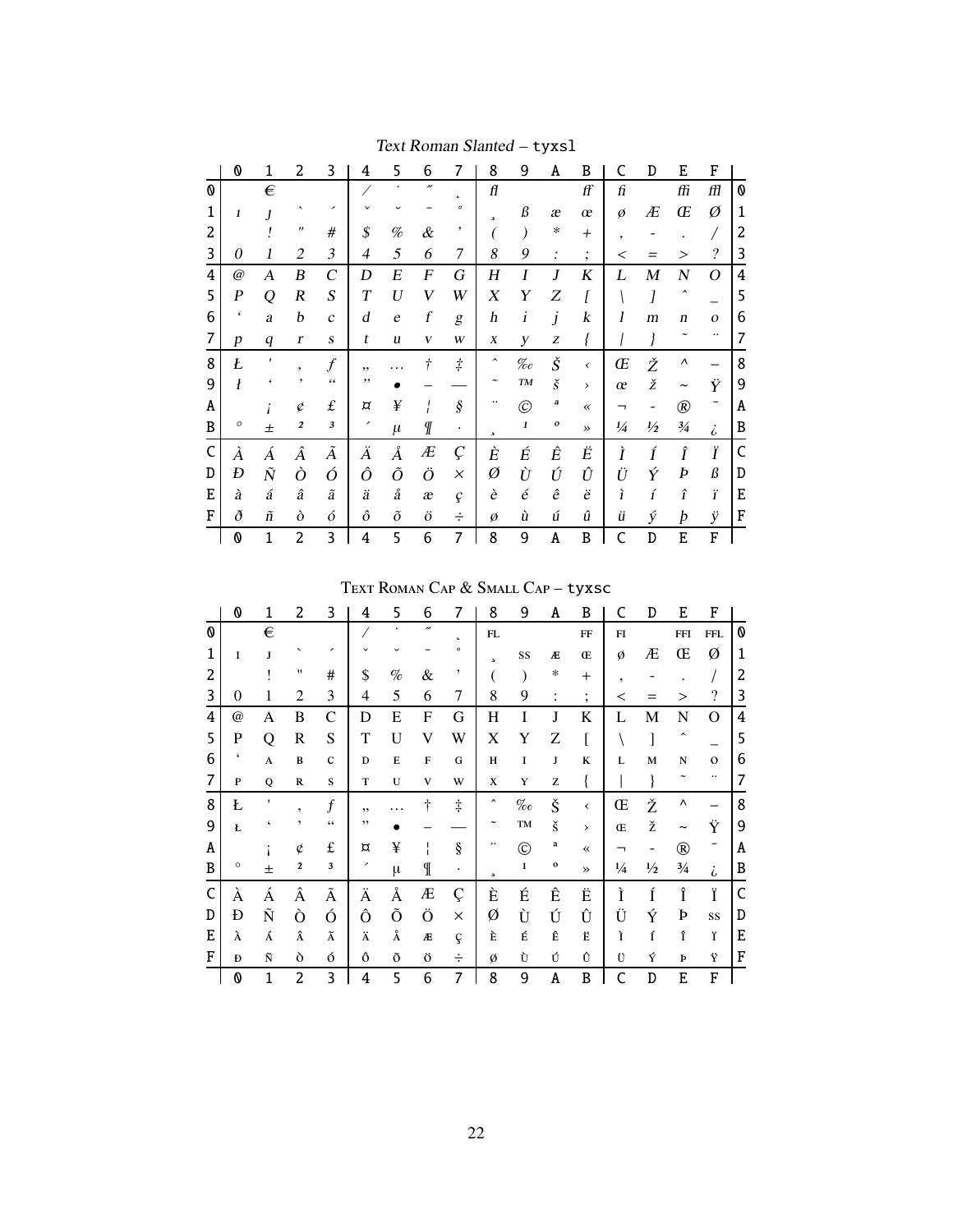|   | 0                         | 1            | 2            | 3                          | 4  | 5    | 6                        | 7        | 8 | 9               | A                        | B             | C             | D             | E                     | F   |                |
|---|---------------------------|--------------|--------------|----------------------------|----|------|--------------------------|----------|---|-----------------|--------------------------|---------------|---------------|---------------|-----------------------|-----|----------------|
| 0 |                           | €            |              |                            |    |      | $\overline{\phantom{a}}$ | c        | f |                 |                          | ff            | fi            |               | ffi                   | ffl | 0              |
| 1 | ı                         |              |              |                            |    |      |                          | $\circ$  | s | ß               | æ                        | œ             | Ø             | Æ             | Œ                     | Ø   | 1              |
| 2 |                           |              | п            | #                          | \$ | $\%$ | &                        | ,        |   |                 | *                        | $\ddot{}$     | ,             |               |                       | 7   | $\overline{c}$ |
| 3 | 0                         |              | $\mathbf{2}$ | 3                          | 4  | 5    | 6                        | 7        | 8 | 9               | ٠<br>ä,                  | $\mathbf{r}$  | <             |               | >                     | ?   | 3              |
| 4 | @                         | A            | B            | C                          | D  | Е    | F                        | G        | Н |                 | J                        | Κ             |               | М             | N                     | O   | 4              |
| 5 | P                         | Q            | R            | S                          | Т  | U    | v                        | W        | Χ | Y               | Z                        |               |               |               | ^                     |     | 5              |
| 6 | ٠                         | a            | b            | C                          | d  | e    | f                        | g        | h | ı               | j                        | k             |               | m             | n                     | о   | 6              |
| 7 | р                         | q            | r            | S                          | t  | u    | v                        | W        | χ | У               | z                        | {             |               |               |                       |     | 7              |
| 8 | Ł                         | ٠            | ,            | f                          | ,, | .    |                          | ŧ        | ^ | $\%$            | Š                        | ¢             | Œ             | Ž             | Λ                     |     | 8              |
| 9 | ł                         | f.           | ,            | $\mathfrak{c}\mathfrak{c}$ | ,, |      |                          |          |   | TM              | š                        | >             | œ             | ž             | $\tilde{\phantom{a}}$ | Ÿ   | 9              |
| A |                           |              | ¢            | £                          | a  | ¥    |                          | ş        |   | $^{\copyright}$ | $\underline{\mathtt{a}}$ | $\prec$       |               |               | $^\circledR$          |     | Α              |
| B | $\circ$                   | 士            | $\mathbf 2$  | 3                          |    | μ    | 1                        | ٠        | 5 | 1               | $\underline{\mathtt{o}}$ | $\rightarrow$ | $\frac{1}{4}$ | $\frac{1}{2}$ | $\frac{3}{4}$         | نى  | B              |
| C | À                         | Á            | Â            | Ã                          | Ä  | Å    | Æ                        | Ç        | È | É               | Ê                        | Ë             |               |               | Î                     | Ϊ   | C              |
| D | Đ                         | Ñ            | Ò            | Ó                          | Ô  | Õ    | Ö                        | $\times$ | Ø | Ù               | Ú                        | Û             | Ü             | Ý             | Þ                     | ß   | D              |
| E | à                         | á            | â            | ã                          | ä  | å    | æ                        | ç        | è | é               | ê                        | ë             | ì             |               | î                     | ï   | E              |
| F | ð                         | ñ            | ò            | ó                          | ô  | õ    | Ö                        | ÷        | ø | ù               | ú                        | û             | ü             | ý             | þ                     | ÿ   | F              |
|   | $\boldsymbol{\mathsf{0}}$ | $\mathbf{1}$ | 2            | 3                          | 4  | 5    | 6                        | 7        | 8 | 9               | A                        | B             | C             | D             | E                     | F   |                |

# Text Sans Serif Upright - tyxss

Text Sans Serif Slanted - tyxsss1

|   | 0          |              | 2                        | 3          | 4  | 5    | 6                        | 7          | 8                   | 9             | Α                         | B              |     | D             | E                     | F   |   |
|---|------------|--------------|--------------------------|------------|----|------|--------------------------|------------|---------------------|---------------|---------------------------|----------------|-----|---------------|-----------------------|-----|---|
| 0 |            | €            |                          |            |    |      | $\overline{\phantom{a}}$ | $\epsilon$ | fl                  |               |                           | ff             | fi  |               | ffi                   | ffl | 0 |
|   |            |              |                          |            |    |      |                          |            | ۵                   | ß             | æ                         | œ              | Ø   | Æ             | Œ                     | Ø   | 1 |
| 2 |            |              | П                        | #          | \$ | $\%$ | &                        | ,          |                     |               | *                         | $\pmb{+}$      | ,   |               |                       |     | 2 |
| 3 | 0          |              | 2                        | 3          | 4  | 5    | 6                        | 7          | 8                   | 9             |                           | $\overline{ }$ | <   |               |                       | ?   | 3 |
| 4 | @          | А            | В                        | С          | D  | E    | F                        | G          | Н                   |               | J                         | Κ              | L   | М             | Ν                     | Ω   | 4 |
| 5 | P          | Q            | R                        | S          | т  | U    | V                        | W          | X                   | Y             | Z                         |                |     |               |                       |     | 5 |
| 6 | $\epsilon$ | a            | b                        | C          | d  | е    | f                        | g          | h                   |               |                           | k              |     | m             | n                     | ο   | 6 |
| 7 | р          | q            | r                        | S          | t  | u    | v                        | W          | x                   | у             | z                         |                |     |               |                       |     |   |
| 8 | Ł          | $\mathbf{I}$ | $\overline{\phantom{a}}$ | f          | ,, |      |                          | ŧ          | $\hat{\phantom{a}}$ | %             | Š                         | $\checkmark$   | Œ   | Ž             | л                     |     | 8 |
| 9 |            | ،            |                          | $\epsilon$ | "  |      |                          |            |                     | TМ            | š                         | ۰.             | œ   | ž             | $\tilde{\phantom{a}}$ | Ÿ   | 9 |
| A |            |              | ¢                        | £          | O  | ¥    |                          | §          |                     | $^\copyright$ | $\underline{\mathbf{a}}$  | $\prec$        | ⇁   |               | $^{\circledR}$        |     | A |
| B | о          | 士            | $\boldsymbol{2}$         | 3          |    | μ    | 1                        | ٠          | ه                   | 1             | $\underline{\mathcal{Q}}$ | >>             | 1⁄4 | $\frac{1}{2}$ | $\frac{3}{4}$         | i   | B |
| C | À          | Á            | Â                        | Ã          | Ä  | Å    | Æ                        | Ç          | È                   | É             | Ê                         | Ë              |     |               |                       | ï   | C |
| D | Đ          | Ñ            | Ò                        | Ó          | Ô  | Õ    | Ö                        | $\times$   | Ø                   | Ù             | Ú                         | Û              | I I | Ý             | Þ                     | ß   | D |
| E | à          | á            | â                        | ã          | ä  | å    | æ                        | ç          | è                   | é             | ê                         | ë              |     |               | î                     | ï   | E |
| F | ð          | ñ            | ò                        | ó          | ô  | õ    | Ö                        | ÷          | Ø                   | ù             | ú                         | û              | ü   | ý             | þ                     | ÿ   | F |
|   |            |              |                          |            |    |      |                          |            |                     |               |                           |                |     |               |                       |     |   |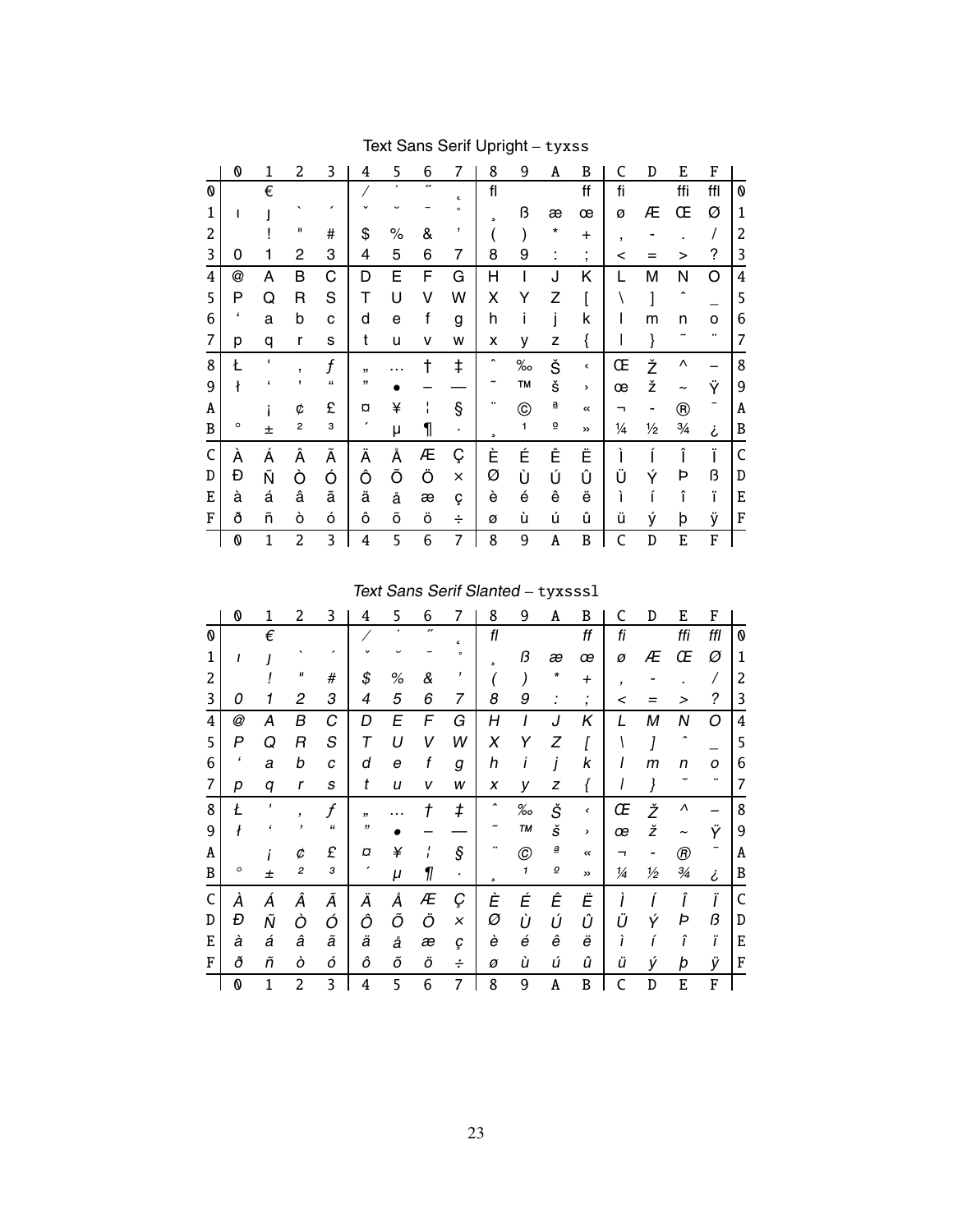|   | 0       | 1              | 2              | 3          | 4  | 5    | 6                    | 7          | 8                   | 9              | Α                        | B                 | C                        | D             | E                     | F          |                |
|---|---------|----------------|----------------|------------|----|------|----------------------|------------|---------------------|----------------|--------------------------|-------------------|--------------------------|---------------|-----------------------|------------|----------------|
| 0 |         | €              |                |            |    |      | $\boldsymbol{\cdot}$ | $\epsilon$ | FL.                 |                |                          | FF                | FI                       |               | <b>FFI</b>            | <b>FFL</b> | 0              |
| 1 | ı       | J              |                |            |    |      |                      | $\circ$    | s                   | SS             | Æ                        | Œ                 | ø                        | Æ             | Œ                     | Ø          | $\mathbf{1}$   |
| 2 |         |                | п              | #          | \$ | $\%$ | &                    | ,          |                     |                | *                        | $\ddot{}$         | $\overline{\phantom{a}}$ |               |                       |            | $\overline{c}$ |
| 3 | 0       |                | 2              | 3          | 4  | 5    | 6                    | 7          | 8                   | 9              |                          | ٠<br>$\mathbf{r}$ | <                        |               | >                     | ?          | 3              |
| 4 | @       | Α              | B              | С          | D  | Е    | F                    | G          | Н                   | I              | J                        | Κ                 |                          | Μ             | Ν                     | O          | 4              |
| 5 | P       | Q              | R              | S          | Т  | U    | ٧                    | W          | Χ                   | Y              | Z                        |                   |                          |               | ۸                     |            | 5              |
| 6 | t       | Α              | B              | C          | D  | E    | F                    | G          | Η                   | $\overline{1}$ | J                        | κ                 | L                        | M             | N                     | о          | 6              |
| 7 | P       | Q              | R              | s          | T  | U    | ٧                    | W          | χ                   | Υ              | z                        | {                 |                          |               |                       |            | 7              |
| 8 | Ł       | I.             | ,              | f          | ,, | .    |                      | ŧ          | $\hat{\phantom{a}}$ | $\% \circ$     | Š                        | $\checkmark$      | Œ                        | Ž             | Λ                     |            | 8              |
| 9 | Ł       | f.             | ,              | $\epsilon$ | ,, |      |                      |            |                     | TM             | Š                        | >                 | Œ                        | ž             | $\tilde{\phantom{a}}$ | Ÿ          | 9              |
| Α |         |                | ¢              | £          | a  | ¥    |                      | ş          |                     | $^\copyright$  | a                        | $\ll$             | ┑                        |               | $^\circledR$          |            | Α              |
| B | $\circ$ | 土              | $\mathbf 2$    | 3          | ,  | μ    | 1                    | $\bullet$  | s                   | 1              | $\underline{\mathtt{o}}$ | >>                | $\frac{1}{4}$            | $\frac{1}{2}$ | 3⁄4                   | i          | B              |
| C | À       | Á              | Â              | Ã          | Ä  | Å    | Æ                    | Ç          | È                   | É              | Ê                        | Ë                 |                          |               | Î                     | Ï          | C              |
| D | Đ       | Ñ              | Ò              | Ó          | Ô  | Õ    | Ö                    | $\times$   | Ø                   | Ù              | Ú                        | Û                 | Ü                        | Ý             | Þ                     | SS         | D              |
| E | À       | Á              | Â              | Ã          | Ä  | Å    | Æ                    | ç          | È                   | É              | Ê                        | Ë                 | ì                        |               | î                     | ï          | E              |
| F | Đ       | Ñ              | ò              | ó          | Ô  | õ    | ö                    | ÷          | ø                   | Ù              | Ú                        | Û                 | Ü                        | Ý             | Þ                     | Ÿ          | F              |
|   | 0       | $\overline{1}$ | $\overline{c}$ | 3          | 4  | 5    | 6                    | 7          | 8                   | 9              | Α                        | B                 | C                        | D             | E                     | F          |                |

TEXT SANS SERIF CAP & SMALL CAP - tyxsssc

 $\begin{minipage}{.4\linewidth} \textbf{Text}\ \textbf{Typewriter}\ \textbf{Upright}-\textbf{tyxtt} \end{minipage}$ 

|   | 0       | 1            | 2              | 3                | 4  | 5 | 6                        | 7          | 8                     | 9    | A            | B                        | C  | D | E                   | F              |                |
|---|---------|--------------|----------------|------------------|----|---|--------------------------|------------|-----------------------|------|--------------|--------------------------|----|---|---------------------|----------------|----------------|
| 0 |         | €            |                |                  |    |   | $\overline{\phantom{a}}$ | $\epsilon$ | f1                    |      |              | $_{\rm ff}$              | fi |   | ffi                 | ffl            | 0              |
| 1 | ı       | J            |                |                  |    |   |                          | $\circ$    | $\overline{a}$        | ß    | æ            | œ                        | ø  | Æ | Œ                   | Ø              | 1              |
| 2 |         |              | $\mathbf{H}$   | #                | \$ | % | &                        | ,          |                       | €    | ÷            | $^{+}$                   | ,  |   |                     |                | 2              |
| 3 | 0       | 1            | 2              | 3                | 4  | 5 | 6                        | 7          | 8                     | 9    | ÷            | ٠<br>$\bullet$           | ≺  |   | >                   | ?              | 3              |
| 4 | @       | A            | B              | $\mathsf{C}$     | D  | E | F                        | G          | Η                     | I    | J            | K                        | L  | M | N                   | $\overline{0}$ | $\overline{4}$ |
| 5 | P       | 0            | R              | S                | T  | U | V                        | W          | X                     | Y    | Z            |                          |    | l | $\hat{\phantom{a}}$ |                | 5              |
| 6 | 4       | a            | b              | C                | d  | e | f                        | g          | h                     | i    | j            | k                        | 1  | m | n                   | o              | 6              |
| 7 | p       | q            | r              | S                | t  | u | v                        | W          | X                     | y    | z            | {                        |    | } |                     |                | 7              |
| 8 | Ł       | $\mathbf{I}$ | ,              | f                | ,, |   |                          | ŧ          | $\hat{\phantom{a}}$   | $\%$ | Š            | $\overline{\phantom{a}}$ | Œ  | Ž | ٨                   |                | 8              |
| 9 | ł       | £            | ,              | $\pmb{\epsilon}$ | "  |   |                          |            | $\tilde{\phantom{a}}$ | TM   | š            | $\rightarrow$            | œ  | ž | ~                   | Ÿ              | 9              |
| Α |         |              | ¢              | £                | ¤  | ¥ |                          | §          |                       | O    | a            | 《                        |    |   | ®                   |                | A              |
| B | $\circ$ | 土            | 2              | з                |    | μ | 1                        | ٠          | ٠                     | ı    | $\mathbf{o}$ | $\gg$                    | ¼  | ½ | 3⁄4                 | ż              | B              |
| C | À       | Á            | Â              | Ã                | Ä  | Å | Æ                        | Ç          | È                     | É    | Ê            | Ë                        | Ì  | Í | Î                   | Ϊ              | C              |
| D | Ð       | Ñ            | Ò              | Ó                | Ô  | Õ | Ö                        | ×          | Ø                     | Ù    | Ú            | Û                        | Ü  | Ý | Þ                   | ß              | D              |
| E | à       | á            | â              | ã                | ä  | å | æ                        | Ç          | è                     | é    | ê            | ë                        | ì  | í | î                   | ï              | Ε              |
| F | ð       | ñ            | ò              | ó                | ô  | Õ | Ö                        | ÷          | ø                     | ù    | ú            | û                        | ü  | ý | þ                   | ÿ              | ${\bf F}$      |
|   | 0       | 1            | $\overline{c}$ | 3                | 4  | 5 | 6                        | 7          | 8                     | 9    | A            | B                        | C  | D | E                   | F              |                |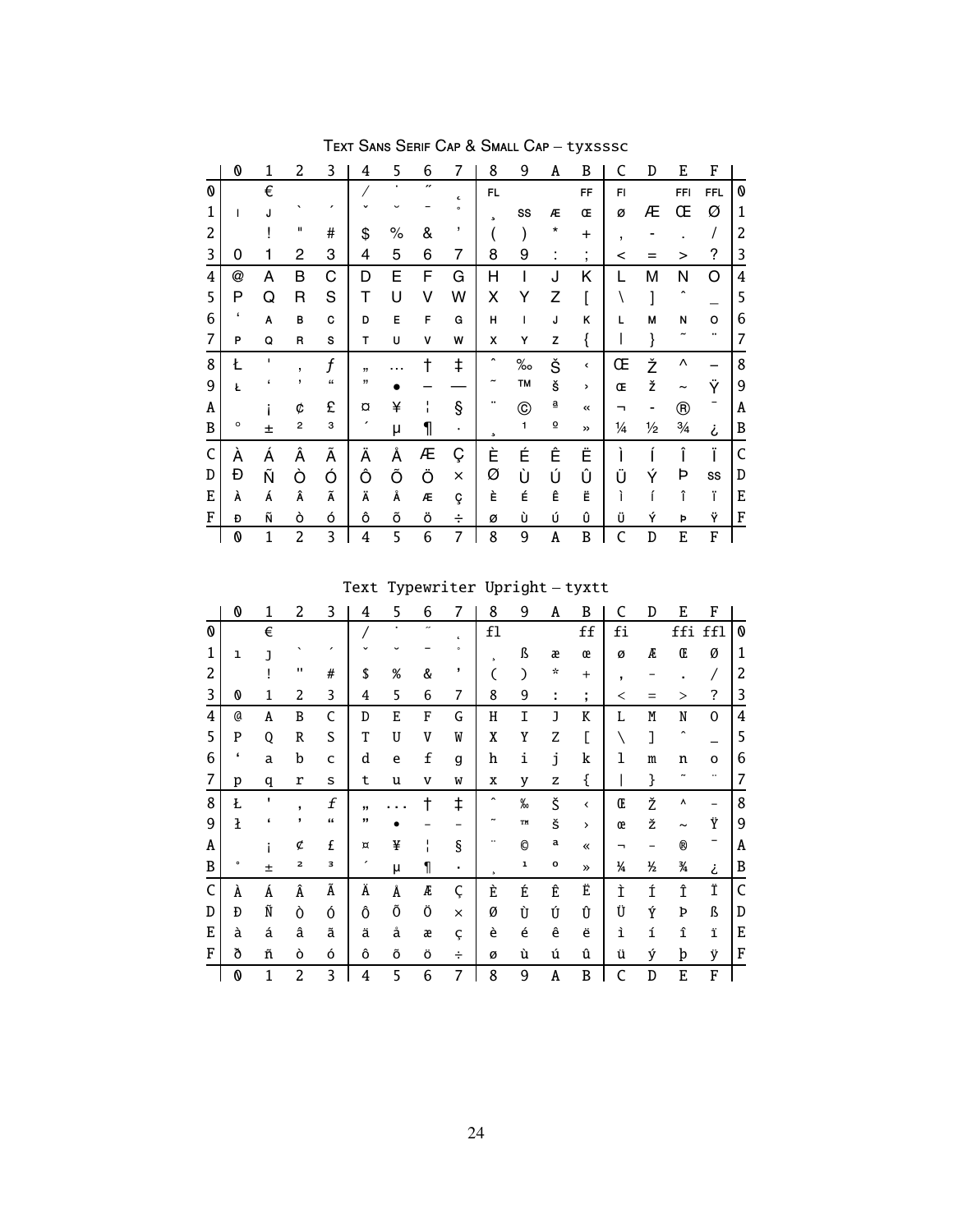|   | 0              | 1              | 2                  | 3 | 4  | 5    | 6                        | 7          | 8                     | 9               | Α                    | B                                     | C              | D | E          | F   |   |
|---|----------------|----------------|--------------------|---|----|------|--------------------------|------------|-----------------------|-----------------|----------------------|---------------------------------------|----------------|---|------------|-----|---|
| 0 |                | €              |                    |   |    |      | $\overline{\phantom{a}}$ | $\epsilon$ | f1                    |                 |                      | ff                                    | fi             |   | ffi        | ffl | 0 |
| 1 | ı              | $\overline{1}$ |                    |   |    |      |                          |            | s.                    | ß               | æ                    | œ                                     | ø              | Æ | Œ          | Ø   | 1 |
| 2 |                |                | $\pmb{\mathsf{H}}$ | # | \$ | $\%$ | &                        | ,          |                       | $\mathcal{C}$   | $\boldsymbol{\star}$ | $^{+}$                                | $\overline{ }$ |   |            |     | 2 |
| 3 | 0              | 1              | 2                  | 3 | 4  | 5    | 6                        | 7          | 8                     | 9               | I                    | $\bullet$<br>$\overline{\phantom{a}}$ | <              |   | $\rm{>}$   | ?   | 3 |
| 4 | a              | A              | B                  | C | D  | E    | F                        | G          | Η                     | I               | J                    | K                                     | L              | M | N          | 0   | 4 |
| 5 | P              | Q              | R                  | S | T  | U    | V                        | W          | X                     | Υ               | Ζ                    | Γ                                     |                | J | ^          |     | 5 |
| 6 | "              | a              | b                  | C | d  | e    | f                        | g          | h                     | i               | j                    | k                                     | 1              | m | n          | O   | 6 |
| 7 | p              | q              | r                  | S | t  | u    | V                        | W          | x                     | y               | Z                    | {                                     |                | } |            |     | 7 |
| 8 | Ł              | ,              | ,                  | f | ,, |      |                          | ŧ          | ^                     | $\frac{\%}{\%}$ | Š                    | $\overline{\phantom{0}}$              | Œ              | Ž | ٨          |     | 8 |
| 9 | $\overline{1}$ | $\epsilon$     | ,                  | " | "  |      |                          |            | $\tilde{\phantom{a}}$ | TM              | š                    | >                                     | œ              | ž | $\tilde{}$ | Ϋ   | 9 |
| Α |                |                | ¢                  | £ | ¤  | ¥    |                          | $\S$       |                       | $\mathcal{O}$   | a                    | «                                     |                |   | ®          |     | Α |
| B | $\circ$        | $\pm$          | 2                  | з |    | μ    | 1                        | ٠          | ٠                     | ı               | o                    | $\gg$                                 | $\frac{1}{4}$  | ½ | ¾          | ż   | B |
| C | À              | Á              | Â                  | Ã | Ä  | Å    | Æ                        | Ç          | È                     | É               | Ê                    | Ë                                     | Ì              | Í | Î          | Ϊ   | C |
| D | Đ              | Ñ              | Ò                  | Ó | Ô  | Õ    | Ö                        | $\times$   | Ø                     | Ù               | Ú                    | Û                                     | Ü              | Ý | Þ          | ß   | D |
| E | à              | á              | â                  | ã | ä  | å    | æ                        | Ç          | è                     | é               | ê                    | ë                                     | ì              | í | î          | ï   | E |
| F | ð              | ñ              | ò                  | ó | ô  | Õ    | Ö                        | ÷          | Ø                     | ù               | ú                    | û                                     | ü              | ý | þ          | ÿ   | F |
|   | 0              | $\overline{1}$ | 2                  | 3 | 4  | 5    | 6                        | 7          | 8                     | 9               | Α                    | B                                     |                | D | E          | F   |   |

Text Typewriter Slanted-tyxttsl

TEXT TYPEWRITER CAP & SMALL CAP-tyxttsc

|   | 0         | 1            | 2              | 3 | 4  | 5 | 6                        | 7          | 8                   | 9    | A             | B                   | C                        | D   | E                     | F            |   |
|---|-----------|--------------|----------------|---|----|---|--------------------------|------------|---------------------|------|---------------|---------------------|--------------------------|-----|-----------------------|--------------|---|
| 0 |           | €            |                |   |    | ٠ | $\overline{\phantom{a}}$ | $\epsilon$ | FL                  |      |               | FF                  | FI                       |     | FFI                   | FFL          | 0 |
| 1 | I         | J            |                |   |    |   |                          | $\circ$    | $\overline{ }$      | SS   | Æ             | Œ                   | Ø                        | Æ   | Œ                     | Ø            | 1 |
| 2 |           |              | п              | # | \$ | % | &                        | ,          | C                   | €    | $\mathcal{R}$ | $^{+}$              | $\overline{\phantom{a}}$ |     |                       |              | 2 |
| 3 | 0         | 1            | 2              | 3 | 4  | 5 | 6                        | 7          | 8                   | 9    | ÷             | ٠<br>$\overline{ }$ | $\,<\,$                  | $=$ | $\rm{>}$              | ?            | 3 |
| 4 | @         | A            | B              | C | D  | E | F                        | G          | Η                   | Ι    | J             | K                   | L                        | M   | N                     | 0            | 4 |
| 5 | P         | Q            | R              | S | T  | U | V                        | W          | X                   | Y    | Z             |                     |                          | l   | $\hat{\phantom{a}}$   |              | 5 |
| 6 | 4         | A            | $\, {\bf B}$   | c | D  | E | F                        | G          | н                   | I    | J             | к                   | L                        | M   | N                     | o            | 6 |
| 7 | ${\bf P}$ | Q            | ${\bf R}$      | S | T  | U | v                        | W          | x                   | Y    | z             | {                   |                          | }   | ∼                     | $\cdot\cdot$ | 7 |
| 8 | Ł         | $\mathbf{I}$ | ,              | f | ,, |   |                          | ŧ          | $\hat{\phantom{a}}$ | $\%$ | Š             | ≺                   | Œ                        | Ž   | ٨                     |              | 8 |
| 9 | Ł         | ،            | ,              | " | "  |   |                          |            | $\tilde{}$          | TM   | š             | >                   | Œ                        | ž   | $\tilde{\phantom{a}}$ | Ÿ            | 9 |
| A |           |              | ¢              | £ | ¤  | ¥ |                          | §          |                     | O    | а             | 《                   | ┑                        | -   | ®                     | -            | Α |
| B | ۰         | 土            | $\mathbf{z}$   | з | ,  | μ | 1                        | ٠          | $\mathbf s$         | ı    | o             | $\rightarrow$       | $\frac{1}{4}$            | ½   | 3⁄4                   | خ            | B |
| C | À         | Á            | Â              | Ã | Ä  | Å | Æ                        | Ç          | È                   | É    | Ê             | Ë                   | Ì                        | Í   | Î                     | Ϊ            | C |
| D | Ð         | Ñ            | Ò              | Ó | Ô  | Õ | Ö                        | $\times$   | Ø                   | Ù    | Ú             | Û                   | Ü                        | Ý   | Þ                     | SS           | D |
| E | À         | Á            | Â              | Ã | Ä  | Å | Æ                        | Ç          | È                   | É    | Ê             | Ë                   | Ì                        | Í   | Î                     | Ϊ            | E |
| F | Đ         | Ñ            | ò              | ó | ô  | Õ | Ö                        | ÷          | Ø                   | Ù    | Ú             | Û                   | Ü                        | Ý   | Þ                     | Ϋ            | F |
|   | 0         | $\mathbf{1}$ | $\overline{c}$ | 3 | 4  | 5 | 6                        | 7          | 8                   | 9    | A             | B                   | C                        | D   | E                     | F            |   |

# 8.4 TS1 (TC) Encoding Text Companion Fonts

These fonts' encodings are identical to those of corresponding TC fonts.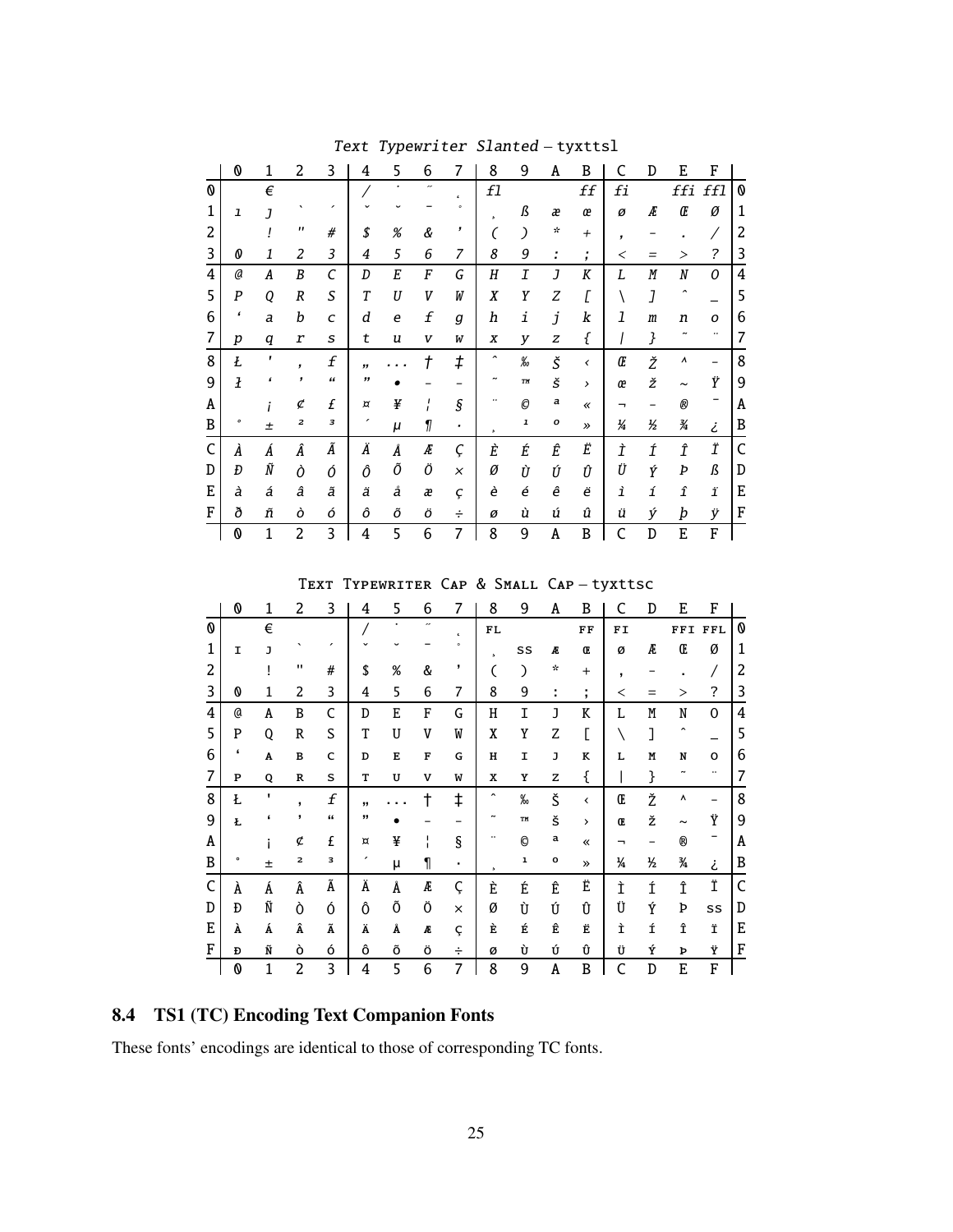|                | 0                        | 1 | 2                   | 3                     | 4                    | 5          | 6           | 7            | 8           | 9               | Α            | B              | C                | D              | E             | F          |   |
|----------------|--------------------------|---|---------------------|-----------------------|----------------------|------------|-------------|--------------|-------------|-----------------|--------------|----------------|------------------|----------------|---------------|------------|---|
| 0              | $\overline{\phantom{0}}$ | ╭ | $\hat{\phantom{a}}$ | $\tilde{\phantom{a}}$ | $\ddot{\phantom{0}}$ | "          | $\circ$     | $\checkmark$ | ٮ           |                 |              | ь              | $\mathbf c$      | ,              |               |            | 0 |
| 1              |                          |   | $^{\dagger}$        |                       |                      |            |             |              |             |                 |              |                |                  |                |               |            | 1 |
| $\overline{c}$ | ь                        |   |                     |                       | \$                   |            |             | ٠            |             |                 | $\ast$       |                | ٠                | Ξ              |               |            | 2 |
| 3              | $\mathbf{O}$             | 1 | $\mathbf{2}$        | 3                     | 4                    | 5          | 6           | 7            | 8           | 9               |              |                |                  |                |               |            | 3 |
| 4              |                          |   |                     |                       |                      |            |             |              |             |                 |              |                |                  | $\Omega$       |               |            | 4 |
| 5              |                          |   |                     |                       |                      |            |             | $\Omega$     |             |                 |              | I              |                  | 1              | ↑             | ↓          | 5 |
| 6              |                          |   | ★                   | olo                   | $^\mathrm{+}$        |            |             |              |             |                 |              |                | Þ                | ൕ              | n             |            | 6 |
| 7              |                          |   |                     |                       |                      |            |             |              |             |                 |              |                |                  |                |               | Ξ          | 7 |
| 8              |                          |   | ,,                  | $\checkmark$          | ÷                    | $\ddagger$ | II          | $\%o$        |             | $\rm ^{\circ}C$ | \$           | ¢              | $\boldsymbol{f}$ | ¢              | ₩             | Ħ          | 8 |
| 9              | ¢                        | ₽ | $\pounds$           | $\bf R$               | P                    | d,         | ₫           | TM           | $\%{}_{oo}$ | I               | ₿            | $N_2$          | γ.               | e              | $\circ$       | ${\bf SM}$ | 9 |
| A              |                          |   | ¢                   | $\pounds$             | ¤                    | ¥          |             | ş            |             | $\circledcirc$  | $\bf a$      | $\circledcirc$ |                  | $^{\circledR}$ | $^\circledR$  | -          | Α |
| B              | $\circ$                  | 士 | $\mathbf 2$         | 3                     | $\!\!$               | $\mu$      | $\mathbb I$ | $\cdot$      | ፠           | $\mathbf 1$     | $\mathbf{o}$ | $\sqrt{2}$     | $\frac{1}{4}$    | $\frac{1}{2}$  | $\frac{3}{4}$ | €          | B |
| D              |                          |   |                     |                       |                      |            | $\times$    |              |             |                 |              |                |                  |                |               |            | D |
| F              |                          |   |                     |                       |                      |            |             |              |             |                 |              |                |                  |                |               |            | F |
|                | 0                        | 1 | 2                   | 3                     | 4                    | 5          | 6           | 7            | 8           | 9               | Α            | B              | C                | D              | E             | F          |   |

Text Companion Roman Upright – tcxr

*Text Companion Roman Italic* – tcxi

|                | 0                        | 1 | 2                   | 3                     | 4                        | 5                 | 6        | 7                   | 8                | 9             | A                         | B                          | C                | D              | E              | F          |   |
|----------------|--------------------------|---|---------------------|-----------------------|--------------------------|-------------------|----------|---------------------|------------------|---------------|---------------------------|----------------------------|------------------|----------------|----------------|------------|---|
| 0              | $\overline{\phantom{0}}$ | , | $\hat{\phantom{a}}$ | $\tilde{\phantom{a}}$ |                          | $^{\prime\prime}$ | $\circ$  | $\checkmark$        |                  |               |                           | $\mathfrak s$              | c                |                |                |            | 0 |
| 1              |                          |   | $^{\prime\prime}$   |                       |                          |                   |          |                     |                  |               |                           |                            |                  |                |                |            | 1 |
| $\overline{c}$ | Ь                        |   |                     |                       | \$                       |                   |          | ,                   |                  |               | $\ast$                    |                            | ,                |                |                |            | 2 |
| 3              | $\boldsymbol{0}$         | 1 | $\mathfrak{2}$      | $\mathfrak{Z}$        | 4                        | 5                 | 6        | 7                   | $\boldsymbol{8}$ | 9             |                           |                            |                  |                |                |            | 3 |
| 4              |                          |   |                     |                       |                          |                   |          |                     |                  |               |                           |                            |                  | U              |                |            | 4 |
| 5              |                          |   |                     |                       |                          |                   |          | $\varOmega$         |                  |               |                           | $I\!\!I$                   |                  | ∥              | 1              |            | 5 |
| 6              |                          |   | $\star$             | oļo                   | $^\mathrm{+}$            |                   |          |                     |                  |               |                           |                            |                  | ത              | n              |            | 6 |
| 7              |                          |   |                     |                       |                          |                   |          |                     |                  |               |                           |                            |                  |                |                | Ξ          | 7 |
| 8              |                          |   | ,,                  | $\lambda$             | ÷                        | $\dot{\tau}$      | II       | $\%o$               |                  | $^\circ C$    | $\rlap{\hspace{.08em}/}x$ | ¢                          | $\boldsymbol{f}$ | ¢              | ₩              | N          | 8 |
| 9              | Сĩ                       | ₽ | $\pmb{\mathit{f}}$  | $\boldsymbol{R}$      | ?                        |                   | ₫        | TM                  | $\%$ co          | q             | ₿                         | $\mathcal{N}^{\mathsf{c}}$ | %                | e              | $\circ$        | SM         | 9 |
| Α              |                          |   | ¢                   | $\pounds$             | $\overline{\mathtt{u}}$  | ¥                 |          | $\hat{\mathcal{S}}$ |                  | $^\copyright$ | $\boldsymbol{a}$          | $\circledcirc$             | ┑                | $^{\circledR}$ | $^{\circledR}$ | -          | Α |
| B              | $\circ$                  | 士 | $\boldsymbol{2}$    | $\mathfrak{Z}$        | $\overline{\phantom{a}}$ | $\mu$             | Г        | $\bullet$           | ፠                | $\cal I$      | $\pmb{o}$                 | $\sqrt{ }$                 | $\frac{l}{4}$    | $\frac{1}{2}$  | $\frac{3}{4}$  | $\epsilon$ | B |
| D              |                          |   |                     |                       |                          |                   | $\times$ |                     |                  |               |                           |                            |                  |                |                |            | D |
| F              |                          |   |                     |                       |                          |                   | ÷        |                     |                  |               |                           |                            |                  |                |                |            | F |
|                | 0                        |   | 2                   | 3                     | 4                        | 5                 | 6        | 7                   | 8                | 9             | Α                         | B                          |                  | D              | E              | F          |   |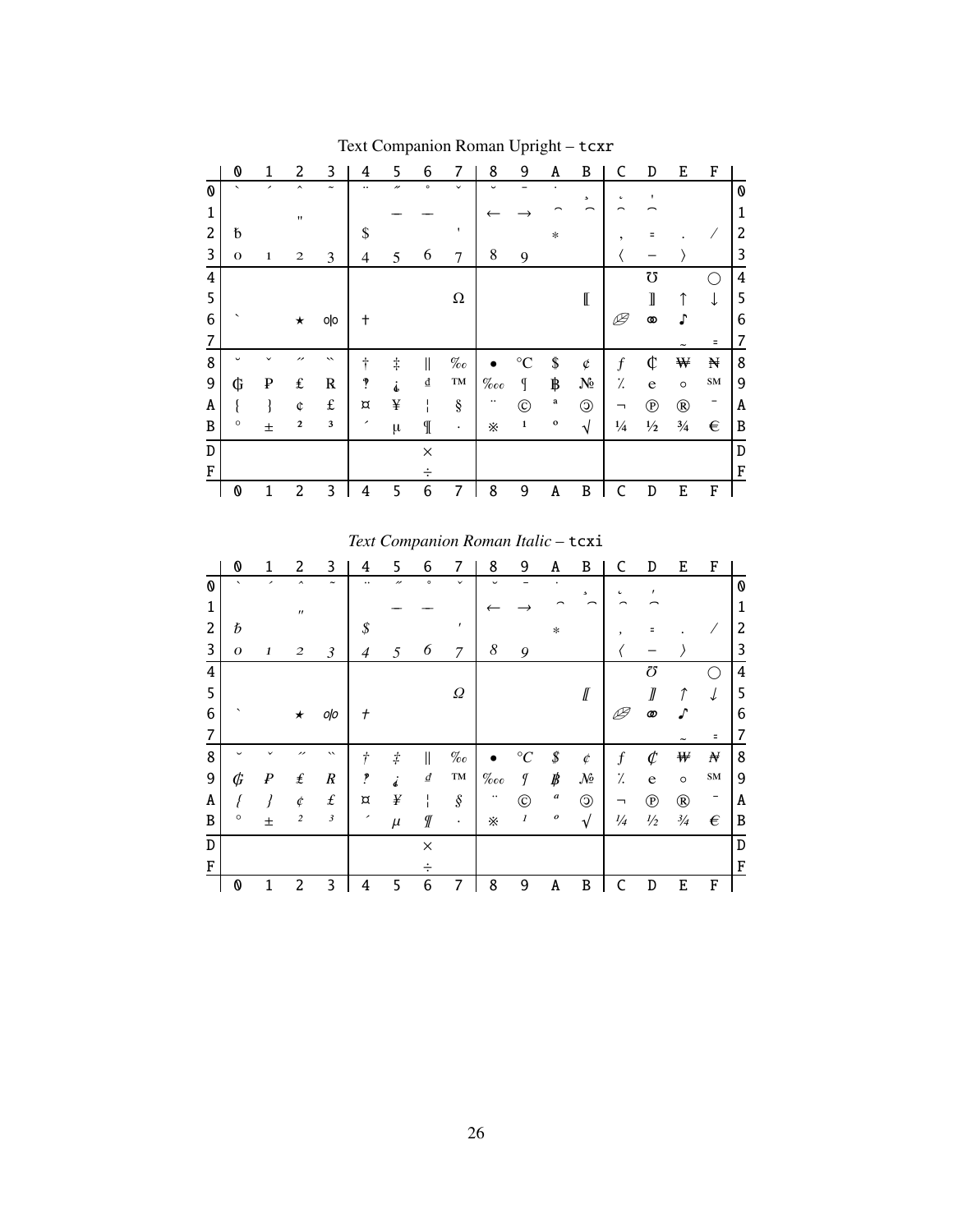|                | 0                        | 1                        | 2                 | 3                     | 4             | 5                        | 6                                  | 7                   | 8                | 9                | A         | B                                                | C                | D              | E              | F          |   |
|----------------|--------------------------|--------------------------|-------------------|-----------------------|---------------|--------------------------|------------------------------------|---------------------|------------------|------------------|-----------|--------------------------------------------------|------------------|----------------|----------------|------------|---|
| 0              | $\overline{\phantom{0}}$ | $\overline{\phantom{a}}$ | $\lambda$         | $\tilde{\phantom{a}}$ |               | $\overline{\phantom{a}}$ | $\circ$                            | $\checkmark$        | $\checkmark$     |                  | ٠         | ه                                                | $\pmb{\epsilon}$ |                |                |            | 0 |
| 1              |                          |                          | $^{\prime\prime}$ |                       |               |                          |                                    |                     |                  |                  |           |                                                  |                  |                |                |            | 1 |
| $\overline{2}$ | ь                        |                          |                   |                       | \$            |                          |                                    | $\mathbf{r}$        |                  |                  | $\ast$    |                                                  | ,                | Ξ              |                |            | 2 |
| 3              | $\boldsymbol{O}$         | 1                        | 2                 | 3                     | 4             | 5                        | 6                                  | 7                   | $\boldsymbol{8}$ | 9                |           |                                                  |                  |                |                |            | 3 |
| 4              |                          |                          |                   |                       |               |                          |                                    |                     |                  |                  |           |                                                  |                  | Ω              |                |            | 4 |
| 5              |                          |                          |                   |                       |               |                          |                                    | $\varOmega$         |                  |                  |           | $I\!\!I$                                         |                  | I              | 1              |            | 5 |
| 6              |                          |                          | $\star$           | oļo                   | $^\mathrm{+}$ |                          |                                    |                     |                  |                  |           |                                                  |                  | ൕ              | n              |            | 6 |
| 7              |                          |                          |                   |                       |               |                          |                                    |                     |                  |                  |           |                                                  |                  |                |                | Ξ          | 7 |
| 8              | $\overline{ }$           |                          | "                 | $\checkmark$          | $\dot{\tau}$  | $\ddagger$               | $\mathcal{U}% _{0}\left( t\right)$ | $\%o$               |                  | ${}^{\circ}C$    | \$        | ¢                                                | $\boldsymbol{f}$ | ¢              | ₩              | N          | 8 |
| 9              | ¢                        | $\boldsymbol{P}$         | $\pounds$         | $\boldsymbol{R}$      | P             | j,                       | ₫                                  | $\boldsymbol{T\!M}$ | $\%$ co          | I                | ₿         | $\mathcal{N}\!\!\mathit{\underline{\mathit{o}}}$ | %                | e              | $\circ$        | ${\it SM}$ | 9 |
| Α              |                          |                          | ¢                 | $\pounds$             | ¤             | ¥                        | ı                                  | ş                   |                  | $\circledcirc$   | a         | $\circledcirc$                                   | ⇁                | $^{\circledR}$ | $^{\circledR}$ | -          | Α |
| B              | $\circ$                  | $\pm$                    | $\boldsymbol{2}$  | $\mathbf{3}$          | ╭             | μ                        | Г                                  | $\bullet$           | Ÿ.               | $\boldsymbol{1}$ | $\pmb{o}$ | $\sqrt{ }$                                       | $\frac{1}{4}$    | $\frac{1}{2}$  | $\frac{3}{4}$  | €          | B |
| D              |                          |                          |                   |                       |               |                          | $\times$                           |                     |                  |                  |           |                                                  |                  |                |                |            | D |
| F              |                          |                          |                   |                       |               |                          |                                    |                     |                  |                  |           |                                                  |                  |                |                |            | F |
|                | 0                        |                          | 2                 | 3                     | 4             | 5                        | 6                                  | 7                   | 8                | 9                | A         | B                                                |                  | D              | E              | F          |   |

Text Companion Roman Slanted – tcxsl

Text Companion Sans Serif Upright – tcxss

|              | 0       | 1 | 2                       | 3           | 4             | 5                        | 6        | 7    | 8        | 9              | Α                        | B              | C             | D             | E              | F  |   |
|--------------|---------|---|-------------------------|-------------|---------------|--------------------------|----------|------|----------|----------------|--------------------------|----------------|---------------|---------------|----------------|----|---|
| 0            | $\cdot$ | ٠ | $\overline{ }$          | $\tilde{ }$ | ٠.            | $\overline{\phantom{a}}$ | $\circ$  | v    | J        |                |                          | 5              | c             | п             |                |    | 0 |
| $\mathbf{1}$ |         |   | $\mathbf{H}$            |             |               |                          |          |      |          |                |                          |                |               |               |                |    | 1 |
| 2            | đ       |   |                         |             | \$            |                          |          | л.   |          |                | $\star$                  |                | ,             |               |                |    | 2 |
| 3            | o       | 1 | 2                       | 3           | 4             | 5                        | 6        | 7    | 8        | 9              |                          |                |               |               |                |    | 3 |
| 4            |         |   |                         |             |               |                          |          |      |          |                |                          |                |               | 75            |                |    | 4 |
| 5            |         |   |                         |             |               |                          |          | Ω    |          |                |                          | I              |               | I             |                |    | 5 |
| 6            |         |   | $\star$                 | olo         | $^\mathrm{+}$ |                          |          |      |          |                |                          |                |               | ൕ             | r              |    | 6 |
| 7            |         |   |                         |             |               |                          |          |      |          |                |                          |                |               |               |                | Ξ  | 7 |
| 8            | U       |   | ,,                      | $\cdot$     | t             | $\ddagger$               | II       | $\%$ |          | $^{\circ}C$    | \$                       | ¢              | f             | ¢             | ₩              | ₩  | 8 |
| 9            | Ġ       | ₽ | £                       | R           | P             | j.                       | ₫        | TM   | %        |                | ₿                        | N <sub>o</sub> | ٪             | $\mathbf e$   | $\circ$        | SM | 9 |
| A            |         |   | ¢                       | £           | a             | ¥                        |          | Ş    |          | $^{\circledR}$ | $\underline{\mathtt{a}}$ | $^{\circledR}$ | ┑             | $^\copyright$ | $^{\circledR}$ | -  | Α |
| B            | $\circ$ | 土 | $\overline{\mathbf{c}}$ | 3           | ,             | μ                        | 1        | ٠    | $\times$ | 1              | $\underline{\mathtt{o}}$ | $\sqrt{ }$     | $\frac{1}{4}$ | $\frac{1}{2}$ | $\frac{3}{4}$  | €  | B |
| D            |         |   |                         |             |               |                          | $\times$ |      |          |                |                          |                |               |               |                |    | D |
| F            |         |   |                         |             |               |                          | ÷        |      |          |                |                          |                |               |               |                |    | F |
|              |         |   |                         |             |               |                          |          |      |          |                |                          |                |               |               |                |    |   |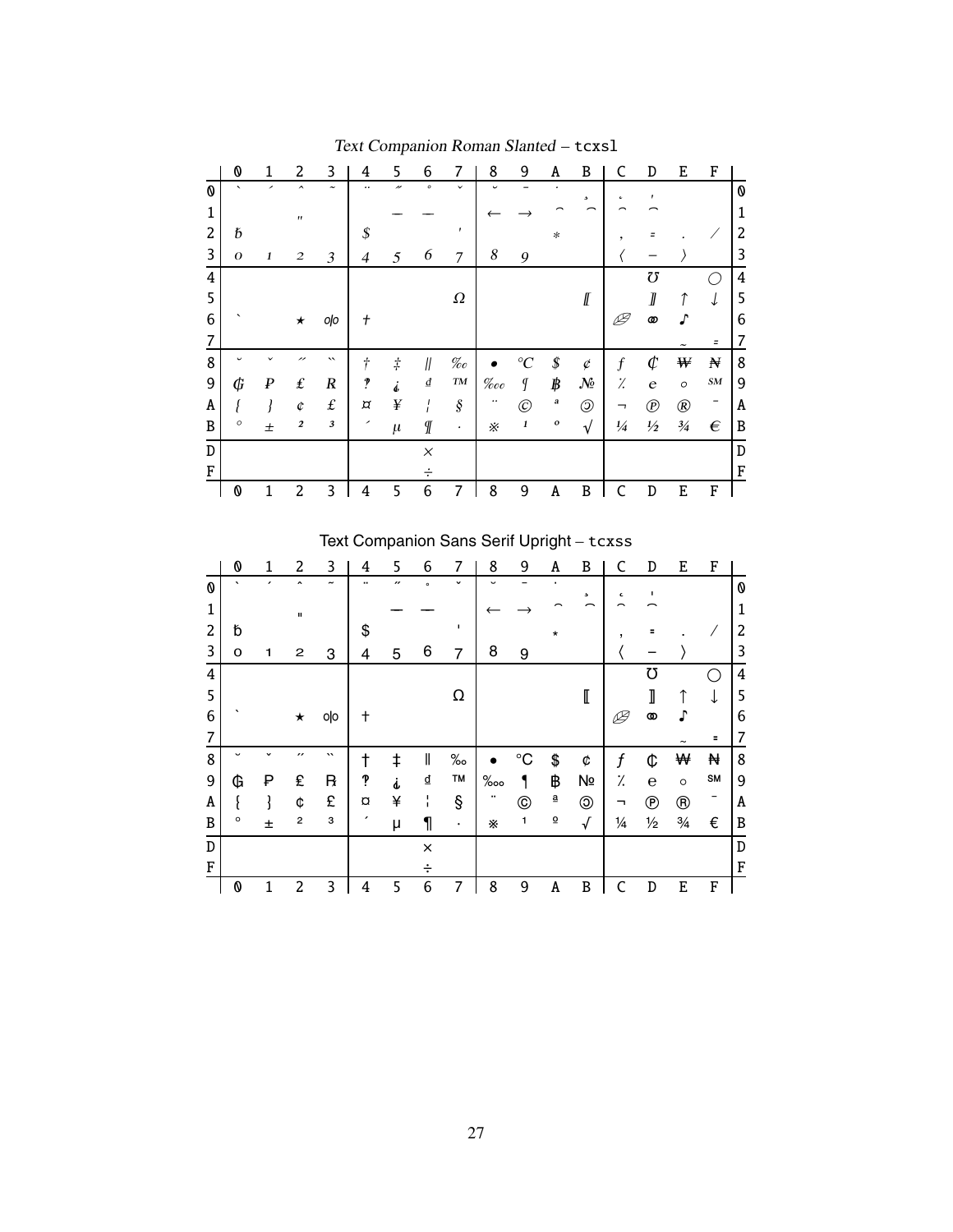|   | 0       | 1 | 2                   | 3                     | 4             | 5                        | 6        | 7            | 8           | 9                   | A                          | B              | C                | D                | E              | F          |   |
|---|---------|---|---------------------|-----------------------|---------------|--------------------------|----------|--------------|-------------|---------------------|----------------------------|----------------|------------------|------------------|----------------|------------|---|
| 0 | $\cdot$ |   | $\hat{\phantom{a}}$ | $\tilde{\phantom{a}}$ |               | $\overline{\phantom{a}}$ | $\circ$  | $\check{ }$  | $\check{ }$ |                     | ٠                          | ه              | $\pmb{\epsilon}$ | ı                |                |            | 0 |
| 1 |         |   | $\mathbf{u}$        |                       |               |                          |          |              |             |                     |                            |                |                  |                  |                |            | 1 |
| 2 | Ď       |   |                     |                       | \$            |                          |          | $\mathbf{I}$ |             |                     | $\star$                    |                | ,                |                  |                |            | 2 |
| 3 | O       | 1 | 2                   | 3                     | 4             | 5                        | 6        | 7            | 8           | 9                   |                            |                |                  |                  |                |            | 3 |
| 4 |         |   |                     |                       |               |                          |          |              |             |                     |                            |                |                  | Ω                |                |            | 4 |
| 5 |         |   |                     |                       |               |                          |          | Ω            |             |                     |                            | <i>∐</i>       |                  | ∏                | 1              | ↓          | 5 |
| 6 |         |   | $\star$             | oļo                   | $\mathcal{+}$ |                          |          |              |             |                     |                            |                |                  | 0                | r              |            | 6 |
| 7 |         |   |                     |                       |               |                          |          |              |             |                     |                            |                |                  |                  |                | Ξ          | 7 |
| 8 | J       |   | ,,                  | $\cdot$               | t             | ŧ                        | ∥        | ‰            |             | °C                  | \$                         | ¢              | f                | ¢                | ₩              | ₩          | 8 |
| 9 | G       | ₽ | £                   | Ŗ                     | P             | j                        | ₫        | TM           | $\%$ oo     |                     | ₿                          | Nº             | %                | $\boldsymbol{e}$ | $\circ$        | SM         | 9 |
| A |         |   | ¢                   | £                     | O             | ¥                        | ı        | ş            |             | $^{\copyright}$     | $\underline{\mathfrak{g}}$ | $\circledcirc$ | ⇁                | $^{\circledR}$   | $^{\circledR}$ | -          | A |
| B | ο       | 土 | $\overline{c}$      | 3                     | ,             | μ                        | 1        | $\bullet$    | ×           | $\pmb{\mathcal{I}}$ | $\underline{\mathsf{o}}$   | $\sqrt{}$      | $\frac{1}{4}$    | $\frac{1}{2}$    | $\frac{3}{4}$  | $\epsilon$ | B |
| D |         |   |                     |                       |               |                          | $\times$ |              |             |                     |                            |                |                  |                  |                |            | D |
| F |         |   |                     |                       |               |                          | ÷        |              |             |                     |                            |                |                  |                  |                |            | F |
|   | 0       | 1 | 2                   | 3                     | 4             | 5                        | 6        | 7            | 8           | 9                   | A                          | B              |                  | D                | E              | F          |   |
|   |         |   |                     |                       |               |                          |          |              |             |                     |                            |                |                  |                  |                |            |   |

Text Companion Sans Serif Slanted – tcxsssl

Text Companion Typewriter Upright – tcxtt

|                | 0           | 1           | 2                   | 3                     | 4             | 5                        | 6        | 7           | 8            | 9 | Α            | B            | C                | D             | E            | F                        |   |
|----------------|-------------|-------------|---------------------|-----------------------|---------------|--------------------------|----------|-------------|--------------|---|--------------|--------------|------------------|---------------|--------------|--------------------------|---|
| O              | $\cdot$     | ,           | $\hat{\phantom{a}}$ | $\tilde{\phantom{a}}$ |               | $\overline{\phantom{a}}$ | $\circ$  | $\check{ }$ | J            |   | $\bullet$    | $\mathbf s$  | $\pmb{\epsilon}$ |               |              |                          | 0 |
| $\mathbf{1}$   |             |             | $\mathbf{H}$        |                       |               |                          |          |             | $\leftarrow$ | → |              |              |                  |               |              |                          | 1 |
| $\overline{c}$ | Ҍ           |             |                     |                       | \$            |                          |          | ٠           |              |   | $\mathbf{x}$ |              | ,                |               |              |                          | 2 |
| 3              | Ø           | $\mathbf 1$ | 2                   | 3                     | 4             | 5                        | 6        | 7           | 8            | 9 |              |              |                  |               |              |                          | 3 |
| 4              |             |             |                     |                       |               |                          |          |             |              |   |              |              |                  | ΩS            |              | 0                        | 4 |
| 5              |             |             |                     |                       |               |                          |          | Ω           |              |   |              | $\mathbb{I}$ |                  | ┒             | ↑            | ↓                        | 5 |
| 6              | ۰           |             | $\star$             | olo                   | t             |                          |          |             |              |   |              |              | Ø                | $^\circledR$  | Ŋ            |                          | 6 |
| 7              |             |             |                     |                       |               |                          |          |             |              |   |              |              |                  |               |              | Ξ                        | 7 |
| 8              | $\check{ }$ | $\check{ }$ | ,,                  | $\tilde{\phantom{a}}$ | t             | $\ddagger$               | I        | $\%$        |              | C | \$           | ¢            | $\mathbf f$      | ¢             | ₩            | Ħ                        | 8 |
| 9              | ¢           | ₽           | £                   | R                     | P             | d.                       | ₫        | TM          | $\%$         |   | ₿            | Nº           | Ϊ.               | e             | $\circ$      | SM                       | 9 |
| Α              | ٤           | 3           | ¢                   | £                     | ¤             | ¥                        | ı        | $\S$        |              | O | a            | $\Theta$     | ┑                | ®             | $^\circledR$ | $\overline{\phantom{m}}$ | Α |
| B              | $\bullet$   | 土           | $\mathbf{z}$        | з                     | $\pmb{\cdot}$ | μ                        | 1        | ٠           | ×            | ı | $\mathbf{o}$ | V            | ¼                | $\frac{1}{2}$ | 3⁄4          | €                        | B |
| D              |             |             |                     |                       |               |                          | $\times$ |             |              |   |              |              |                  |               |              |                          | D |
| F              |             |             |                     |                       |               |                          | ÷        |             |              |   |              |              |                  |               |              |                          | F |
|                | 0           | 1           | 2                   | 3                     | 4             | 5                        | 6        | 7           | 8            | 9 | Α            | B            |                  | D             | E            | F                        |   |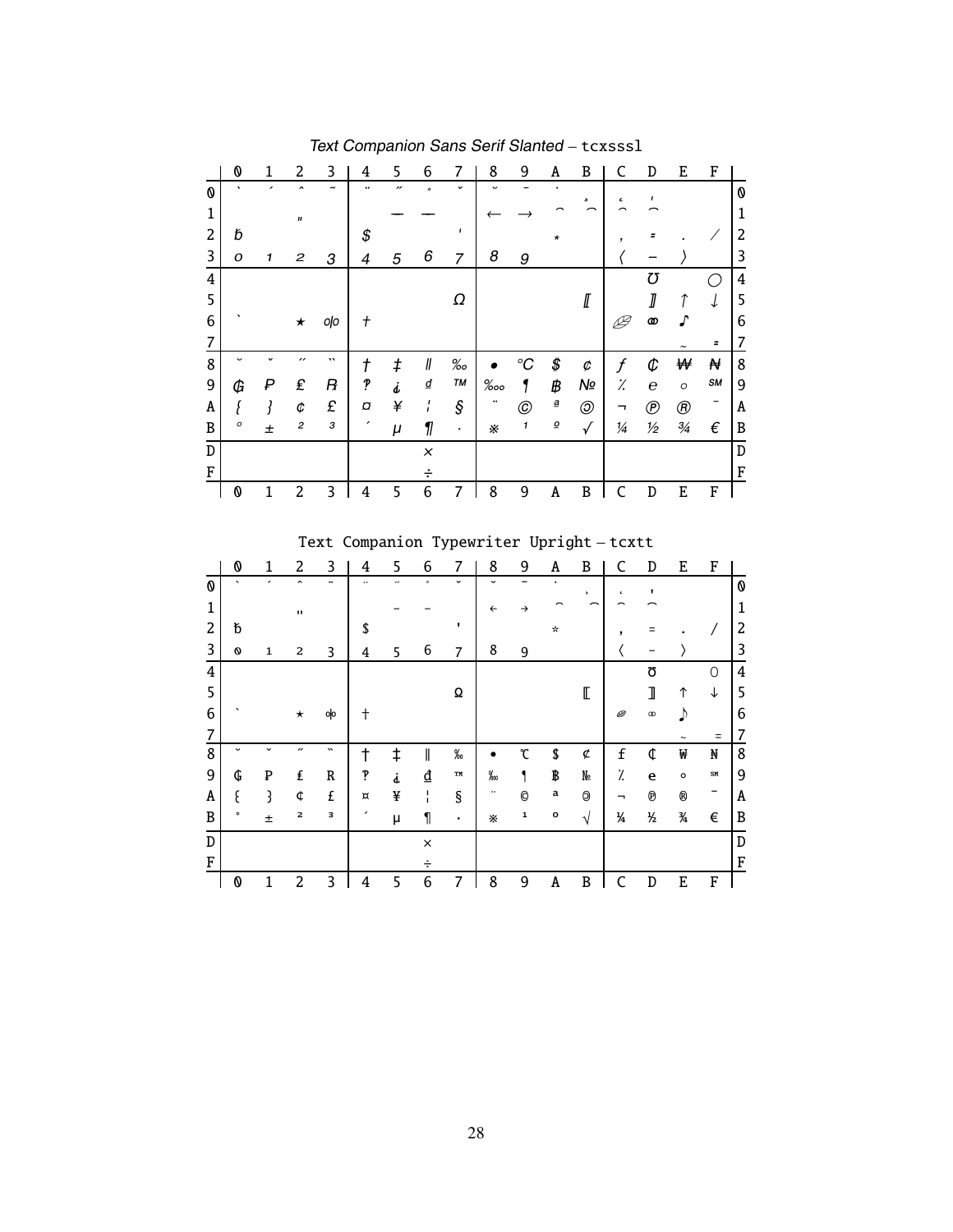|                           | 0       | 1           | 2                         | 3                     | 4                        | 5                        | 6             | 7                                  | 8                                  | 9        | A             | B           | C             | D                       | E              | F            |                           |
|---------------------------|---------|-------------|---------------------------|-----------------------|--------------------------|--------------------------|---------------|------------------------------------|------------------------------------|----------|---------------|-------------|---------------|-------------------------|----------------|--------------|---------------------------|
| $\boldsymbol{\mathsf{0}}$ | $\cdot$ | ,           | $\hat{\phantom{a}}$       | $\tilde{\phantom{a}}$ |                          | $\overline{\phantom{a}}$ | $\circ$       | $\check{ }$                        | U                                  |          | ٠             | $\mathbf s$ | $\epsilon$    |                         |                |              | $\boldsymbol{\mathsf{0}}$ |
| 1                         |         |             | $\boldsymbol{\mathsf{H}}$ |                       |                          |                          |               |                                    | $\leftarrow$                       | →        |               |             |               |                         |                |              | 1                         |
| 2                         | đ       |             |                           |                       | \$                       |                          |               | T                                  |                                    |          | $\mathcal{R}$ |             | ,             |                         |                |              | 2                         |
| 3                         | O       | 1           | 2                         | 3                     | 4                        | 5                        | 6             | $\overline{z}$                     | 8                                  | 9        |               |             |               |                         |                |              | 3                         |
| 4                         |         |             |                           |                       |                          |                          |               |                                    |                                    |          |               |             |               | Ō                       |                | 0            | 4                         |
| 5                         |         |             |                           |                       |                          |                          |               | Ω                                  |                                    |          |               | ℾ           |               | J                       | $\uparrow$     | $\downarrow$ | 5                         |
| 6                         |         |             | $\star$                   | oļo                   | $^{+}$                   |                          |               |                                    |                                    |          |               |             | Ø             | œ                       | <sup>1</sup>   |              | 6                         |
| 7                         |         |             |                           |                       |                          |                          |               |                                    |                                    |          |               |             |               |                         |                | Ξ            |                           |
| 8                         |         | $\check{ }$ | $\overline{\phantom{a}}$  | $\cdot$               | t                        | ŧ                        | $\mathcal I$  | $\frac{\partial V}{\partial \phi}$ |                                    | r        | \$            | ¢           | f             | ¢                       | ₩              | N            | 8                         |
| 9                         | Ġ       | ₽           | £                         | $\boldsymbol{R}$      | P                        | j                        | ₫             | TM                                 | $\frac{\partial}{\partial \omega}$ |          | ₿             | No          | Ϊ             | e                       | $\circ$        | SM           | 9                         |
| A                         | E       | ₹           | ¢                         | £                     | ¤                        | ¥                        | $\frac{1}{1}$ | $\boldsymbol{\S}$                  |                                    | $\cal O$ | a             | 0           | ⇁             | $\bigcirc\!\!\!\!/\,\,$ | $^{\circledR}$ | -            | Α                         |
| B                         | $\circ$ | $\pm$       | $\overline{\mathbf{z}}$   | з                     | $\overline{\phantom{a}}$ | μ                        | 1             | ٠                                  | $\boldsymbol{\times}$              | 1        | о             | $\sqrt{ }$  | $\frac{1}{4}$ | $\frac{1}{2}$           | $\frac{3}{4}$  | $\epsilon$   | B                         |
| D                         |         |             |                           |                       |                          |                          | $\times$      |                                    |                                    |          |               |             |               |                         |                |              | D                         |
| F                         |         |             |                           |                       |                          |                          | ÷             |                                    |                                    |          |               |             |               |                         |                |              | F                         |
|                           | 0       | 1           | 2                         | 3                     | 4                        | 5                        | 6             | 7                                  | 8                                  | 9        | Α             | B           | C             | D                       | E              | F            |                           |

Text Companion Typewriter Slanted – tcxttsl

#### **8.5 Math Fonts**

These fonts' encodings are identical to those of corresponding CM and AMS Math fonts. Additional math fonts are provided.

|                         | Ø                | 1        | 2                | 3                | 4               | 5.               | 6                |                 | 8                | 9                | A              | B             | C               | D                      | E.               | F                       |                |
|-------------------------|------------------|----------|------------------|------------------|-----------------|------------------|------------------|-----------------|------------------|------------------|----------------|---------------|-----------------|------------------------|------------------|-------------------------|----------------|
| 0 l                     | Г                | Δ        | $\Theta$         | $\Lambda$        | $E_{\parallel}$ | $\varPi$         | $\sum$           | $\gamma$        | Φ                | Ψ                | Ω              | $\alpha$      | $\beta$         | $\gamma$               | $\delta$         | $\epsilon$              | 10             |
| $1\vert$                | $\zeta$          | $\eta$   | $\theta$         | $\iota$          | $\kappa$        | $\lambda$        | $\mu$            | $\mathcal V$    | $\xi$            | $\pi$            | $\rho$         | $\sigma$      | $\tau$          | $\upsilon$             | $\phi$           | $\chi$                  | 1              |
| 2                       | ψ                | $\omega$ | $\varepsilon$    | $\vartheta$      | $\varpi$        | $\varrho$        | $\varsigma$      | $\varphi$       | $\leftharpoonup$ |                  |                | $\rightarrow$ | $\mathsf{C}$    | $\mathord{\mathsf{P}}$ | $\triangleright$ | $\blacktriangleleft$    | -2             |
| $\overline{\mathsf{3}}$ | 0                | 1        | 2                | 3                | $\overline{4}$  | 5                | 6                | $7\phantom{.0}$ | 8                | 9                | $\bullet$      | $\cdot$       | $\lt$           |                        | >                | $\star$                 | l 3            |
| 4                       | $\partial$       | A        | B                | $\mathcal{C}$    | D               | E                | $\boldsymbol{F}$ | G               | H                | $\boldsymbol{I}$ | $\overline{J}$ | K             | L               | $\boldsymbol{M}$       | N                | $\overline{O}$          | l 4            |
| 5                       | $\boldsymbol{P}$ | Q        | $\boldsymbol{R}$ | $S_{\cdot}$      | T               | U                | V                | W               | Χ                | Y                | Ζ              | $\mathbf{b}$  | h               | Ħ                      |                  |                         | l 5            |
| 6                       | ℓ                | a        | b                | $\mathcal{C}$    | d               | $\mathbf{e}$     | f                | g               | h                | i                | j              | $\mathbf{k}$  | $l_{\parallel}$ | m                      | $\boldsymbol{n}$ | $\mathcal{O}$           | -6             |
| 7                       | $\boldsymbol{p}$ | q        | r                | $\boldsymbol{S}$ | t               | $\boldsymbol{u}$ | v                | w               | $\boldsymbol{x}$ | $\mathcal{Y}$    | $\mathcal{Z}$  | $\iota$       | $\overline{J}$  | $\wp$                  | $\rightarrow$    | $\widehat{\phantom{m}}$ | $\overline{7}$ |
|                         | 0                | 1        | 2                | 3                | 4               | 5.               | 6                | 7               | 8                | 9                | A              | B             |                 | D                      | F.               | F                       |                |

Math Italic (Corresponding to CMMI) – txmi

## Math Italic (Corresponding to CMMI) used with the varg option – txmi1

|                | Ø                | 1                        | 2                          | 3             | 4              | 5.               | 6              |                  | 8                | 9                | A      | B                |                | D                | E.               | F                    |                |
|----------------|------------------|--------------------------|----------------------------|---------------|----------------|------------------|----------------|------------------|------------------|------------------|--------|------------------|----------------|------------------|------------------|----------------------|----------------|
| O              | Г                | $\Lambda$                | Θ                          | $\Lambda$     | Ξ              | П                | $\sum$         | $\gamma$         | Φ                | Ψ                | Ω      | $\alpha$         | $\beta$        | $\gamma$         | $\delta$         | $\epsilon$           | l 0            |
| $1\vert$       | ζ                | $\eta$                   | $\theta$                   | $\iota$       | К              | $\lambda$        | $\mu$          | $\mathcal V$     | $\xi$            | $\pi$            | $\rho$ | $\sigma$         | $\tau$         | $\upsilon$       | $\phi$           | $\chi$               | $\vert$ 1      |
| 2              | ψ                | $\omega$                 | $\boldsymbol{\mathcal{E}}$ | $\vartheta$   | $\varpi$       | $\varrho$        | $\mathcal{S}$  | $\varphi$        |                  |                  |        |                  | $\mathsf{c}$   | $\overline{ }$   | $\triangleright$ | $\blacktriangleleft$ | $\overline{2}$ |
| 3 <sup>1</sup> | 0                | 1                        | 2                          | 3             | 4              | 5 <sup>5</sup>   | 6              | $7\phantom{.0}$  | 8                | 9                | ٠      | $\cdot$          | $\,<\,$        |                  | >                | $\star$              | l 3            |
| 4              | $\partial$       | A                        | B                          | $\mathcal{C}$ | D              | E                | $\overline{F}$ | G                | Η                | Ι                | J      | K                | L              | M                | N                | 0                    | $\overline{4}$ |
| 5              | $\boldsymbol{P}$ | $\overline{\mathcal{O}}$ | $\mathbb{R}$               | S             | T              | U                | V              | W                | X                | Y                | Ζ      | $\mathbf{b}$     | h              | #                |                  |                      | l 5            |
| 6              | ℓ                | $\mathfrak a$            | $\boldsymbol{b}$           | $\mathcal{C}$ | $\overline{d}$ | $\mathbf{e}$     | $\mathcal{f}$  | $\boldsymbol{g}$ | h                | $\dot{i}$        | j      | $\boldsymbol{k}$ | $l_{\rm}$      | $\boldsymbol{m}$ | n                | $\boldsymbol{o}$     | - 6            |
| 7              | n                | q                        | r                          | S             | t              | $\boldsymbol{u}$ | $\upsilon$     | $\boldsymbol{w}$ | $\boldsymbol{x}$ | $\boldsymbol{y}$ | Z.     | $\iota$          | $\overline{I}$ | $\wp$            |                  | $\sim$               | 7              |
|                | 0                |                          | 2                          | 3             | 4              | 5.               | 6              |                  | 8                | 9                | A      | B                |                | D                | F.               | F                    |                |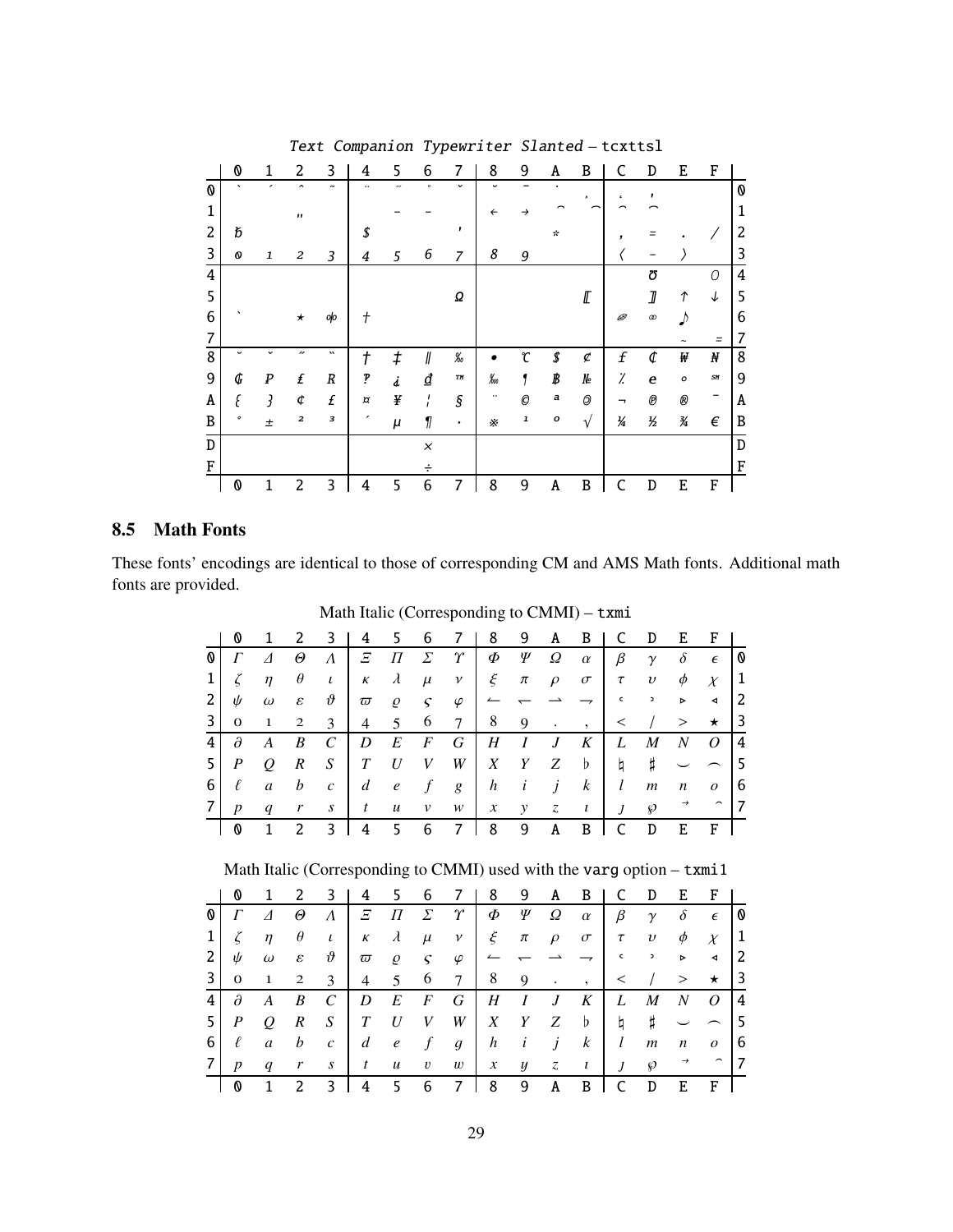|   | 0           |          | 2                       | 3              | 4                                                                                                       | 5 | 6              |                | 8             | 9                                                                                                                                                                                                                                                                                                                                                                                                                                                                 | A              | B        |                      | D           | E           | F                        |   |
|---|-------------|----------|-------------------------|----------------|---------------------------------------------------------------------------------------------------------|---|----------------|----------------|---------------|-------------------------------------------------------------------------------------------------------------------------------------------------------------------------------------------------------------------------------------------------------------------------------------------------------------------------------------------------------------------------------------------------------------------------------------------------------------------|----------------|----------|----------------------|-------------|-------------|--------------------------|---|
| 0 | Γ           | Δ        | Θ                       | Λ              | Ξ                                                                                                       | П | Σ              | Υ              | Φ             | Ψ                                                                                                                                                                                                                                                                                                                                                                                                                                                                 | Ω              | $\alpha$ | β                    | γ           | $\delta$    | $\epsilon$               | 0 |
|   | ζ           | η        | θ                       | ι              | κ                                                                                                       | λ | μ              | $\mathbf v$    | ξ             | π                                                                                                                                                                                                                                                                                                                                                                                                                                                                 | ρ              | $\sigma$ | τ                    | υ           | φ           | χ                        | 1 |
| 2 | v           | $\omega$ | $\boldsymbol{\epsilon}$ | ϑ              | $\varpi$                                                                                                | 9 | $\varsigma$    | φ              |               |                                                                                                                                                                                                                                                                                                                                                                                                                                                                   |                |          |                      |             |             |                          | 2 |
| 3 |             | g        | y                       | v              | $\boldsymbol{w}$                                                                                        |   |                |                |               |                                                                                                                                                                                                                                                                                                                                                                                                                                                                   |                |          |                      |             |             |                          | 3 |
| 4 |             | N        | $\mathfrak{B}$          | $\mathfrak{C}$ | $\mathfrak{D}% _{T}=\mathfrak{D}_{T}\!\left( a,b\right) ,\ \mathfrak{D}_{T}=C_{T}\!\left( a,b\right) ,$ | E | F              | $\mathfrak{G}$ | S             | $\mathfrak{I}% _{A}=\mathfrak{I}_{A}\!\left( a,b\right) ,\ \mathfrak{I}_{A}\!\left( b,b\right) ,\ \mathfrak{I}_{A}\!\left( b,c\right) ,\ \mathfrak{I}_{A}\!\left( b,c\right) ,\ \mathfrak{I}_{A}\!\left( c,c\right) ,\ \mathfrak{I}_{A}\!\left( c,c\right) ,\ \mathfrak{I}_{A}\!\left( c,c\right) ,\ \mathfrak{I}_{A}\!\left( c,c\right) ,\ \mathfrak{I}_{A}\!\left( c,c\right) ,\ \mathfrak{I}_{A}\!\left( c,c\right) ,\ \mathfrak{I}_{A}\!\left( c,c\right) ,\$ | $\mathfrak{I}$ | я        | $\mathfrak{L}% _{F}$ | M           | N           | ධ                        | 4 |
| 5 | B           | Ω        | R                       | $\mathfrak S$  | $\mathfrak x$                                                                                           | u | $\mathfrak{B}$ | W              | X             | Y                                                                                                                                                                                                                                                                                                                                                                                                                                                                 | 3              |          |                      |             |             |                          | 5 |
| 6 |             | $\alpha$ | b                       | $\mathfrak{c}$ | ď                                                                                                       | e |                | $\mathfrak{g}$ | $\mathfrak h$ | t                                                                                                                                                                                                                                                                                                                                                                                                                                                                 | 1              | ť        |                      | m           | π           | O                        | 6 |
| 7 | p           | q        | r                       | $\mathfrak{s}$ | t                                                                                                       | u | $\mathfrak v$  | w              | X             | ŋ                                                                                                                                                                                                                                                                                                                                                                                                                                                                 | 3              |          |                      |             |             | $\overline{\phantom{0}}$ | 7 |
| 8 |             | A        | $\mathbb B$             | $\mathbb C$    | D                                                                                                       | E | F              | G              | $\mathbb H$   | I                                                                                                                                                                                                                                                                                                                                                                                                                                                                 | J              | К        | L                    | $\mathbb M$ | $\mathbb N$ | $\mathbb O$              | 8 |
| 9 | $\mathbb P$ | Q        | $\mathbb R$             | S              | т                                                                                                       | U | V              | W              | $\mathbb X$   | Y                                                                                                                                                                                                                                                                                                                                                                                                                                                                 | Z              |          |                      |             |             |                          | 9 |
| A |             |          |                         |                |                                                                                                         |   |                |                |               |                                                                                                                                                                                                                                                                                                                                                                                                                                                                   |                | k        |                      |             |             |                          | A |
|   | 0           |          | $\overline{2}$          | 3              | 4                                                                                                       | 5 | 6              |                | 8             | 9                                                                                                                                                                                                                                                                                                                                                                                                                                                                 | Α              | B        |                      | D           | F.          | F                        |   |

Math Italic A – txmia

Math Symbols (Corresponding to CMSY) – txsy

|                | Ø            |                 | 2             | - 3            | -4                  |                 |               | 5 6 7 1                                                                                                                           | - 8                      | 9             | A B          |                                                                                                                                                                                                                                                                                                                                                                                                                                     | C              | D                                       | E          | F <sub>1</sub> |                 |
|----------------|--------------|-----------------|---------------|----------------|---------------------|-----------------|---------------|-----------------------------------------------------------------------------------------------------------------------------------|--------------------------|---------------|--------------|-------------------------------------------------------------------------------------------------------------------------------------------------------------------------------------------------------------------------------------------------------------------------------------------------------------------------------------------------------------------------------------------------------------------------------------|----------------|-----------------------------------------|------------|----------------|-----------------|
| O              |              |                 | $\times$      | $*$            | $\div$              | $\Diamond$      | $\pm$         | 王                                                                                                                                 | $\oplus$                 | $\Theta$      | ⊗            | $\oslash$                                                                                                                                                                                                                                                                                                                                                                                                                           | $\odot$        | $\bigcirc$                              | $\circ$    | $\bullet$      | 1 Q             |
|                | $\asymp$     | $\equiv$        | $\subseteq$   |                | ⊇ │ ≤   ≥   ≤   ≥   |                 |               |                                                                                                                                   | $\sim$                   | $\approx$     | $\subset$    | $\supset$                                                                                                                                                                                                                                                                                                                                                                                                                           |                | $\ll$ $\gg$ $\prec$                     |            | $\rightarrow$  | $\vert 1 \vert$ |
| $\overline{2}$ | $\leftarrow$ |                 |               | $\downarrow$   | $\leftrightarrow$ / |                 |               | $\sim$                                                                                                                            | $\Leftarrow \Rightarrow$ |               | $\mathbb{I}$ | ⇓                                                                                                                                                                                                                                                                                                                                                                                                                                   |                | $\Leftrightarrow$ $\searrow$ $\swarrow$ |            | $\alpha$       | l 2             |
| 3              | $\prime$     | $\infty$        | $\in$         | $\Rightarrow$  | $\triangle$         | $\triangledown$ | $\frac{1}{2}$ | $\mathbb{R}^n$                                                                                                                    |                          |               |              | $\begin{array}{cccc} \mathsf{A} & \mathsf{B} & \mathsf{B} & \mathsf{B} & \mathsf{B} & \mathsf{B} & \mathsf{B} & \mathsf{B} & \mathsf{B} & \mathsf{B} & \mathsf{B} & \mathsf{B} & \mathsf{B} & \mathsf{B} & \mathsf{B} & \mathsf{B} & \mathsf{B} & \mathsf{B} & \mathsf{B} & \mathsf{B} & \mathsf{B} & \mathsf{B} & \mathsf{B} & \mathsf{B} & \mathsf{B} & \mathsf{B} & \mathsf{B} & \mathsf{B} & \mathsf{B} & \mathsf{B} & \mathsf$ |                | $\mathfrak{R}$ $\mathfrak{I}$ $\top$    |            | $\perp$        | $\vert$ 3       |
| 4 <sup>1</sup> | $\aleph$     | $\mathcal{A}$   | $\mathcal{B}$ | $\mathcal{C}$  |                     |                 |               | $\mathcal{D} \quad \mathcal{E} \quad \mathcal{F} \quad \mathcal{G} \quad \mathcal{H} \quad I \quad \mathcal{J} \quad \mathcal{K}$ |                          |               |              |                                                                                                                                                                                                                                                                                                                                                                                                                                     |                | $L$ M N                                 |            | $\overline{O}$ | $\vert 4 \vert$ |
| 5              |              | $\mathcal{P}$ Q | $\mathcal{R}$ |                |                     |                 |               | $S \vert T \vert U \vert V \vert W \vert$                                                                                         |                          |               |              | $X$ $Y$ $Z$ $\cup$                                                                                                                                                                                                                                                                                                                                                                                                                  | $\cap$         | Ψ ⊎                                     |            | $\vee$         | $\vert 5 \vert$ |
| 6              | $\vdash$     | $\overline{a}$  |               |                |                     |                 |               | $\{\quad\}$                                                                                                                       |                          | $\rightarrow$ |              | $\mathbb{L}$                                                                                                                                                                                                                                                                                                                                                                                                                        | $\updownarrow$ | ⇕                                       | $\sqrt{2}$ | $\lambda$      | -6              |
| 7 <sup>1</sup> | $\sqrt{ }$   | Ш               | $\nabla$      | $\int$         | ப                   |                 |               | $\Box$ $\Box$ $\Box$ $\Box$ $\Box$                                                                                                | $\S$ †                   |               | $\ddagger$   | $\mathbb{I}$                                                                                                                                                                                                                                                                                                                                                                                                                        | $\bullet$      | ♦                                       | ♡          | $\bullet$      | $\overline{17}$ |
|                | ⋔            | $\mathbf{1}$    | 2             | $\overline{3}$ | 4                   | 5 6             |               | 7                                                                                                                                 | 8                        | 9             | $\mathbf{A}$ | B                                                                                                                                                                                                                                                                                                                                                                                                                                   | C              | D                                       | E          | $\mathbf{F}$   |                 |

|   | Ø                        |                          |                   |                   | 4                | 5.        | 6                     |        | 8                        | 9                    | A                    | B                    |                    | D                  | E   |          |     |
|---|--------------------------|--------------------------|-------------------|-------------------|------------------|-----------|-----------------------|--------|--------------------------|----------------------|----------------------|----------------------|--------------------|--------------------|-----|----------|-----|
| 0 | ⊡                        | ⊞                        | ⊠                 | □                 |                  |           | ♦                     | ٠      | ↻                        | $\circlearrowleft$   | $\rightleftharpoons$ | $\leftrightharpoons$ | в                  | ⊩                  | ⊪   | Þ        | O   |
|   | $\rightarrow$            | $\leftarrow$             | ⇇                 | $\Rightarrow$     |                  |           | $\Gamma$              | l      | $\overline{1}$           | $\perp$              | $\rightarrowtail$    | $\leftarrow$         | $\leftrightarrows$ | $\rightleftarrows$ | ঀ   | ₹        |     |
| 2 | $\rightsquigarrow$       | ↔                        | $\leftrightarrow$ | $\leftrightarrow$ | ≗                | $\gtrsim$ | $\gtrsim$             | ⋧      | $\overline{\phantom{0}}$ | $\ddot{\phantom{0}}$ |                      | ≑                    | ≜                  | ≾                  | ≲   | ⋦        | 2   |
| 3 | ⋞                        | ⋟                        | ⋞                 | ⋟                 | ≼                | $\leq$    | ≤                     | ≶      | $\sqrt{2}$               | ٠                    |                      | ≒                    | ≽                  | $\geq$             | ≥   | ≷        | -3  |
| 4 | ┍                        | ⊐                        | ⊳                 | ◁                 | $\triangleright$ | ⊴         | ★                     | $\phi$ | ▼                        | ▶                    | ◀                    | $\rightarrow$        | $\leftarrow$       | Δ                  | ▲   | ▽        | 4   |
| 5 | $\overline{\mathbf{r}}$  |                          | $\leq$ $\geq$     | $\leq$            | $\geq$           | ¥         | $\Rightarrow$         | ⇚      | $\checkmark$             | $\overline{X}$       | ⊼                    | 듯                    | $\angle$           | ∡                  | ≺   | $\alpha$ | ' 5 |
| 6 | $\overline{\phantom{0}}$ | $\overline{\phantom{0}}$ | ⋐                 | ⋑                 | ⋓                | ⋒         | $\lambda$             | Υ      | $\lambda$                | ⋌                    | $\subseteq$          | ⊇                    | ≏                  | ≎                  | ≪ ≫ |          | -6  |
| 7 | г                        | ┑                        | ®                 | (S)               | ⋔                | $^{+}$    | $\check{\phantom{1}}$ | ⋍      | $\mathbf{L}$             | $\Box$               | Æ                    |                      | T.                 | ⊚                  | ⊛   | Θ        | -7  |
|   | 0                        |                          | 2                 | 3                 | 4                | 5         | 6                     | 7      | 8                        | 9                    | A                    | B                    |                    | D                  | E   | F        |     |

Math Symbols A (Corresponding to MSAM) – txsya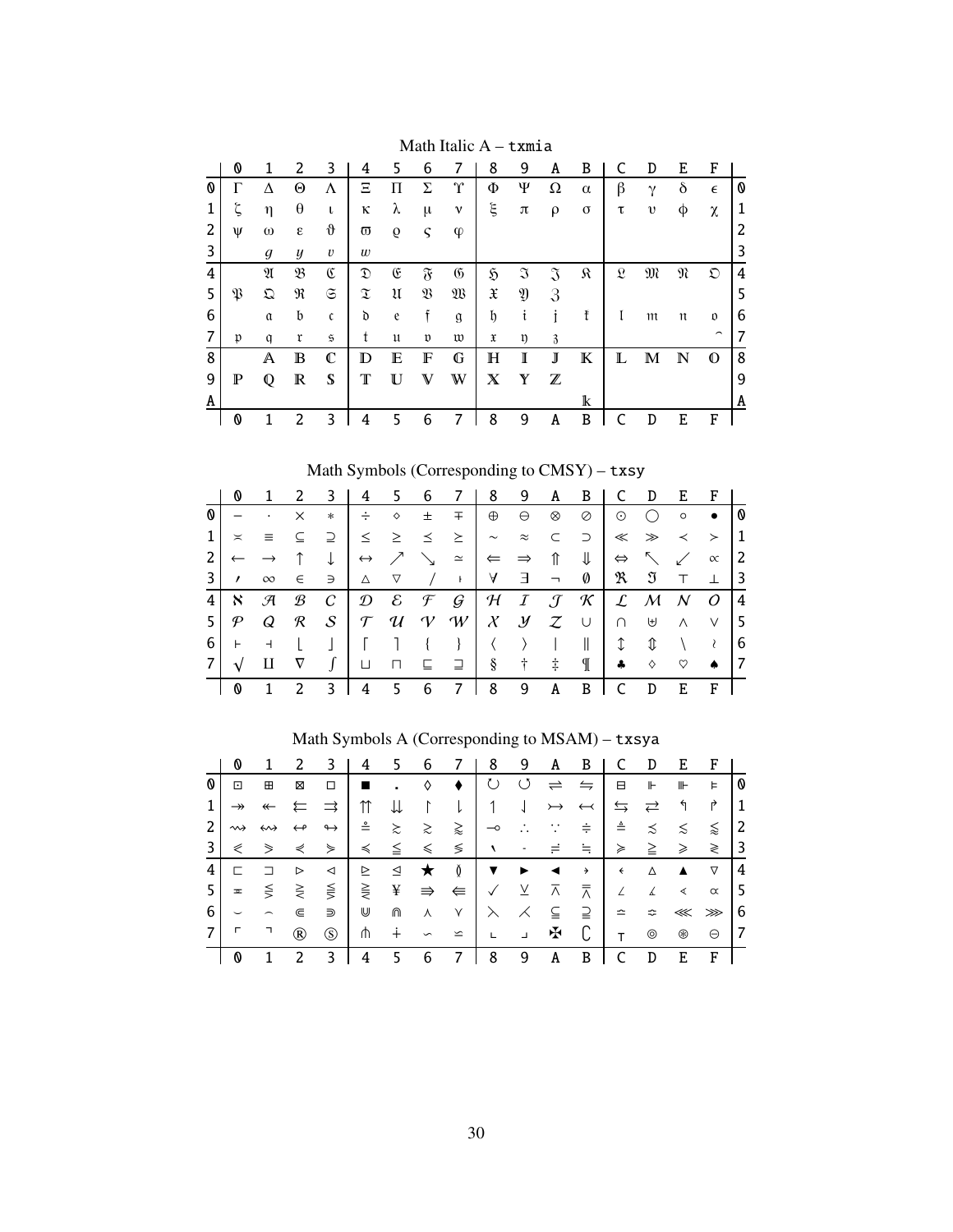|   | Ø           |              |                 |                       | 4         |         | 6 |         | 8                 | 9                  | A            | B             |                            | D                 | Ε         | F              |    |
|---|-------------|--------------|-----------------|-----------------------|-----------|---------|---|---------|-------------------|--------------------|--------------|---------------|----------------------------|-------------------|-----------|----------------|----|
| 0 | ≨           | ≩            | ≰               | ≱                     | ≮         | ≯       | ⊀ | $\star$ | ≨                 | ≩                  | ≰            | ≱             | ≤                          | ≥                 | ≰         | ≱              | 0  |
|   | ≾           | $\gtrsim$    | ⋦               | ≳                     | ≰         | ≱       | ≨ | ≩       | ⋨                 | ⋩                  | ⋦            | ⋧             | $\boldsymbol{\mathcal{H}}$ | ≇                 |           |                | 1  |
| 2 | ⊊           | ⊋            | ⊈               | ⊉                     | ⊊         | ⊋       | ⊊ | ⊋       | ⊊                 | ⊋                  | ⊈            | ⊉             | $\sqrt{k}$                 | ł                 | ł         | и              | 2  |
|   | ¥           | ⊮            | r               | ⊭                     | ⋭         | ⋬       | ⋪ | ⋫       | $\leftarrow$      | $\rightarrow$      | $\leftarrow$ | $\Rightarrow$ | ⇔                          | $\leftrightarrow$ | ⋇         | Ø              | 3  |
| 4 | ∄           | A            | $_{\mathbb{B}}$ | $\mathbb C$           | D         | E       | F | G       | $_{\mathbb{H}}$   |                    | J            | $\mathbb K$   | L                          | M                 | N         | $\circledcirc$ | 4  |
| 5 | $\mathbb P$ |              | $\mathbb R$     | S                     |           |         |   | W       |                   |                    |              |               |                            |                   |           |                |    |
| 6 | Ⅎ           | D            |                 |                       |           |         | Ω | ð       | $\overline{\sim}$ |                    |              |               | ⋖                          | ⋗                 | $\ltimes$ | $\times$       | 6  |
|   |             | $\mathbf{H}$ |                 | $\tilde{\phantom{a}}$ | $\approx$ | $\cong$ | ⋨ | ⋩       | ∽                 | $\curvearrowright$ | F            | н             | $\mathbb k$                | ħ                 | ħ         | Э              | -7 |
|   |             |              | 2               | 3                     | 4         |         | 6 |         | 8                 | 9                  | A            | B             |                            | D                 | E         | F              |    |

Math Symbols B (Corresponding to MSBM) – txsyb

Math Symbols C – txsyc

|   | 0  |                   |                    | 3                   | 4                  | 5                 | 6  |                   | 8                       | 9       | A  | в        |           |                   | E  | F                    |   |
|---|----|-------------------|--------------------|---------------------|--------------------|-------------------|----|-------------------|-------------------------|---------|----|----------|-----------|-------------------|----|----------------------|---|
| 0 |    |                   |                    | ⊪                   | ╢                  | ╠                 | 11 | ∩                 |                         |         |    | H        | ₩         | ∶≈                | :∼ | ∷≈                   | O |
|   |    |                   |                    | ⊸                   |                    |                   |    |                   |                         | ⊫       | ⊪  | ≅        | ≦         | ≧                 | ≴  | ≵                    | 1 |
| 2 | ≴  | ≵                 | ≴                  | ≵                   | ⊀                  | ⋡                 | ≸  | ≹                 | ≠                       | ≠       | ∱  | ≠        | $\neq$    | ≭                 | ≢  | $\boldsymbol{\star}$ | 2 |
|   | ≉  | ⊄                 | ⊅                  | ≮                   | ≯                  | ≉                 | ≇  | ≴                 | ≵                       | ≰       | ≱  | $\neq$   | ∉         | ∌                 | ∉  | ∌                    | 3 |
| 4 | ⋢  | ⊉                 | ≔                  |                     |                    |                   |    |                   |                         |         | -3 | ع        | ೫         | Ŋ                 |    |                      | 4 |
| 5 |    |                   | €                  | ◎                   | ခ                  | $\oslash$         | ⊕  | $\circ$           | ⋉                       | $\Join$ | N  | $\times$ | $\bowtie$ | $\pmb{\times}$    | ◇  |                      | 5 |
| 6 | A  | ⊄                 | ⊅                  | $\leftarrow$ - -    | --→                | ←÷                | ⇜  | ↛                 | $\overline{\mathbf{r}}$ | ×       | N  | ◫        | ☑         | ß                 | λ  | À                    | 6 |
|   | ♧  |                   |                    | ♤                   |                    | $\mathbb{Z}$      | ╲  | ∥                 | π                       | Ш       |    |          | 田         | 田                 | I  | I                    | 7 |
| 8 | □→ | Đ<br>$\leftarrow$ | $\Box \rightarrow$ | $\leftarrow$        | $\rightsquigarrow$ | $\leftrightarrow$ | ↔  | $\leftrightarrow$ | □⇒                      | ⇔⊔      | ⊡⇒ | ⇔⊡       | ⇔         | $\Leftrightarrow$ | չ⇒ | ⇔                    | 8 |
| 9 | ◈  | $\bigcirc$        | $\leftrightarrow$  | $\odot \rightarrow$ | $\leftarrow \odot$ |                   |    |                   |                         |         |    |          |           |                   |    |                      | 9 |
|   | 0  |                   | 2                  | 3                   | 4                  | 5                 | 6  |                   | 8                       | 9       | A  | B        |           | D                 | E  | F                    |   |

|                | Math Extension (Corresponding to CMEX) - txex |   |    |              |        |              |          |              |   |        |            |                           |   |              |   |   |                           |
|----------------|-----------------------------------------------|---|----|--------------|--------|--------------|----------|--------------|---|--------|------------|---------------------------|---|--------------|---|---|---------------------------|
|                | 0                                             | 1 | 2  | 3            | 4      | 5            | 6        |              | 8 | 9      | Α          | B                         |   | D            | E | F |                           |
| O              |                                               |   |    |              |        |              |          |              |   |        |            |                           | ı | $\mathbf{H}$ |   |   | $\boldsymbol{\mathsf{0}}$ |
| $\mathbf{1}$   |                                               |   |    |              |        |              |          |              |   |        |            |                           |   |              |   |   | $\mathbf{1}$              |
| $\overline{c}$ |                                               |   |    |              |        |              |          |              |   |        |            |                           |   |              |   |   | $\overline{c}$            |
| 3              |                                               |   |    |              |        | J            |          | $\mathbf{I}$ |   |        |            | J                         | く |              |   |   | 3                         |
| 4              |                                               |   | I. | $\mathbf{I}$ |        |              |          |              | ∮ | $\phi$ | $\bigodot$ | $\langle \bullet \rangle$ |   |              |   |   | $\overline{4}$            |
| 5              | Σ                                             |   |    | $\bigcup$    | $\cap$ | $\biguplus$  | $\wedge$ | V            |   |        |            |                           |   | $(+)$        |   |   | 5                         |
| 6              |                                               |   |    |              |        |              |          |              |   |        |            |                           |   |              |   |   | 6                         |
| $\overline{7}$ |                                               |   |    |              |        | $\mathbf{I}$ | $\Gamma$ | $\mathbf{H}$ | ↑ |        |            |                           |   |              | ⇑ | ⇓ | 7                         |
|                | 0                                             | 1 | 2  | 3            | 4      | 5            | 6        | 7            | 8 | 9      | Α          | B                         |   | D            | E | F |                           |